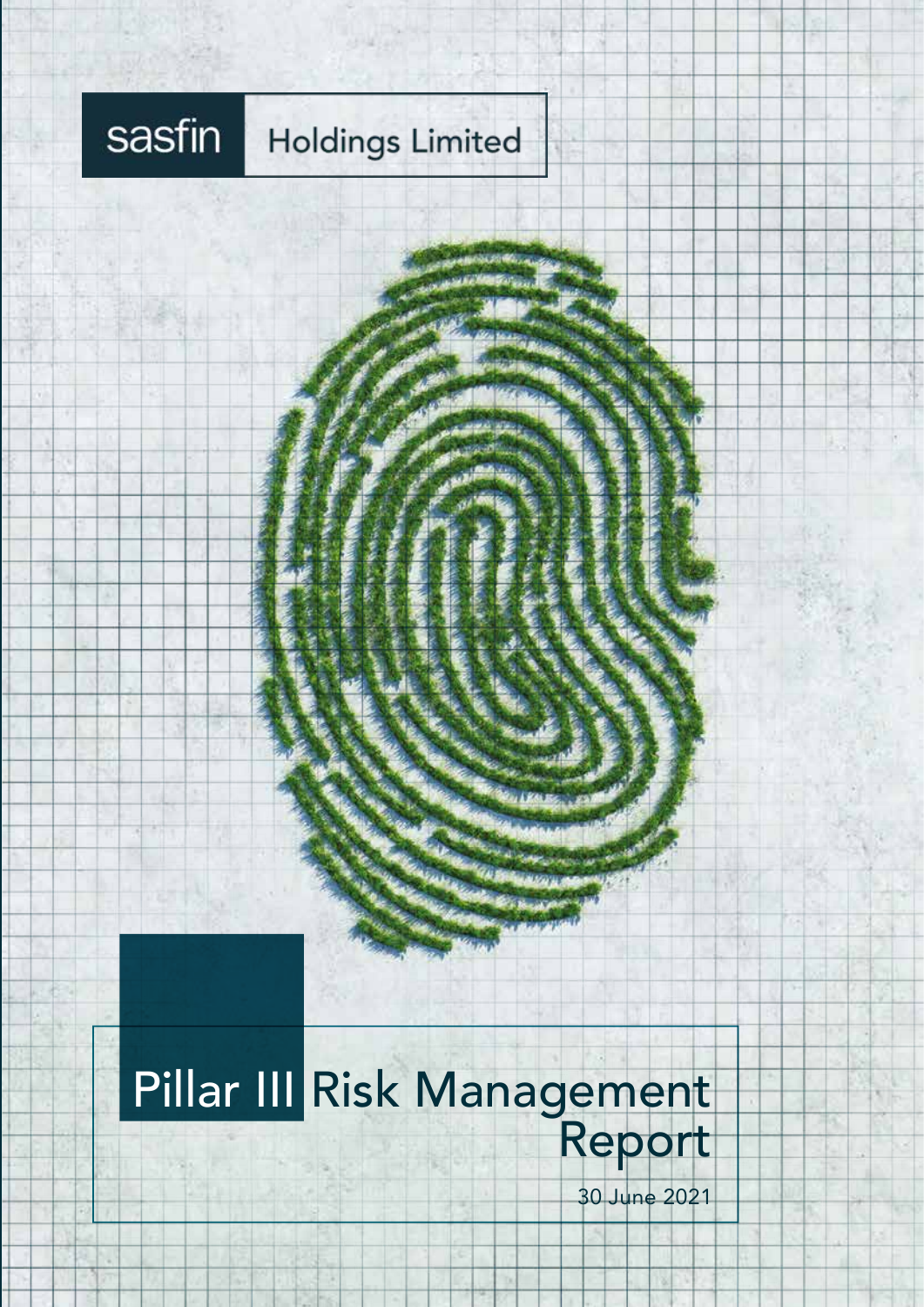# Table of contents

| 1  | Introduction                                                                                                                                                      |
|----|-------------------------------------------------------------------------------------------------------------------------------------------------------------------|
| 2  | Group legal structure                                                                                                                                             |
| 3  | Group strategy                                                                                                                                                    |
| 4  | Overview of risk management and risk<br>weighted assets (RWA)                                                                                                     |
| 4  | Approach to risk management                                                                                                                                       |
| 6  | Risk culture                                                                                                                                                      |
| 6  | Governance model                                                                                                                                                  |
| 7  | Combined assurance                                                                                                                                                |
| 8  | Risk governance structure                                                                                                                                         |
| 10 | Risk management framework                                                                                                                                         |
| 11 | Risk management process                                                                                                                                           |
| 12 | Risk information reporting                                                                                                                                        |
| 13 | Overview of risk weighted assets                                                                                                                                  |
| 15 | <b>Basis of preparation</b>                                                                                                                                       |
| 15 | Risk measurement approaches                                                                                                                                       |
| 15 | Accounting policies and valuation<br>methodologies                                                                                                                |
| 15 | Linkages between financial statements and<br>regulatory exposures                                                                                                 |
| 16 | LI1: Differences between accounting and<br>regulatory scopes of consolidation and<br>mapping of financial statement categories<br>with regulatory risk categories |
| 17 | LI2: Main sources of differences between<br>regulatory exposure amounts and carrying<br>values in financial statements                                            |

17 Prudent valuation adjustments

| 18              | <b>Credit risk</b>                                                 |
|-----------------|--------------------------------------------------------------------|
| 18              | General information about credit risk                              |
| 19              | Credit quality of assets                                           |
| 20              | CR2: Defaulted loans and debt<br>securities movement               |
| 21              | Additional disclosures related to credit quality<br>of assets      |
| 22              | Credit risk mitigation techniques overview                         |
| 24              | Credit risk under standardised approach                            |
| 27              | Counterparty credit risk (CCR)                                     |
| $\overline{30}$ | Securitisation                                                     |
| 35              | Investment risk                                                    |
| 36              | Market risk                                                        |
| 37              | <b>Operational risk</b>                                            |
| 38              | Treasury risk management                                           |
| 38              | Overview of treasury risk management<br>and key prudential metrics |
| 38              | Liquidity risk                                                     |
| 39              | Capital risk                                                       |
| 39              | Interest rate risk in the banking book                             |
| 40              | Key prudential metrics                                             |
| 42              | <b>Remuneration and compensation</b>                               |
| 45              | <b>Appendices</b>                                                  |
| 53              | Abbreviations and acronyms                                         |
| 54              | Corporate details                                                  |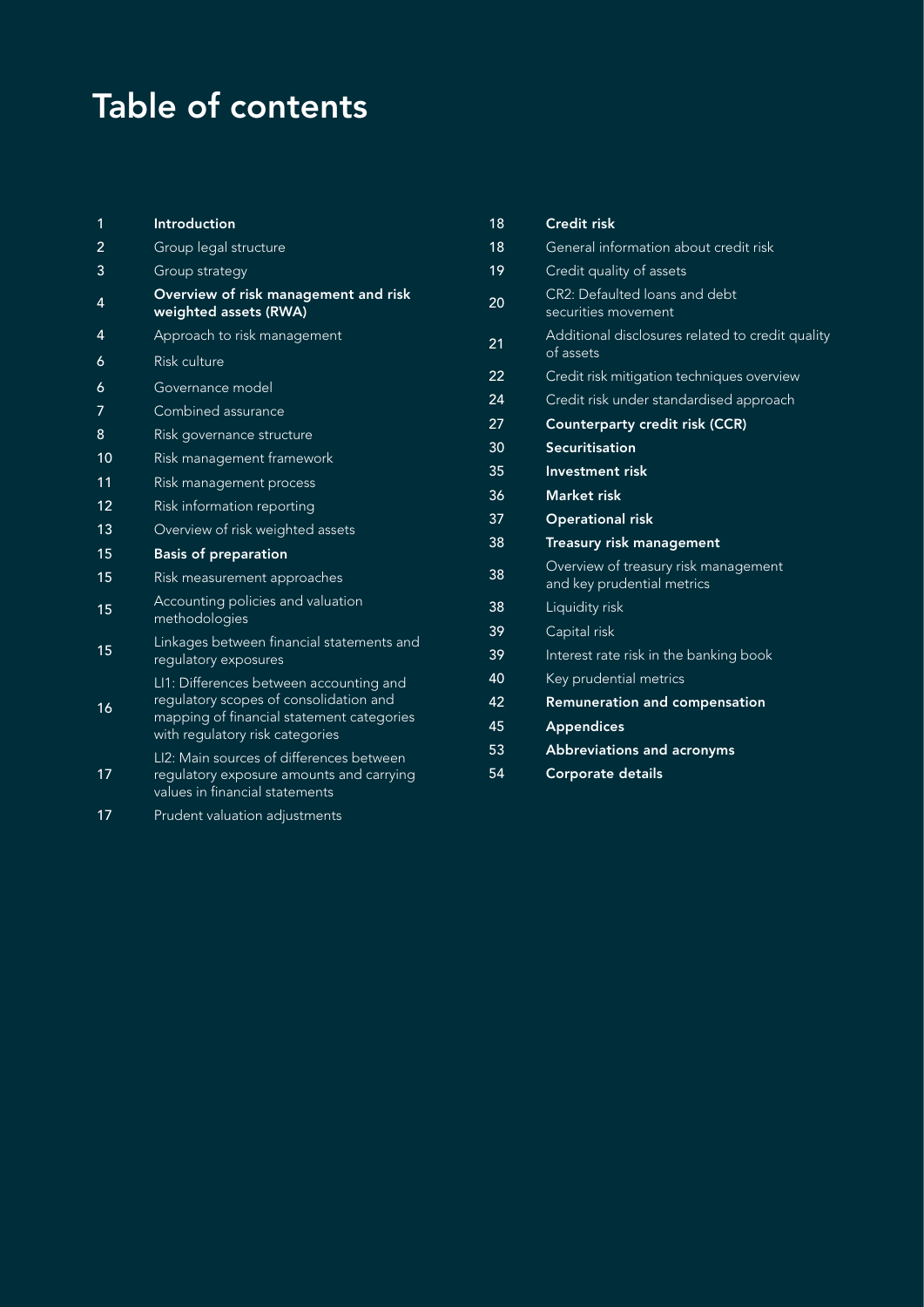### 1. Introduction

The risk and capital management report (Pillar 3 disclosure) provides information regarding the activities of Sasfin Holdings Limited and Sasfin Bank Limited in accordance with:

- The Basel Committee on Banking Supervision's (BCBS) revised Pillar 3 disclosure requirements (Pillar 3 standard), BCBS 309 published in January 2015, and the consolidated and enhanced framework, BCBS 400 published in March 2017; and
- Regulation 43 of the Regulations relating to Banks (Regulations), issued in terms of the Banks Act 94 of 1990, Directive D1/2019 on Matters related to Pillar 3 disclosure requirement framework and all other Pillar 3 disclosurerelated directives issued by the Prudential Authority (PA).

The information in this report applies to banking operations only and is audited. Disclosures are prepared on a prospective basis. Monetary values are expressed in rand thousands.

For the reporting period, 30 June 2021 (compared to June 2020), the Board and senior management are satisfied that Sasfin Holdings Limited (Group) and Sasfin Bank Limited's risk and capital management processes are operating effectively, that business activities have been managed within the enterprise risk management framework, and that the Group is adequately capitalised and funded to support the execution of its strategy.

This report has been internally verified through the group's governance processes, in line with the group's Public Disclosure Policy, which describes the responsibilities of senior management and the board in the preparation and review of the Pillar 3 disclosure and aims to ensure that:

- Appropriate internal control processes and procedures relating to qualitative and quantitative information are followed;
- The changing nature of user needs as well as the regulatory environment in terms of qualitative and quantitative information are monitored and understood;
- The relevance, frequency and materiality of public information is constantly assessed; and
- Material risks are identified.

In this regard, the board and senior management have ensured that the appropriate procedures were followed in the preparation, review and sign-off of all disclosures. The board is satisfied that the Pillar 3 disclosures have been prepared in line with the Public Disclosure Policy, that appropriate internal control processes and review have been applied, and that the Pillar 3 disclosure complies with the relevant disclosure requirements.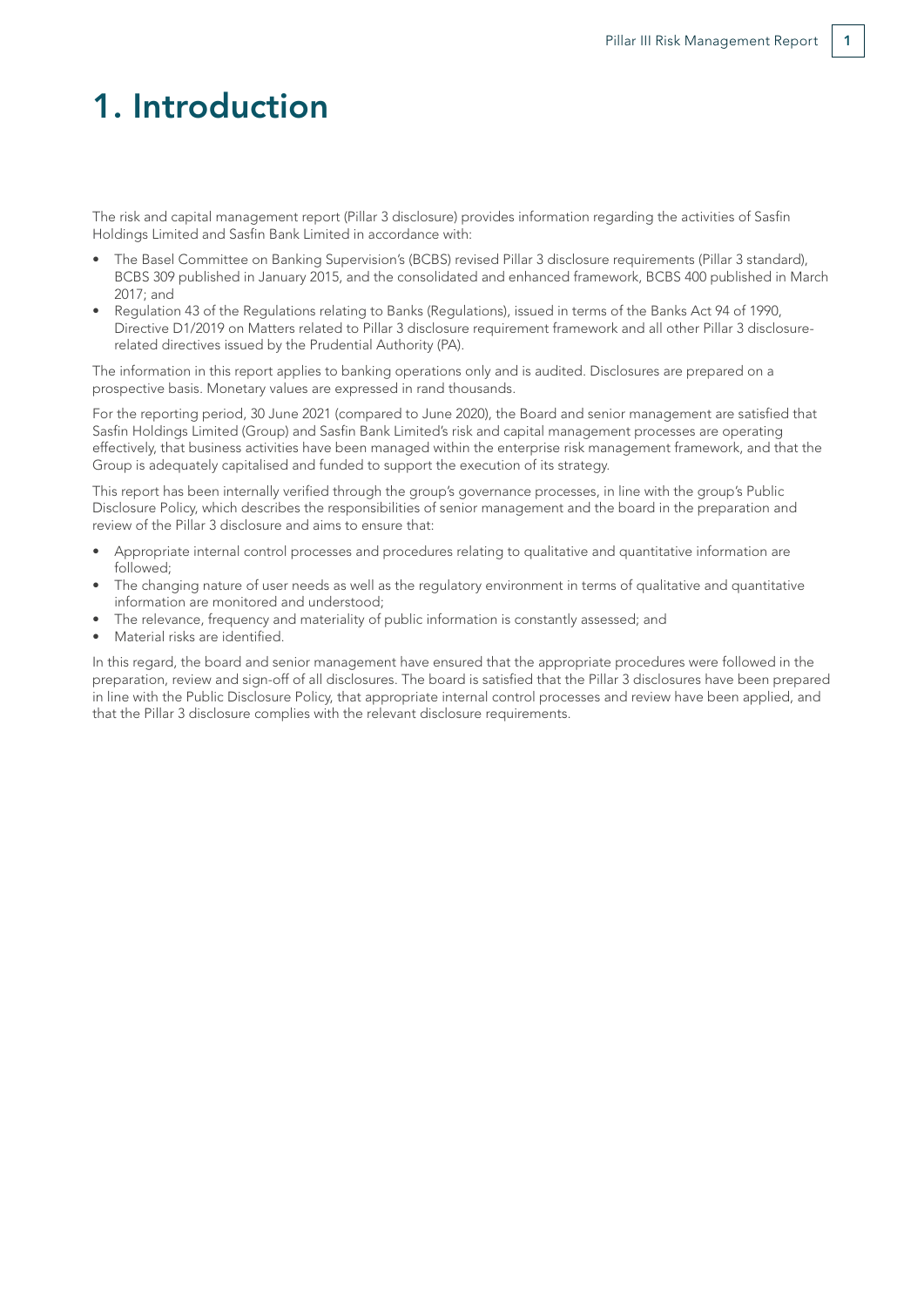## 1. Introduction continued

### 1.1. Group legal structure

Disclosure in this report is presented on a bank solo and consolidated basis for the Group. The consolidation is similar to that used for reporting to the Prudential Authority (SARB). Refer to note 3.3. for list of material entities that are included.



1 Sasfin Holdings Limited sold its share in Sasfin Property Holdings to Sasfin Private Equity Investment Holdings in

exchange for additional shares in Sasfin Private Equity Investment Holdings.

2 During the current year, Sasfin Asia Limited was placed into voluntary liquidation.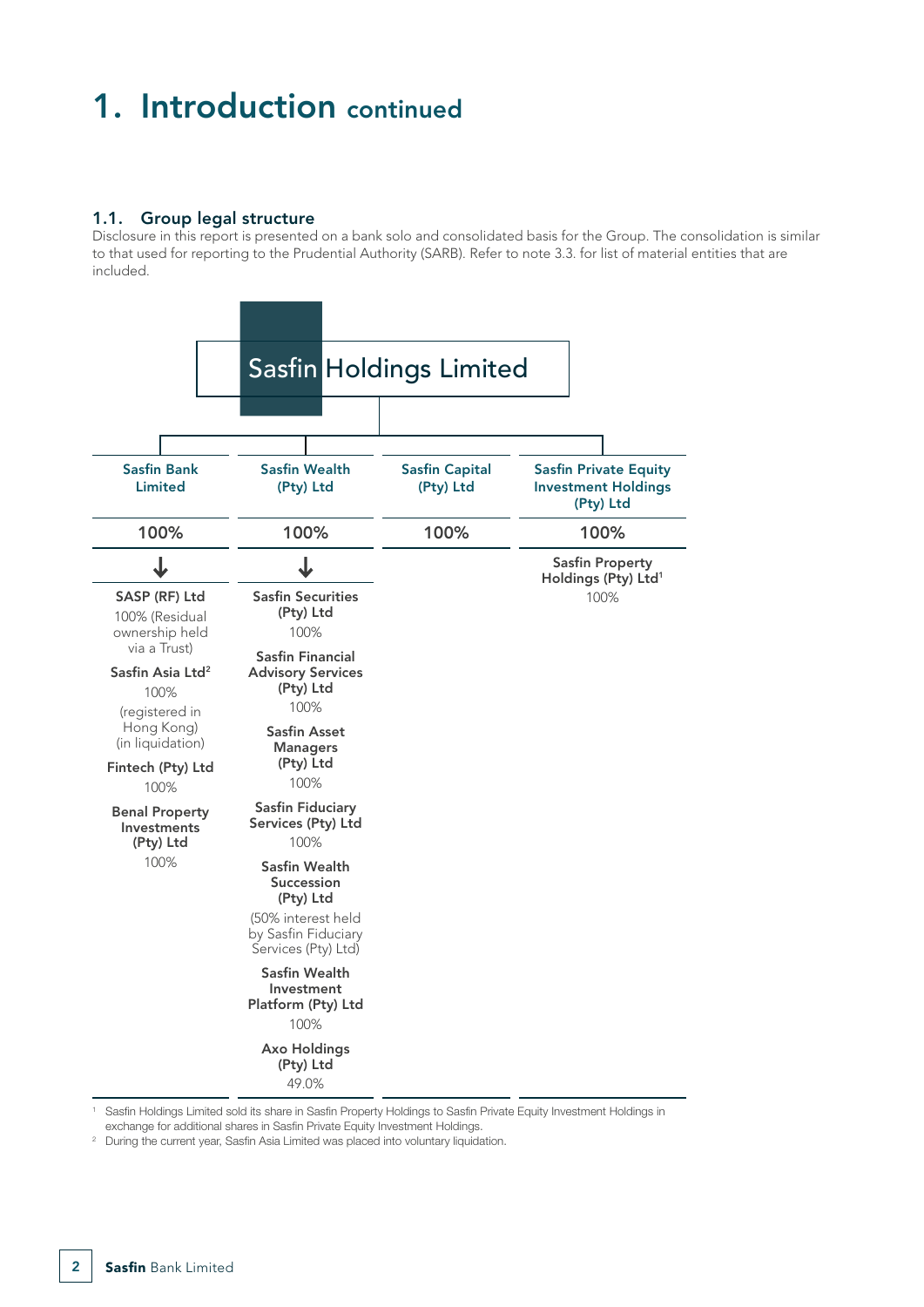### 1.2 Group strategy

### Sasfin helps entrepreneurs and investors grow their businesses and global wealth, supporting job creation and sustainable socioeconomic development. Our personal touch, digital platforms and agility allow us to compete effectively.

Sasfin contributes to society by going beyond a bank to enable growth in the businesses and global wealth of our clients. By supporting business growth, our products and services drive employment, alleviate poverty, and grow the tax base. Helping investors grow their wealth improves savings rates.

Our strategy guides our day-to-day actions to drive long-term value creation. It focuses on meeting the needs of our five primary client segments, while ensuring that our business remains profitable and sustainable. Our business model aims to deliver innovative client-centric solutions while ensuring strong corporate governance. Our high- performing human capital, strong brand, broad range of digitalised products, and solid balance sheet differentiate us from peers and new entrants.

Our agile, high-touch model means that we deliver solutions based on a deep understanding of our clients that help them grow their businesses and wealth. This approach enables us to compete effectively against the large players.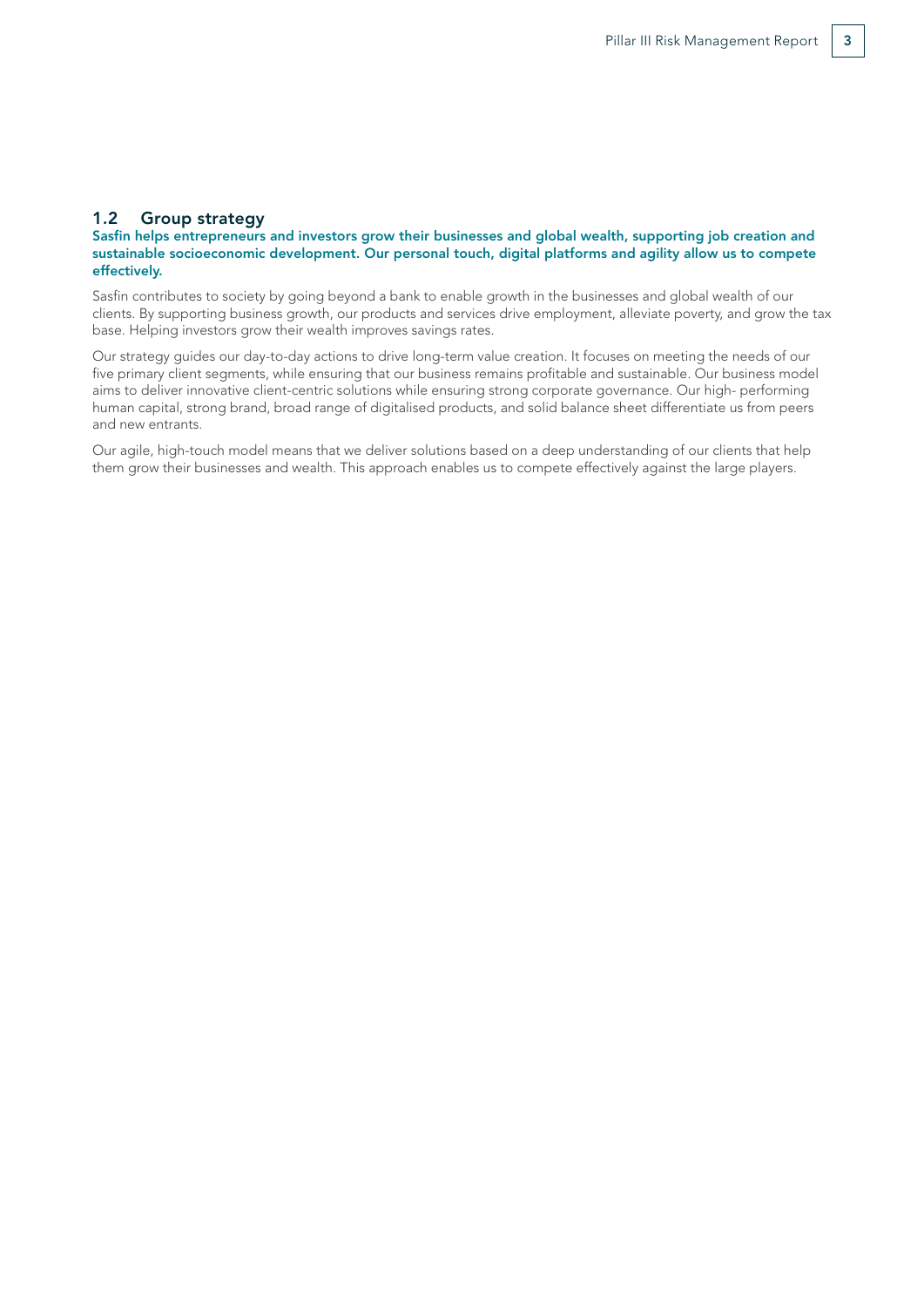### 2. Overview of risk management and risk weighted assets (RWA)

### 2.1. Approach to risk management

The approach to risk management is guided by the Enterprise Risk Management (ERM) Framework and is effected by the Board of directors, management, and other personnel. The ERM Framework is applied in strategy setting and across the enterprise, designed to identify potential events that may affect the entity, and manage risk to be within its risk appetite and to provide reasonable assurance regarding the achievement of entity objectives.

### 2.1.1. Identifying risks

The ERM includes all reasonably foreseeable and relevant material risks to which the group is likely to become exposed as well as the interrelationships between these risks. The material risk types applicable in each of the business pillars are listed in the table below:

|                                                                                                |                                                                                    | <b>Sasfin Holdings Limited</b>                                                                                                                                                                      |                                                 |  |  |
|------------------------------------------------------------------------------------------------|------------------------------------------------------------------------------------|-----------------------------------------------------------------------------------------------------------------------------------------------------------------------------------------------------|-------------------------------------------------|--|--|
| <b>Asset Finance Pillar</b>                                                                    | <b>Wealth Pillar</b>                                                               | <b>Business Banking Pillar</b>                                                                                                                                                                      |                                                 |  |  |
|                                                                                                |                                                                                    | <b>B\\YOND Business</b><br><b>Banking</b>                                                                                                                                                           | <b>Capital</b>                                  |  |  |
| Client segment                                                                                 | <b>Client segment</b>                                                              | <b>Client segment</b>                                                                                                                                                                               | Client segment                                  |  |  |
| Asset suppliers                                                                                | Institutional clients                                                              | 仙<br>Medium businesses                                                                                                                                                                              | 仙<br>Medium businesses                          |  |  |
| Medium businesses                                                                              | <u>୍ବିଜ୍</u><br>Private clients                                                    | Private clients                                                                                                                                                                                     |                                                 |  |  |
| Small businesses                                                                               |                                                                                    | Small businesses                                                                                                                                                                                    |                                                 |  |  |
| Service offering<br>Asset finance<br>Rental Finance<br><b>Specialised Equipment</b><br>Finance | Service offering<br>Global and local<br>investment management<br>Advisory services | Service offering<br>Transactional banking<br>Foreign exchange<br>Digital Banking<br>Cash Investments<br><b>Credit Solutions</b><br><b>Strategic Alliances</b><br><b>Revolving Credit Facilities</b> |                                                 |  |  |
| <b>Primary risks</b><br>Credit<br>Funding and liquidity<br>Capital management                  | <b>Primary risks</b><br>Reputational<br>Operational<br>Market                      | <b>Primary risks</b><br>Credit<br>Funding and liquidity<br>Capital management<br>Cyber                                                                                                              | Primary risks<br>Investment<br>Credit<br>Market |  |  |
| <b>Group-wide risks</b><br>Business, Compliance and IT Risk                                    |                                                                                    |                                                                                                                                                                                                     |                                                 |  |  |

### 2.1.2. Risk appetite

Risk appetite is used as a basis for setting business unit targets and risk tolerance limits throughout the group. It is used as a tool to set boundaries in which business execute strategies and assess and take risks. The risk appetite setting process is linked to risk and capital management and is embedded within the forecasting and stress testing processes. Criteria for setting risk appetite include relevant market analysis, market liquidity and business strategy.

Risk appetite incorporates two elements:

- Set limits to be applied across all business activities, product, and services to ensure no concentrations exist in the risk profile that might result in losses not in line with the Board's expectations; and
- Appropriate performance and thresholds which are used as part of the risk management process to monitor, manage and report risk.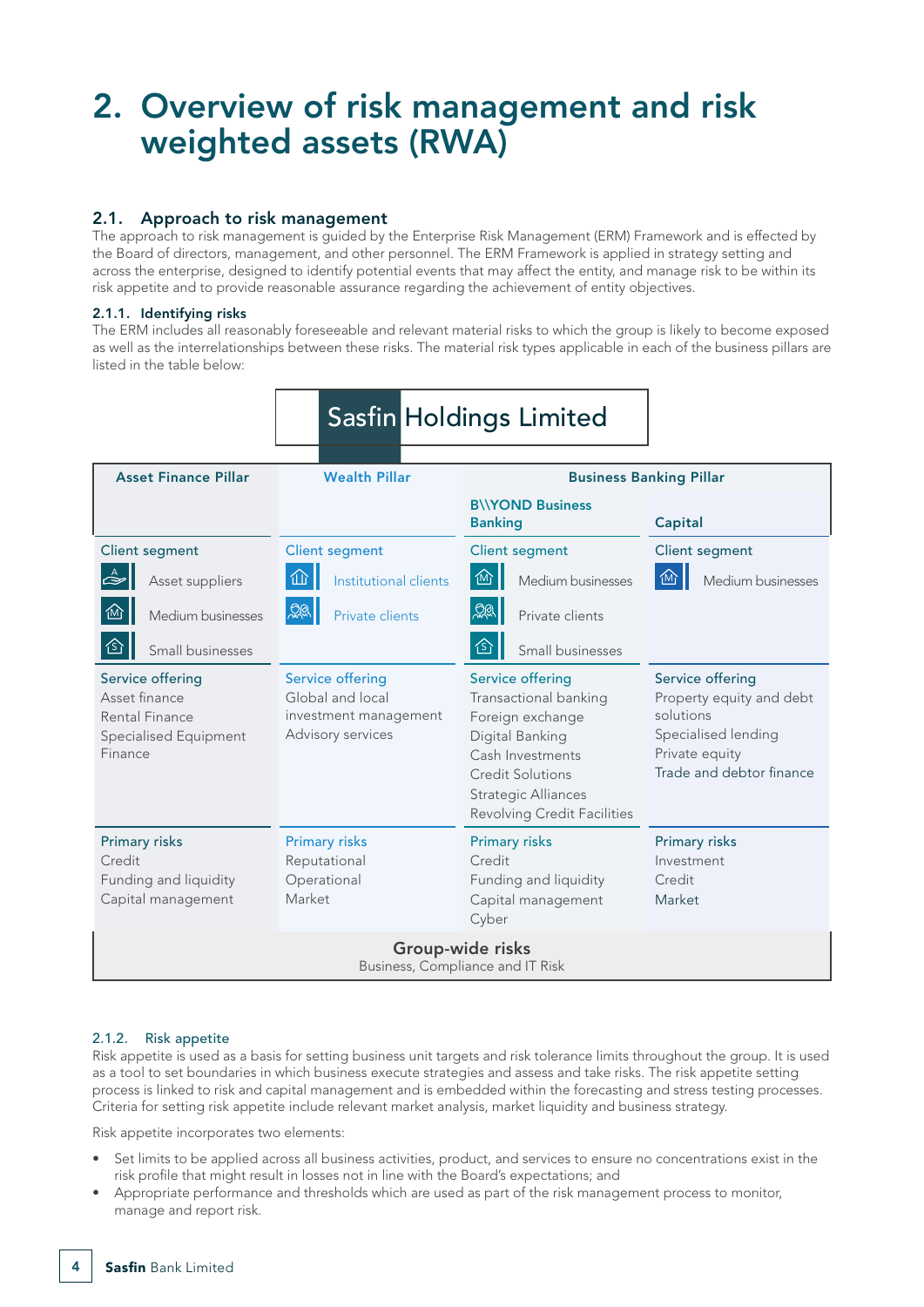### 2.1.3. Stress testing

Stress testing is performed to support several key business processes, namely:

- Risk appetite setting and measurement;
- Strategic and financial planning;
- Internal Capital Adequacy Assessment Process (ICAAP), including capital planning and the setting of capital buffers;
- Identification and mitigation of risks through the review and challenge of limits, restraining of exposures and/or hedging of underlying risks;
- Development and review of contingency and recovery plans;
- Communication with internal and external stakeholders (Rating agencies and Regulators) of the sensitivity of Sasfin Group to external events and macroeconomic downturn; and
- Regulatory stress test requirements.

Stress testing is performed at varying frequencies depending on the business needs and includes the following two approaches:

- Scenario analysis applying historical and/or hypothetical circumstances to assess the impact of a possible future event on a financial system, sector, bank, and portfolio/product; and
- Sensitivity analysis assessing the impact of a change of a single or limited set of risk factors on the Group's current or future risk profile. Relevant factors must be identified such as macroeconomic risk factors (e.g., interest rates), credit risk factors (e.g., a shift in probability of defaults) and external events (e.g., market events) for the analysis.

| Type of stress test                                     | Purpose                                                                                                                                                          | Scenario type                                                                                                                                                         | Approach                                                          | Frequency                                                                                             |
|---------------------------------------------------------|------------------------------------------------------------------------------------------------------------------------------------------------------------------|-----------------------------------------------------------------------------------------------------------------------------------------------------------------------|-------------------------------------------------------------------|-------------------------------------------------------------------------------------------------------|
| Enterprise-wide<br>stress testing.                      | Conduct across all<br>key risk types to<br>provide complete<br>and holistic picture<br>of risks.                                                                 | Selected economic<br>scenarios spanning<br>multiple years,<br>targeting the group's<br>risk profile and<br>strategy, and<br>considering<br>geographical<br>locations. | Top-down approach<br>used.                                        | At least annually as<br>part of ICAAP<br>process.                                                     |
| Risk type stress<br>testing.                            | Set liquidity and<br>capital buffers.                                                                                                                            | Sensitivity stress<br>tests to determine<br>the effect of a single<br>or multiple risk<br>factor shock on the<br>respective business<br>unit portfolio.               | Bottom up approach<br>within the business<br>units.               | Ad hoc but at least<br>quarterly.                                                                     |
| Reverse and<br><b>Business Model</b><br>stress testing. | Identify adverse<br>circumstances which<br>would cause the<br>business model to<br>become non-viable<br>and explore recovery<br>options under these<br>stresses. | Start with a business<br>failure outcome and<br>analyse different<br>scenarios under<br>which such failures<br>may occur.                                             | Group Risk apply<br>stress tests to<br>business unit<br>outcomes. | At least annually as<br>part of Annual<br>Recovery Plan<br>process and liquidity<br>planning process. |

Group Internal Audit, at least biennially, reviews stress testing outcomes as part of the ICAAP and budget process. Stress testing outcomes are reviewed by the Governance committee, Executive committee, ALCO and approved by the GRCMC. Back testing of stress testing outcomes is performed every three months.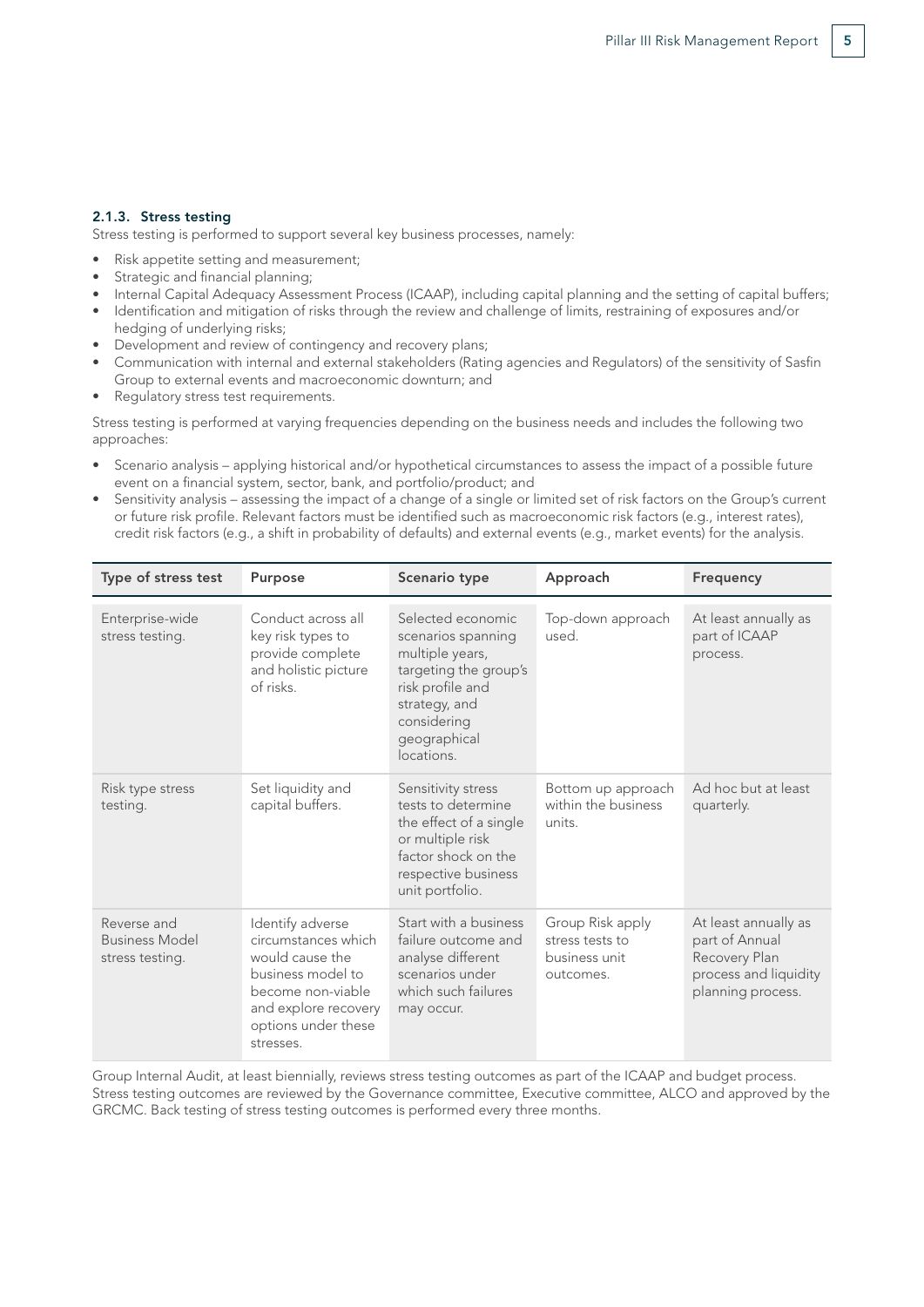### 2. Overview of risk management and risk weighted assets (RWA) continued

### 2.2. Risk culture

Risk culture encompasses the awareness, attitudes and behaviours of management and employees that drive risk, such as being responsible and accountable for our own actions, as well as being collaborative, ethical and compliant. The risk culture is a good indicator of how widely the Group's risk management policies and practices have been adopted.

- All staff are expected to demonstrate the highest level of integrity by being transparent and proactive in disclosing and managing all types of risks.
- Appropriate risk-taking behaviours are rewarded and encouraged, and inappropriate behaviours are challenged and remediated.
- Support functions adopt a constructive and collaborative approach in providing oversight and challenge and facilitate the decision-making process in a clear and timely manner.

Group Internal Audit assesses the Group's risk culture through an evaluation of management's responsiveness to audits and management and employees' awareness of risks and controls impacting the business. The following behaviours and processes are considered:

- Risk and Compliance responsiveness to incidents;
- Management tools to proactively identify, assess and manage risks;
- Self-assessment against relevant governance standards;
- Use of risk and compliance metrics and communication & reporting on compliance breaches and amendment of compliance profile outlook over time;
- Business strategy, objectives and operational metrics should include a focus on risk and compliance;
- Focus on accountability, roles and responsibility and consequence management;
- Business responsibility includes governance structures and compliance committees;
- Existence of losses, fines, penalties, and fraud because of breach of procedure, ignoring limits and failure to comply;
- Outcomes of independent assessments are used as opportunities to improve the environment;
- Focus on risk and compliance culture during recruitment, on-boarding, and training; and
- Goal setting includes risk and compliance metrics.

### 2.3. Governance model

Integrating risk management is a dynamic and iterative process, part of and not separate from the group's purpose, governance, leadership and commitment, strategy, objectives, and operations. The group's governance model is based on a "four lines of defence" model that provides clear roles and responsibilities to each line of defence. This model distinguishes between functions owning and managing risk, functions overseeing risk, and functions providing assurance as per below:

| First line of defence<br>Functions that own risk                                                                                                                                                       | Second line of defence<br><b>Functions that</b><br>oversee risk                                                                                                                                                      | Third line of defence<br>Fourth line of defence<br><b>External audit and</b><br>Internal functions that provide<br>independent assurance<br>regulators                                                                                                                                                                                                                                                                                                                                                                                                                                                     |
|--------------------------------------------------------------------------------------------------------------------------------------------------------------------------------------------------------|----------------------------------------------------------------------------------------------------------------------------------------------------------------------------------------------------------------------|------------------------------------------------------------------------------------------------------------------------------------------------------------------------------------------------------------------------------------------------------------------------------------------------------------------------------------------------------------------------------------------------------------------------------------------------------------------------------------------------------------------------------------------------------------------------------------------------------------|
| <b>Business operations</b>                                                                                                                                                                             | Risk management<br>and compliance                                                                                                                                                                                    | External audit and<br>Internal audit<br>regulatory supervisors                                                                                                                                                                                                                                                                                                                                                                                                                                                                                                                                             |
| Implement risk<br>management<br>policies.<br>Identify key areas<br>of risk.<br>Ensure compliance<br>with internal controls<br>to mitigate risks.<br>Reporting to<br>governance bodies<br>in the Group. | Set and manage<br>$\bullet$<br>policies.<br>Define work<br>$\bullet$<br>practices.<br>Oversee the business<br>$\bullet$<br>with regards to risk<br>and compliance.<br>Reporting to Board<br>$\bullet$<br>Committees. | Review both the business<br>Periodically review both<br>$\bullet$<br>the business operations<br>operations and the<br>oversight functions.<br>and the oversight<br>functions.<br>Provide independent<br>$\bullet$<br>assurance over the<br>operation of governance<br>structures.<br>Provide independent<br>$\bullet$<br>assurance over the<br>management of risk.<br>Provide independent<br>assurance over the design<br>and operating<br>effectiveness of internal<br>controls.<br>Provide independent<br>assurance over the design<br>and operating<br>effectiveness of internal<br>financial controls. |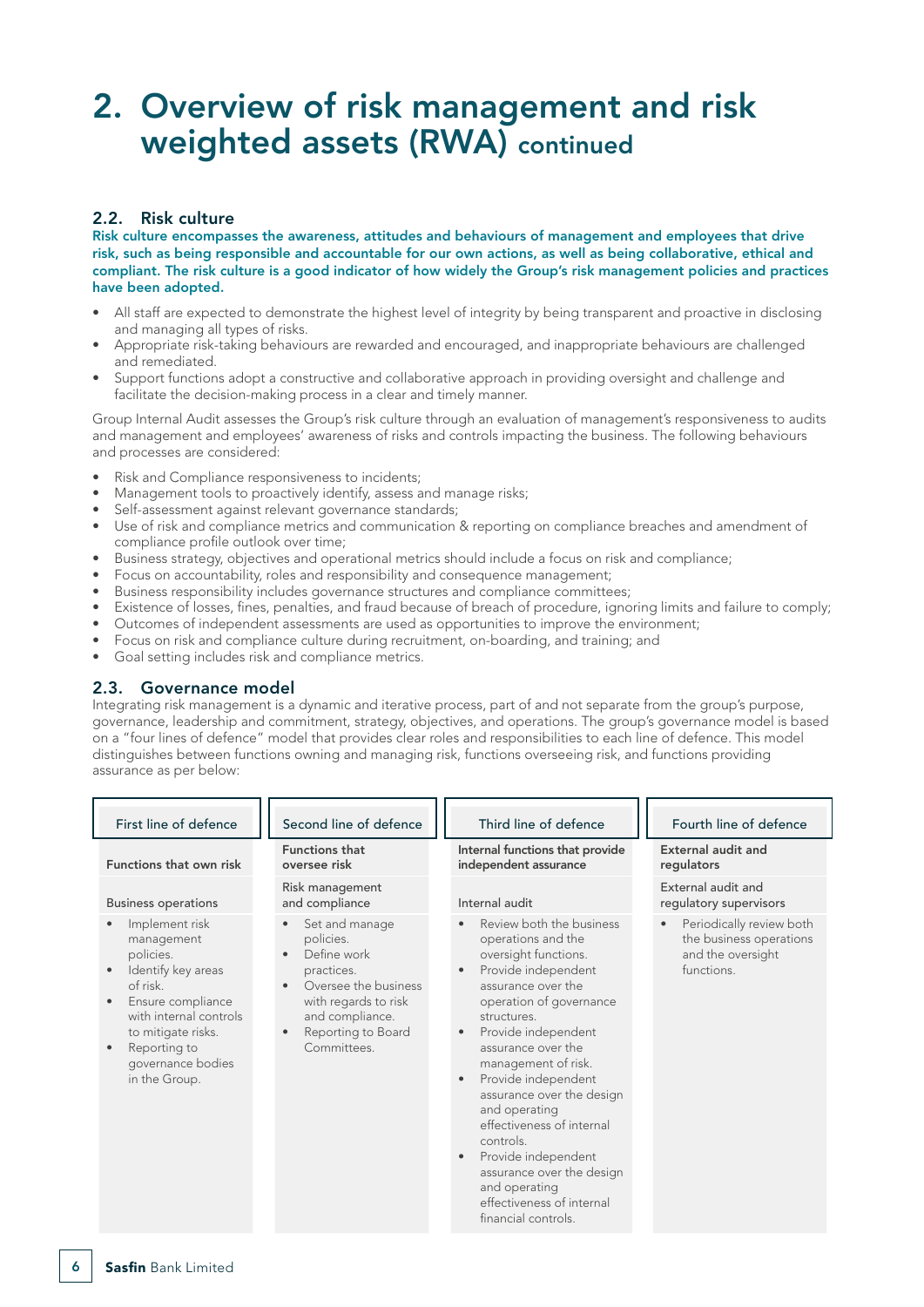### 2.4. Combined assurance

The Group Audit Committee is responsible for ensuring that internal and external audit provide appropriate and effective assurance in respect of the Group's risk, governance, and control environment. Sasfin's approach to combined assurance combines the expertise of the Group's Risk, Compliance, and Internal Audit departments together with the assurance provided by external audit, resulting in a holistic risk-based assessment of our risk management, governance, and control processes.

Combined assurance follows a process that:

- Establishes common risk, control, rating, and reporting frameworks across the four lines of defence;
- Identifies the Group's principal risks and the key internal controls in place to mitigate these;
- Maps the assurance providers that assess the effectiveness of these controls; and
- Allows the desired level of assurance to be determined to eliminate duplicate assurance and address control weaknesses.



### Risk Management

Group Risk Management, as coordinator of the Group's combined assurance programme, reports directly to the GACC quarterly and provides an annual report that includes assurance mapping to key risks that impact the Group's strategic objectives and combined assurance over the Group's risk management, governance, and internal controls over financial and regulatory reporting.

### **Compliance**

Group compliance works with management and the business units to identify and manage regulatory risk to comply with relevant legislation, enable effective monitoring of compliance, enhance the culture of compliance, coordinate compliance activities across Sasfin and ensure that the Group keeps up to date with international development and trends in compliance.

Sasfin takes a risk-based approach to compliance monitoring, supported by the Group's combined assurance model, which drives a focus on material risks and efforts by the relevant control units to mitigate such risks. The Group Compliance Department operates across all Group Pillars and business units, aligning with the requirements of the regulatory framework introduced by the Financial Sector Regulation Act, 2017 (Twin Peaks).

### Internal audit

Group Internal Audit provides independent assurance to the Board on the effectiveness of the risk management process in relation to the risks faced by the Group through the following:

- Developing a risk-based internal audit programme that is reviewed and updated quarterly, and approved by the GACC;
- Auditing the control processes that treat the highest risks across the organisation;
- Receiving and providing assurance on the management of risk; and
- Reporting on the adequacy and effectiveness of internal controls, risk management, and governance processes.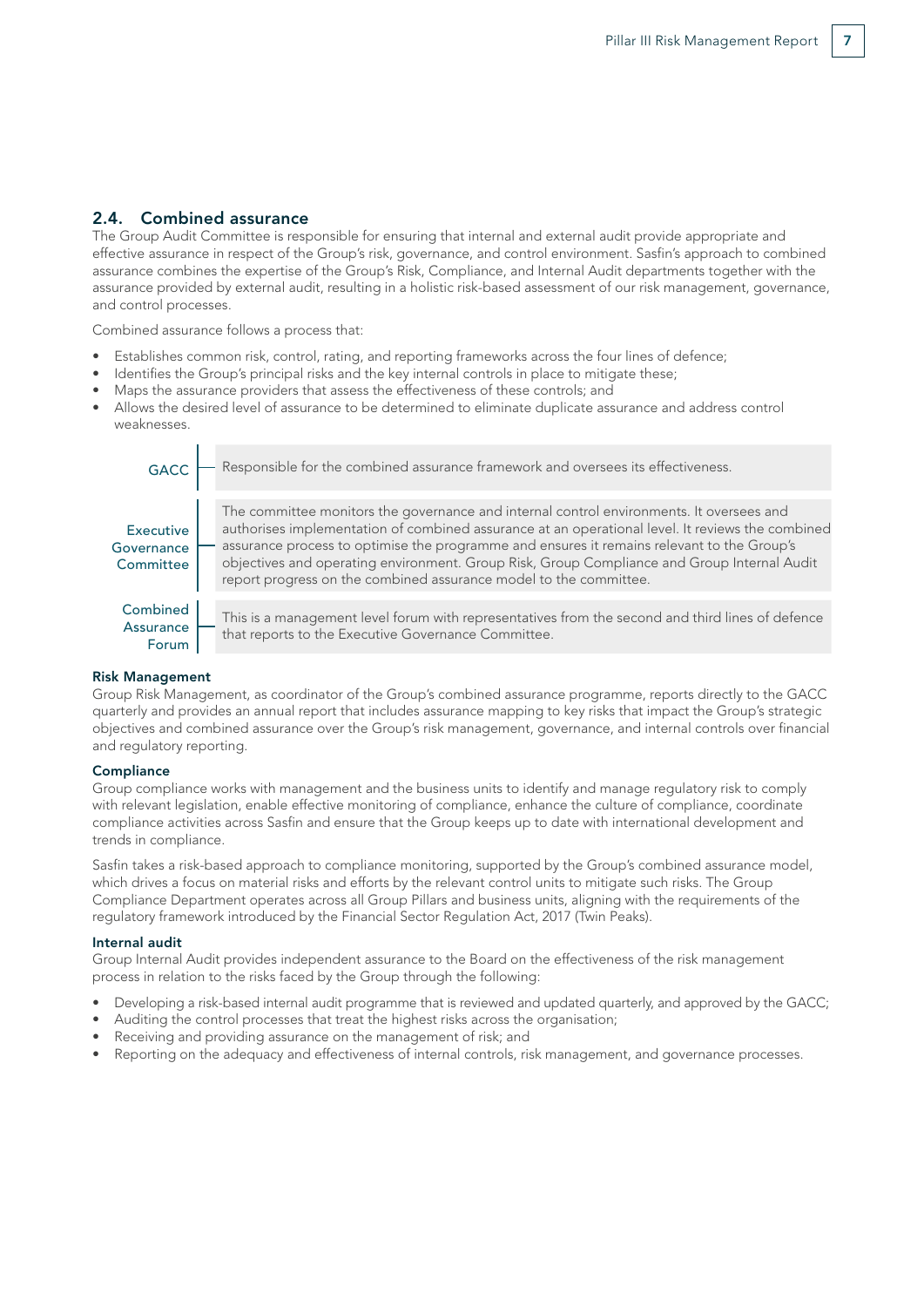### 2. Overview of risk management and risk weighted assets (RWA) continued

### 2.5. Risk governance structure

The Group uses a hybrid, decentralised risk management operating model. Group Risk is a centralised function that monitors and provides guidance to business units to ensure they follow the ERM process. Risk managers within each of the pillars act as liaison between Group Risk and the business area regarding all risk management initiatives and activities.



The main risk-related responsibilities of Board committees are:

| <b>Committees</b> |                                                        | Key risk focus areas                                                                                                                                                                                                                                                                                                                                                                                                                                                                                                                                                                                                                                                                                                                                                                                                                               |
|-------------------|--------------------------------------------------------|----------------------------------------------------------------------------------------------------------------------------------------------------------------------------------------------------------------------------------------------------------------------------------------------------------------------------------------------------------------------------------------------------------------------------------------------------------------------------------------------------------------------------------------------------------------------------------------------------------------------------------------------------------------------------------------------------------------------------------------------------------------------------------------------------------------------------------------------------|
|                   | Group Risk and Capital Management<br>Committee (GRCMC) | Provide independent oversight of the effectiveness of the<br>$\bullet$<br>Group's assurance functions and services, with focus on risk<br>management.<br>Evaluation of adequacy and effectiveness of risk policies,<br>procedures, practices, and controls.<br>Monitors the Group's risk profile and ensure key risks are<br>identified and reported.<br>Review information presented by various risk management<br>committees.<br>Capital management and planning.<br>Consider and approve certain secured and unsecured<br>transaction proposals within the Group, in accordance with<br>Board's risk appetite.<br>Monitor and oversee all aspects of the Group's Asset and<br>Liability management (including balance sheet management),<br>as reported on to the Committee at each meeting by the<br>ALCo (an executive management committee). |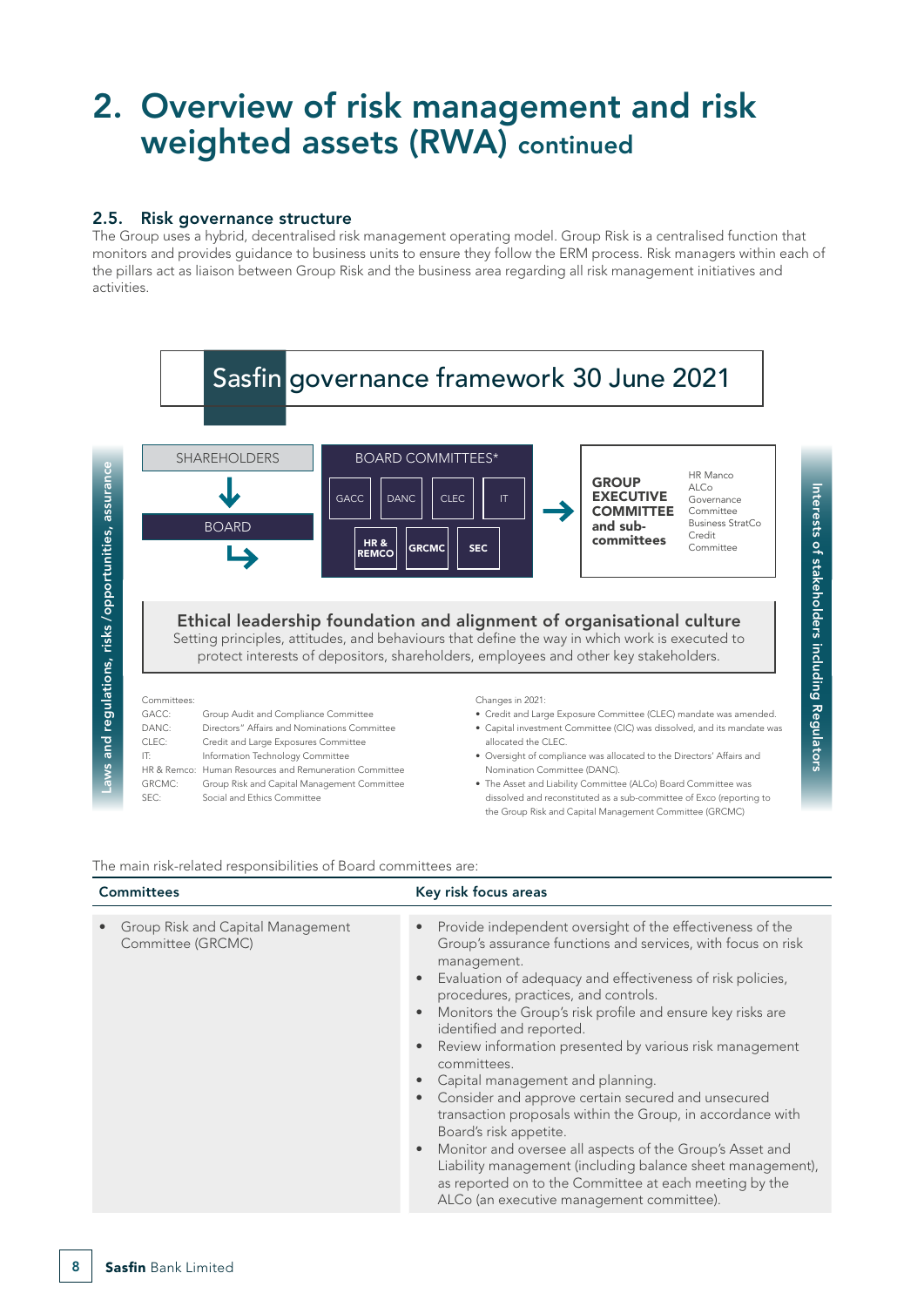| <b>Committees</b>                                      | Key risk focus areas                                                                                                                                                                                                                                                                                                                                                                                                                                                                                                  |
|--------------------------------------------------------|-----------------------------------------------------------------------------------------------------------------------------------------------------------------------------------------------------------------------------------------------------------------------------------------------------------------------------------------------------------------------------------------------------------------------------------------------------------------------------------------------------------------------|
| Credit and large exposures Committee<br>(CLEC)         | Credit risk management policy and procedures.<br>$\bullet$<br>Defining credit policy and guidelines.<br>Reviewing compliance with approved credit and investment<br>$\bullet$<br>policies.<br>Assessing and approving the Group's large exposures.                                                                                                                                                                                                                                                                    |
| Human Resources and Remuneration<br>Committee          | Ensures appropriate levels of monitoring and compliance by<br>liaising with other board committees, including the Group Risk<br>and Capital Management committee, the Group Audit and<br>Compliance committee and the Social and Ethics committee,<br>on remuneration affairs in the broader context of risk,<br>disclosure and social responsibility matters.<br>Provide guidance on the adequacy and efficiency of<br>remuneration practices and HR policies, procedures and<br>practices applied within the Group. |
| Directors' Affairs and Nominations<br>Committee (DANC) | Evaluate adequacy, efficiency and appropriateness of<br>corporate governance structure and practices.<br>Monitor directors' responsibilities and performance.<br>Statutory functions in terms of Section 64B of the Banks Act.<br>Monitoring the effectiveness and activities of the Group's<br>$\bullet$<br>compliance function.<br>Fulfils the role of a Board nomination committee.                                                                                                                                |
| Group Audit and Compliance Committee<br>(GACC)         | Provide independent oversight of the effectiveness of the<br>٠<br>Group's assurance functions and services, with focus on<br>combined assurance and the finance function.<br>Provides independent oversight of the integrity of the annual<br>financial statements and other external reports.<br>Ensure compliance with statutory and regulatory frameworks<br>$\bullet$<br>relating to internal controls over financial and regulatory<br>reporting and disclosure.                                                 |
| Information Technology Committee (ITC)                 | Oversee information and technology matters.<br>Monitor the execution of IT strategy in support of the Group<br>$\bullet$<br>strategy.<br>Oversee, monitor, and evaluate significant IT investments.<br>Oversee information security, cybersecurity and governance<br>of IT risk.                                                                                                                                                                                                                                      |
| Social and Ethics Committee (SEC)                      | Oversight and reporting on social and economic<br>development, organisational ethics, responsible corporate<br>citizenship, sustainable development, stakeholder<br>relationships, client relationships, environmental, health and<br>safety matters, labour and employment matters and<br>transformation initiatives.<br>Reviewing the strategy and monitoring implementation and<br>compliance in terms of the Financial Sector charter and the<br>B-BBEE codes of good practice.                                   |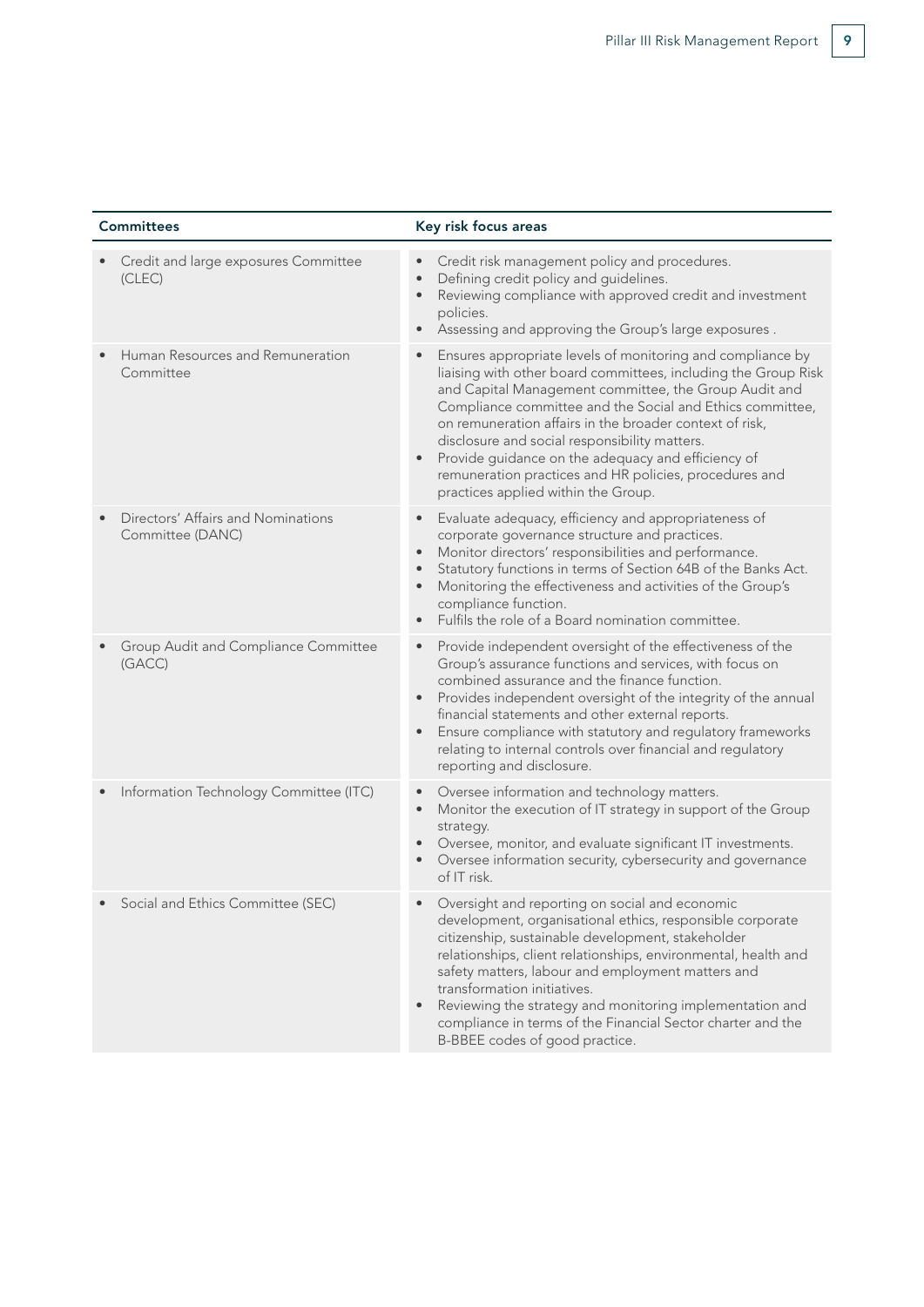### 2. Overview of risk management and risk weighted assets (RWA) continued

### 2.6. Risk management framework

The purpose of risk management is the creation and protection of value. It improves performance, encourages innovation, and supports the achievement of objectives. The principles are the foundation for managing risk and enable the group to manage the effect of uncertainty on its strategic objectives.

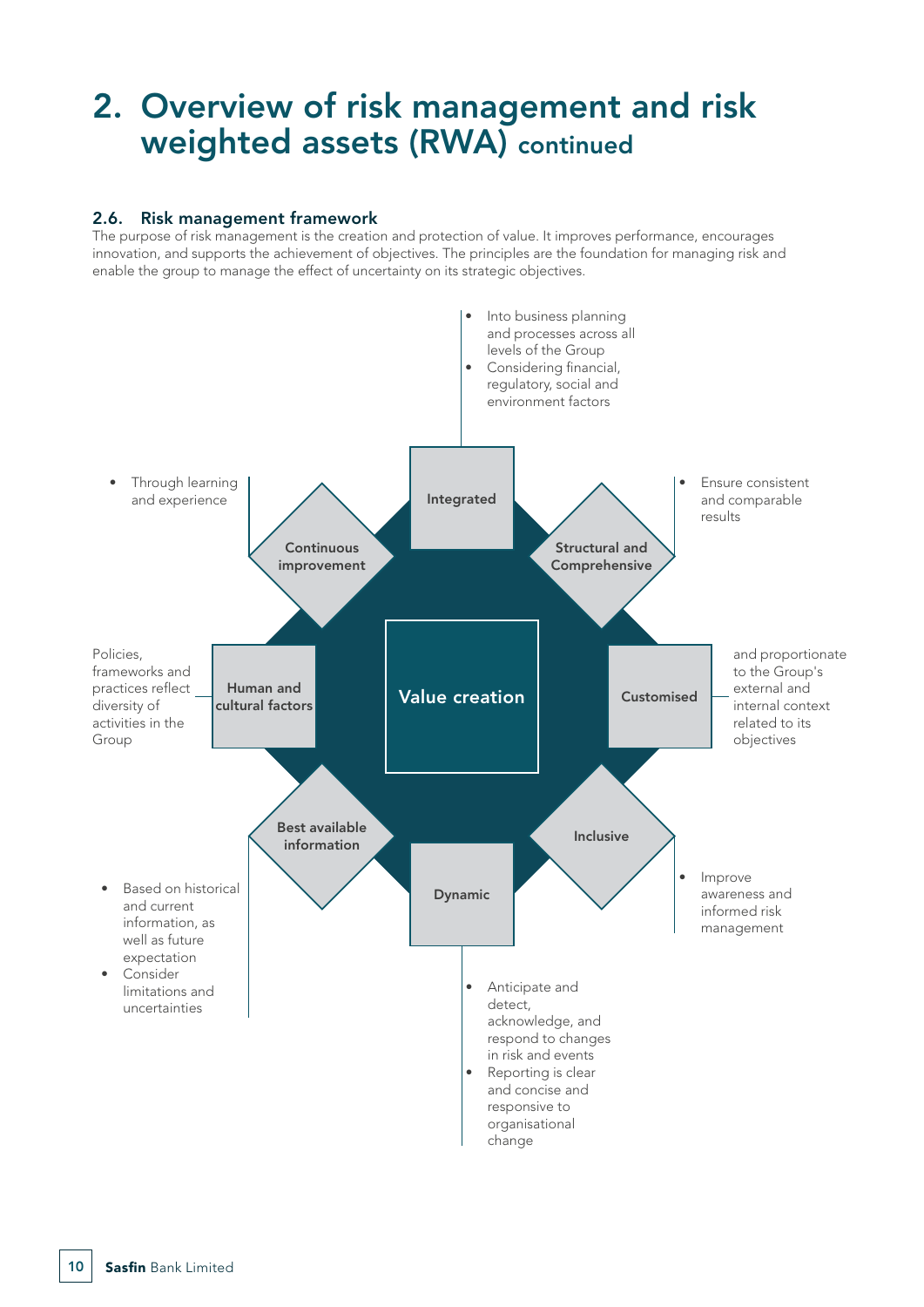### 2.7. Risk management process

The risk management process is an integral part of management and decision-making and is integrated into the structure, operations and processes of the Group as illustrated below:



Recording and Reporting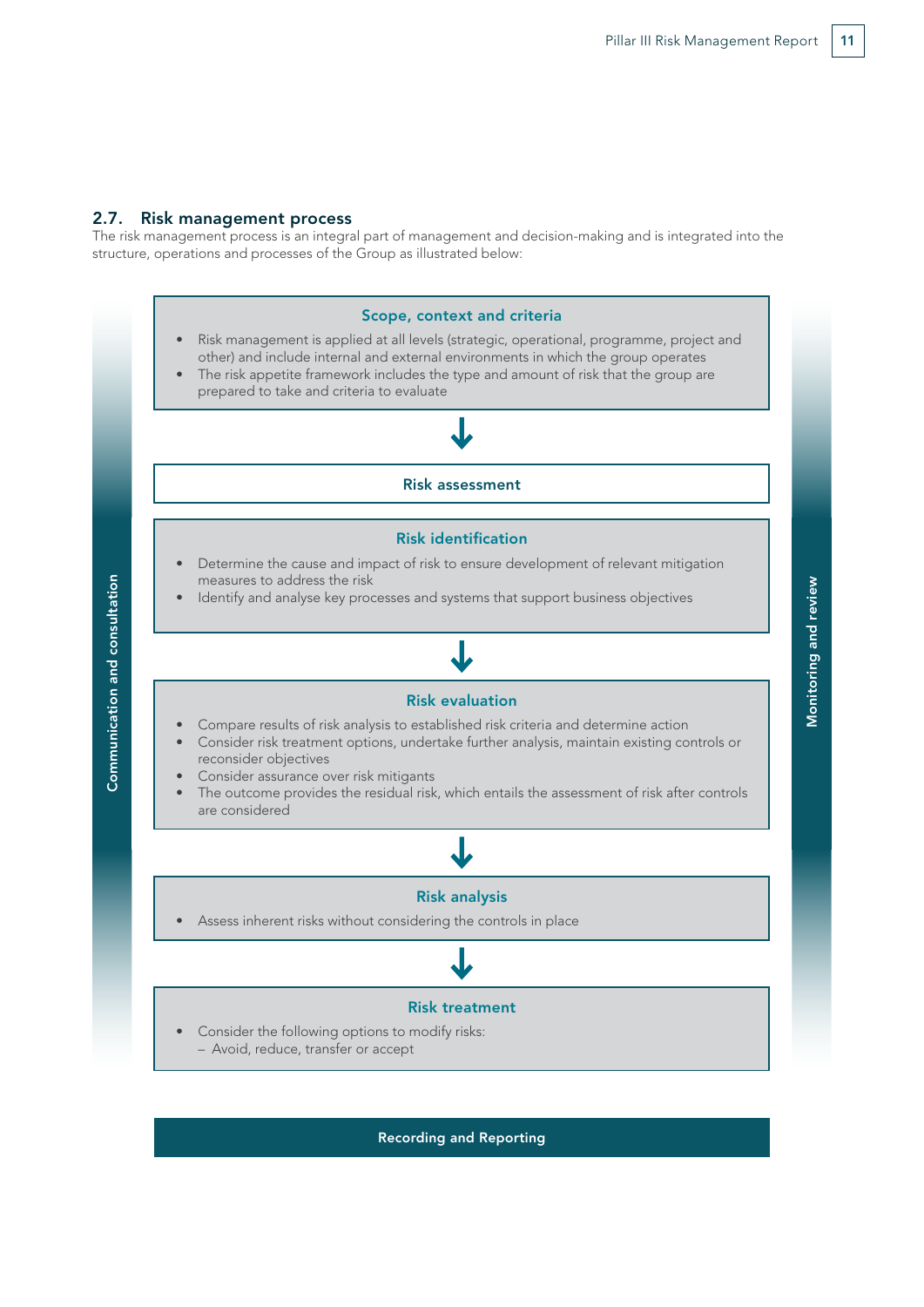### 2. Overview of risk management and risk weighted assets (RWA) continued

### 2.8. Risk information reporting

### **Process**

Senior management are responsible for promoting a transparent culture that supports and encourages the reporting of risks and accountability.

Group Risk is responsible for determining, with input from the business, Group-wide risk reports and ensure the reporting meets both internal and external needs.

Preventative, detective, and corrective controls are documented to ensure data quality and include the following:

- Segregation of functional responsibilities to create checks and balances;
- Use of preventative controls such as control totals to prevent errors in formulas;
- Use of batch totals to verify formulas applied to numbers.

### Scope and Content

Reports contain forward-looking analysis, coverage of emerging risks, risk related to industry concentration and expected performance in normal and stress scenarios.

### Risk data aggregation and risk reporting (RDARR)

The Basel Committee on Banking Supervision (BCBS) published BCBS 239 – Principles for effective risk data aggregation and risk reporting in January 2013. The RDARR principles seek to improve data aggregation capabilities and internal risk reporting practices. In short, effective implementation of the principles is expected to enhance the Group's risk management and decision-making processes.

We are committed to ensure full compliance of the principles are achieved in line with agreed scope and timelines with the PA. The Group is cognisant of the scope and complexity of the project and a pragmatic approach is being followed. Significant investment, commitment and progress has been made with the implementation of the principles, considering our business strategy.

Group Internal Audit (GIA) is referencing and, where appropriate, following the Banking Association of South Africa (BASA) BCBS239 audit guidelines, to assist in validating the group's compliance status on an ongoing basis.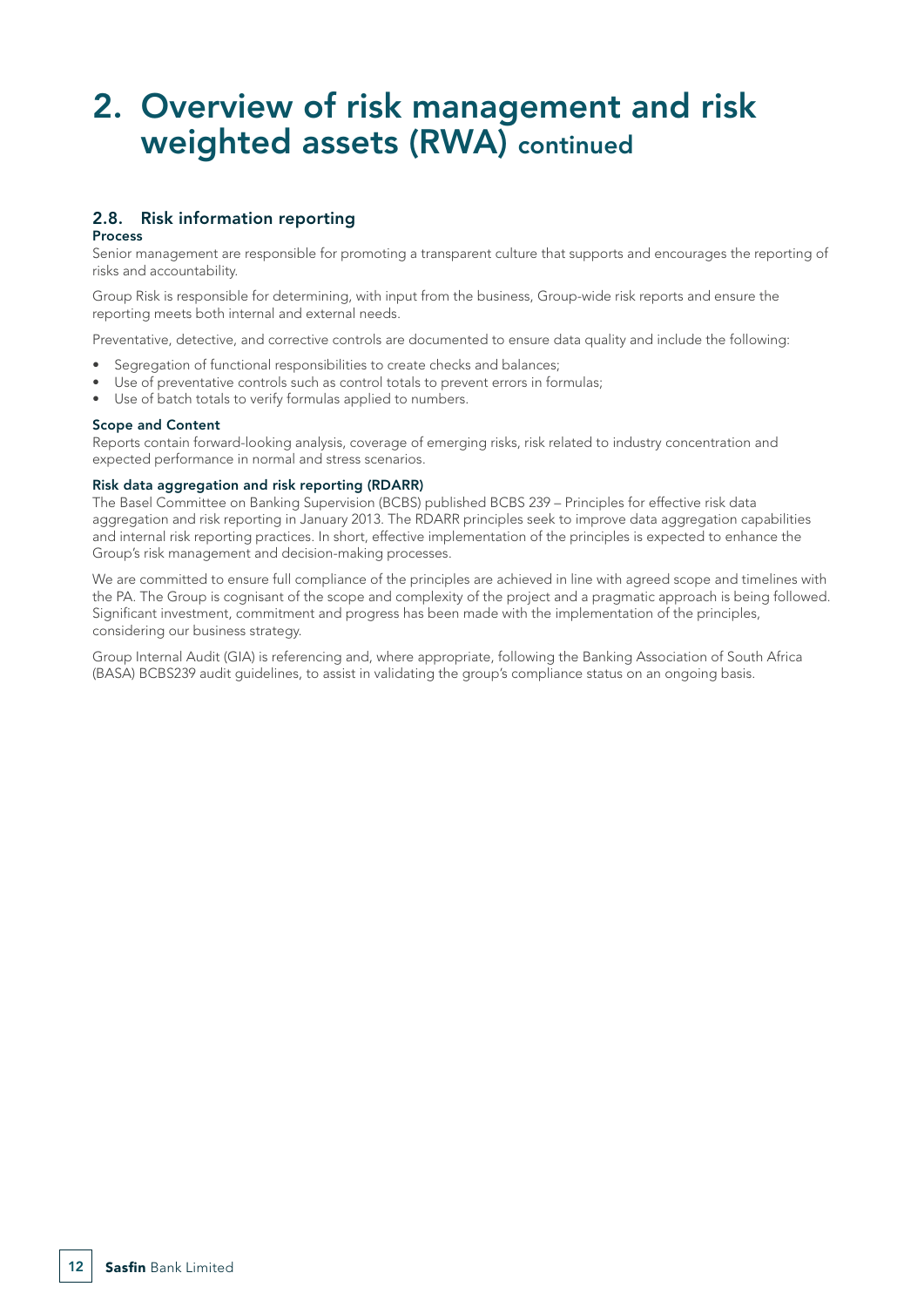### 2.9. Overview of risk weighted assets

The following table provides the risk-weighted assets (RWA) per risk type and the associated minimum capital requirements. Additional disclosures for each risk type namely credit risk, counterparty credit, equity investment risk, securitisation, market risk, and operational risk are included in the sections to follow.

### OV1: Overview of RWA

|                |                                                                                   |                                  | <b>Sasfin Holdings Ltd</b>   |                  |                                                                 |
|----------------|-----------------------------------------------------------------------------------|----------------------------------|------------------------------|------------------|-----------------------------------------------------------------|
|                |                                                                                   | a<br><b>RWA</b><br><b>Jun-21</b> | $\mathbf b$<br><b>Mar-21</b> | <b>Jun-20</b>    | <b>Minimum</b><br>capital<br>require-<br>ments<br><b>Jun-21</b> |
|                |                                                                                   | т                                | T-1                          | т                | т                                                               |
| 1              | Credit risk (excluding counterparty credit risk)                                  | 5 137 801                        | 5 919 448                    | 6 298 168        | 513 147                                                         |
| $\overline{2}$ | Of which: standardised approach (SA)                                              | 5 137 801                        | 5 919 448                    | 6 298 168        | 513 147                                                         |
| 3              | Of which: foundation internal ratings-based (F-IRB)                               |                                  |                              |                  |                                                                 |
|                | approach                                                                          |                                  |                              |                  |                                                                 |
| 4              | Of which: supervisory slotting approach                                           |                                  |                              |                  |                                                                 |
| 5              | Of which: advanced internal ratings-based (A-IRB)                                 |                                  |                              |                  |                                                                 |
|                | approach                                                                          |                                  |                              |                  |                                                                 |
| 6<br>7         | Counterparty credit risk (CCR)<br>Of which: standardised approach for CCR         | 78 190<br>78 190                 | 128 609<br>128 609           | 95 500<br>95 500 | 8 4 5 2<br>8 4 5 2                                              |
| 8              | Of which: Internal Model Method (IMM)                                             |                                  |                              |                  |                                                                 |
| 9              | Of which: other CCR                                                               |                                  |                              |                  |                                                                 |
| 10             | Credit valuation adjustment (CVA)                                                 | 6 3 3 1                          |                              | 2 4 7 4          | 633                                                             |
| 11             | Equity positions under the simple risk weight approach                            | 341 484                          | 369822                       | 501 183          | 34 148                                                          |
| 12             | Equity investments in funds - look-through approach                               | 243 689                          |                              |                  | 24 369                                                          |
| 13             | Equity investments in funds - mandate-based approach                              |                                  |                              |                  |                                                                 |
| 14             | Equity investments in funds - fall-back approach                                  |                                  |                              |                  |                                                                 |
| 15             | Settlement risk                                                                   |                                  |                              |                  |                                                                 |
| 16             | Securitisation exposures in the banking book                                      | 333 975                          | 333 798                      | 334 965          | 33 397                                                          |
| 17             | Of which: securitisation internal ratings-based                                   |                                  |                              |                  |                                                                 |
|                | approach (SEC-IRBA)                                                               |                                  |                              |                  |                                                                 |
| 18             | Of which: securitisation external ratings-based approach                          |                                  |                              |                  |                                                                 |
|                | (SEC-ERBA), including internal assessment approach                                |                                  |                              |                  |                                                                 |
| 19             | Of which: securitisation standardised approach                                    |                                  |                              |                  |                                                                 |
|                | $(SEC-SA)$                                                                        | 333 975                          | 333 798                      | 334 965          | 33 397                                                          |
| 20             | Market risk                                                                       | 19 651                           | 244 167                      | 175 103          | 1965<br>1965                                                    |
| 21<br>22       | Of which: standardised approach (SA)<br>Of which: internal model approaches (IMA) | 19 651                           | 244 167                      | 175 103          |                                                                 |
| 23             | Capital charge for switch between trading book and                                |                                  |                              |                  |                                                                 |
|                | banking book                                                                      |                                  |                              |                  |                                                                 |
| 24             | Operational risk                                                                  | 1719613                          | 1631993                      | 1742317          | 171 961                                                         |
| 25             | Amounts below thresholds for deduction (subject to                                |                                  |                              |                  |                                                                 |
|                | 250% risk weight)                                                                 | 32 957                           | 52 443                       | 20 5 27          | 3 2 9 6                                                         |
| 26             | Aggregate capital floor applied                                                   |                                  |                              |                  |                                                                 |
| 27             | Floor adjustment (before application of transitional cap)                         |                                  |                              |                  |                                                                 |
| 28             | Floor adjustment (after application of transitional cap)                          |                                  |                              |                  |                                                                 |
| 29             | Total                                                                             |                                  |                              |                  |                                                                 |
|                | $(1+6+10+11+12+13+14+15+16+20+23+24+25+28)$                                       | 7913691                          | 8 680 279                    | 9 170 237        | 791 368                                                         |

Credit Risk weighted assets decrease due to a reduction in exposures of Sasfin Bank and Sasfin Securities, coupled with the de-consolidation of *Sasfin Asia.*

*Market Risk weighted assets decrease due to the de-consolidation of Sasfin Asia.*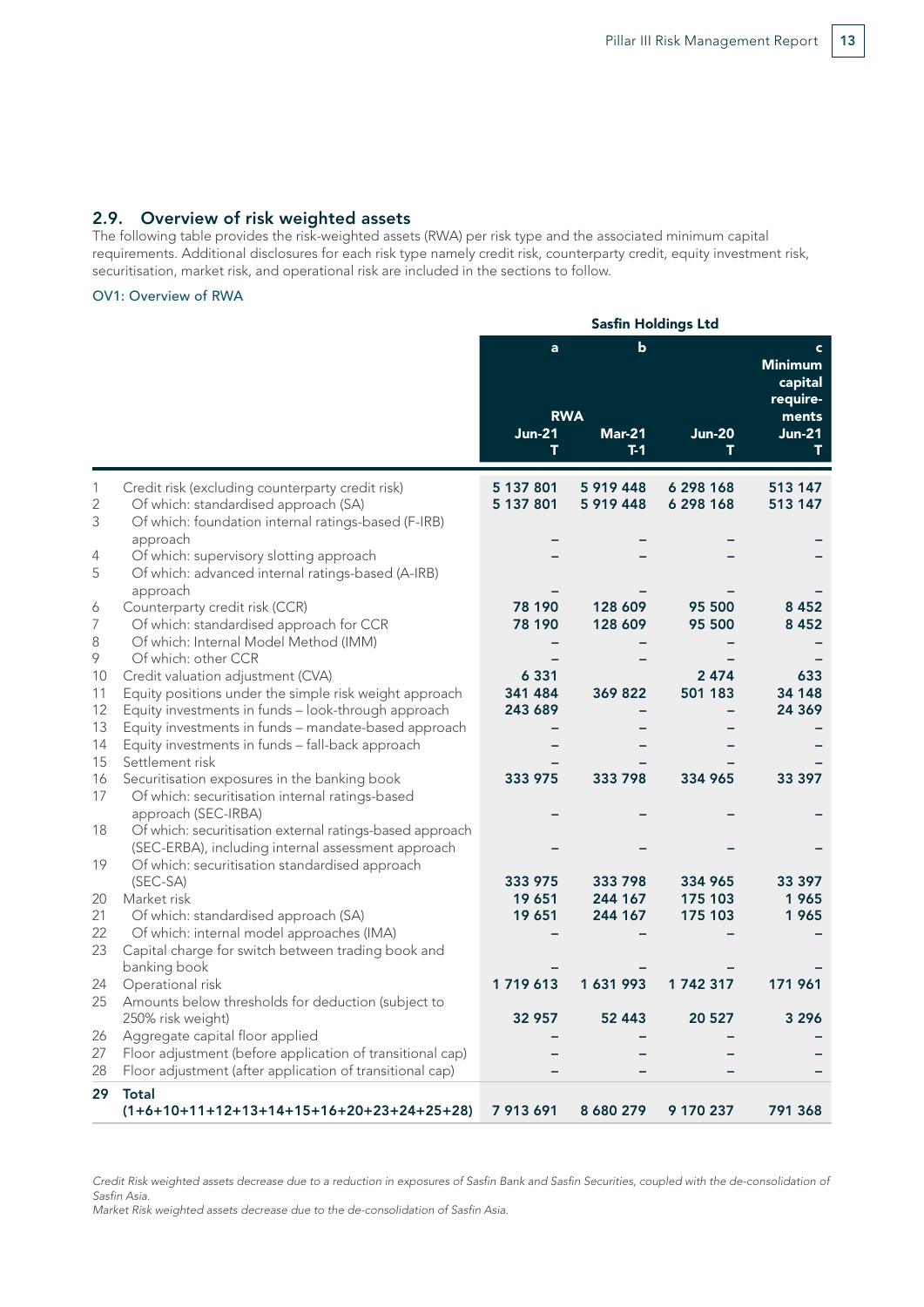### 2. Overview of risk management and risk weighted assets (RWA) continued

### 2.9. Overview of risk weighted assets continued

OV1: Overview of RWA continued

|                          |                                                                                                                                                                           | <b>Sasfin Bank Ltd</b>        |                                      |                               |                                       |  |
|--------------------------|---------------------------------------------------------------------------------------------------------------------------------------------------------------------------|-------------------------------|--------------------------------------|-------------------------------|---------------------------------------|--|
|                          |                                                                                                                                                                           | $\mathbf b$<br>a              |                                      |                               | <b>Minimum</b><br>capital<br>require- |  |
|                          |                                                                                                                                                                           | <b>Jun-21</b><br>т            | <b>RWA</b><br><b>Mar-21</b><br>$T-1$ | <b>Jun-20</b>                 | ments<br><b>Jun-21</b><br>т           |  |
| 1<br>$\overline{c}$<br>3 | Credit risk (excluding counterparty credit risk)<br>Of which: standardised approach (SA)<br>Of which: foundation internal ratings-based (F-IRB)                           | 3 930 046<br>3 930 046        | 4 712 740<br>4 712 740               | 4 551 677<br>4 5 5 1 6 7 7    | 393 005<br>393 005                    |  |
| 4<br>5                   | approach<br>Of which: supervisory slotting approach<br>Of which: advanced internal ratings-based (A-IRB)<br>approach                                                      |                               |                                      |                               |                                       |  |
| 6<br>7<br>8              | Counterparty credit risk (CCR)<br>Of which: standardised approach for CCR<br>Of which: Internal Model Method (IMM)                                                        | 78 190<br>78 190              | 128 609<br>128 609                   | 95 500<br>95 500              | 7819<br>7819                          |  |
| 9<br>10<br>11<br>12      | Of which: other CCR<br>Credit valuation adjustment (CVA)<br>Equity positions under the simple risk weight approach<br>Equity investments in funds - look-through approach | 6 3 3 1<br>280 761<br>243 689 | 242 239                              | 2 4 7 4<br>231 106            | 633<br>28 0 76<br>24 369              |  |
| 13<br>14<br>15           | Equity investments in funds - mandate-based approach<br>Equity investments in funds - fall-back approach<br>Settlement risk                                               |                               |                                      |                               |                                       |  |
| 16<br>17                 | Securitisation exposures in the banking book<br>Of which: securitisation internal ratings-based approach<br>(SEC-IRBA)                                                    | 333 975                       | 333 798                              | 334 965                       | 33 397                                |  |
| 18<br>19                 | Of which: securitisation external ratings-based approach<br>(SEC-ERBA), including internal assessment approach<br>Of which: securitisation standardised approach          |                               |                                      |                               |                                       |  |
| 20<br>21<br>22           | $(SEC-SA)$<br>Market risk<br>Of which: standardised approach (SA)<br>Of which: internal model approaches (IMA)                                                            | 333 975<br>19 651<br>19 651   | 333 798<br>8 6 6 7<br>8 6 6 7        | 334 965<br>3 9 2 7<br>3 9 2 7 | 33 397<br>1965<br>1965                |  |
| 23<br>24                 | Capital charge for switch between trading book<br>and banking book<br>Operational risk                                                                                    | 1 026 963                     | 1 001 674                            | 941 919                       | 102 696                               |  |
| 25                       | Amounts below thresholds for deduction (subject<br>to 250% risk weight)                                                                                                   |                               |                                      |                               |                                       |  |
| 26<br>27                 | Aggregate capital floor applied<br>Floor adjustment (before application of<br>transitional cap)                                                                           |                               |                                      |                               |                                       |  |
| 28<br>29                 | Floor adjustment (after application of transitional cap)<br><b>Total</b>                                                                                                  |                               |                                      |                               |                                       |  |
|                          | $(1+6+10+11+12+13+14+15+16+20+23+24+25+28)$                                                                                                                               | 5 919 606                     | 6 427 727                            | 6 161 568                     | 591 960                               |  |

*Credit Risk weighted assets decrease due to a reduction in exposures to securities firms and banks.*

*Equity Risk weighted assets increase due to the adoption of the look-through-approach for the risk weighting of equity investments in funds. Market Risk weighted assets increase due to an increase in foreign exchange positions.*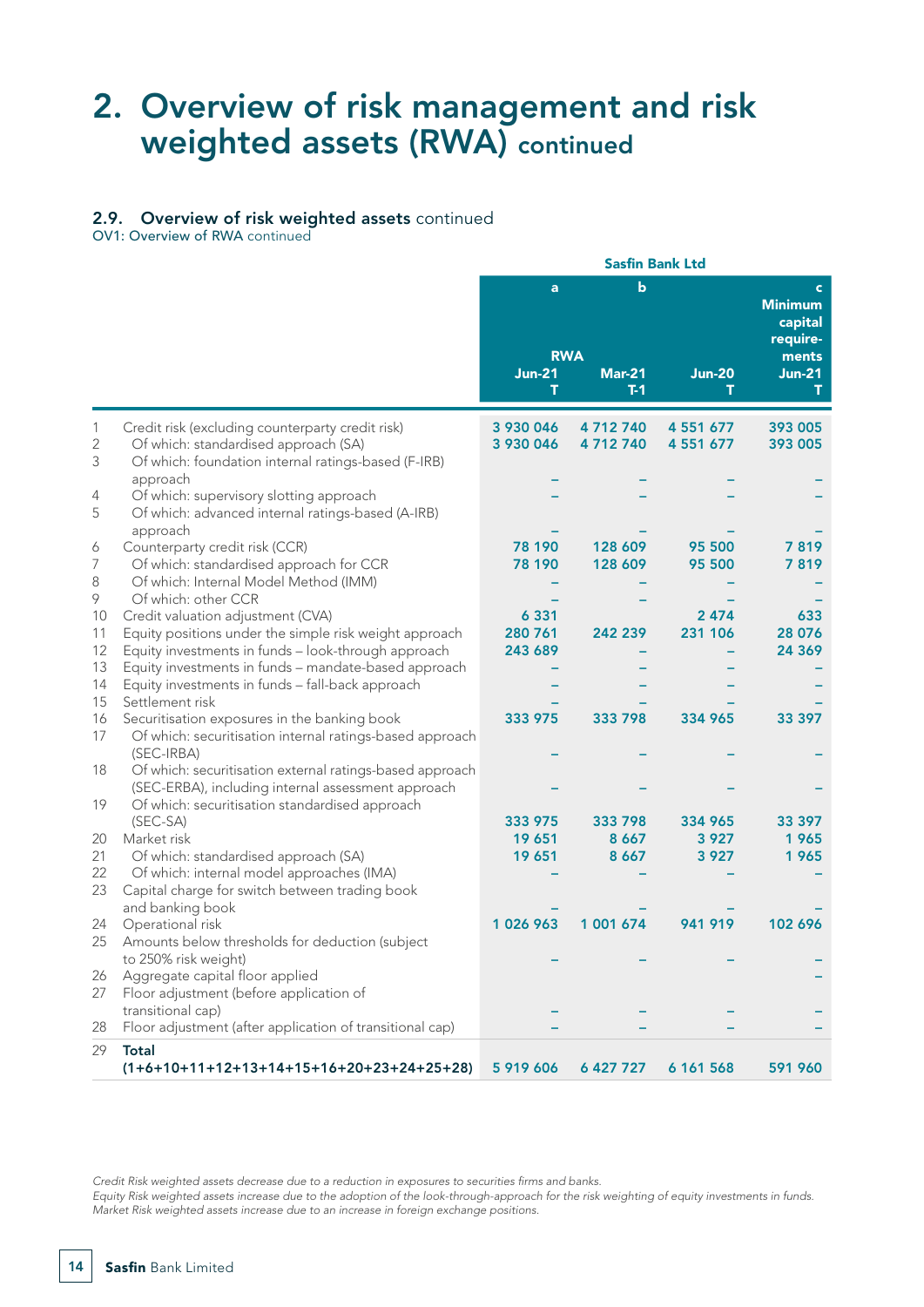# 3. Basis of preparation

### 3.1. Risk measurement approaches

The group applies the following Regulatory demand measurement approaches when determining its Pillar 1 capital requirements:

| <b>Risk type</b>           | Measurement approach           |
|----------------------------|--------------------------------|
| Credit Risk                | Standardised approach          |
| Counterparty Credit risk   | Standardised approach          |
| Securitisation             | Standardised approach          |
| Equity investment in funds | Look-through approach          |
| Market risk                | Standardised approach          |
| Operational risk           | Basic Indicator approach (BIA) |
| Other assets               | Standardised approach          |

### 3.2. Accounting policies and valuation methodologies

The principal accounting policies applied are set out on pages 24 to 43 of the Group's Audited Annual Financial Statements, which can be found on Sasfin's website at www.sasfin.com/investor-relations.

### 3.3. Linkages between financial statements and regulatory exposures

The difference in approach between Basel regulatory reporting and statutory accounting reporting is set out below for material entities:

| <b>Entity</b>                                          | <b>Statutory accounting</b><br>treatment | <b>Basel III regulatory</b><br>treatment |
|--------------------------------------------------------|------------------------------------------|------------------------------------------|
| Sasfin Bank Limited                                    | Consolidated                             | Consolidated                             |
| Fintech (Pty) Ltd                                      | Consolidated                             | Consolidated                             |
| Benal Property Investments (Pty) Ltd                   | Consolidated                             | Consolidated                             |
| Sunlyn (Pty) Ltd                                       | Consolidated                             | Consolidated                             |
| Innovent                                               | Fair value through profit<br>and loss    | Fair value through profit<br>and loss    |
| Sasfin Wealth (Pty) Ltd                                | Consolidated                             | Consolidated                             |
| Sasfin Securities (Pty) Ltd                            | Consolidated                             | Consolidated                             |
| Sasfin Financial Advisory Services (Pty) Ltd           | Consolidated                             | Consolidated                             |
| Sasfin Asset Managers (Pty) Ltd                        | Consolidated                             | Consolidated                             |
| Sasfin Wealth Investment Platform (Pty) Ltd            | Consolidated                             | Consolidated                             |
| Sasfin Private Equity Investment Holdings<br>(Pty) Ltd | Consolidated                             | Consolidated                             |
| Sasfin Property Holdings (Pty) Ltd                     | Consolidated                             | Consolidated                             |
| South African Securitisation Programme<br>(RF) Ltd     | Consolidated                             | Equity accounted                         |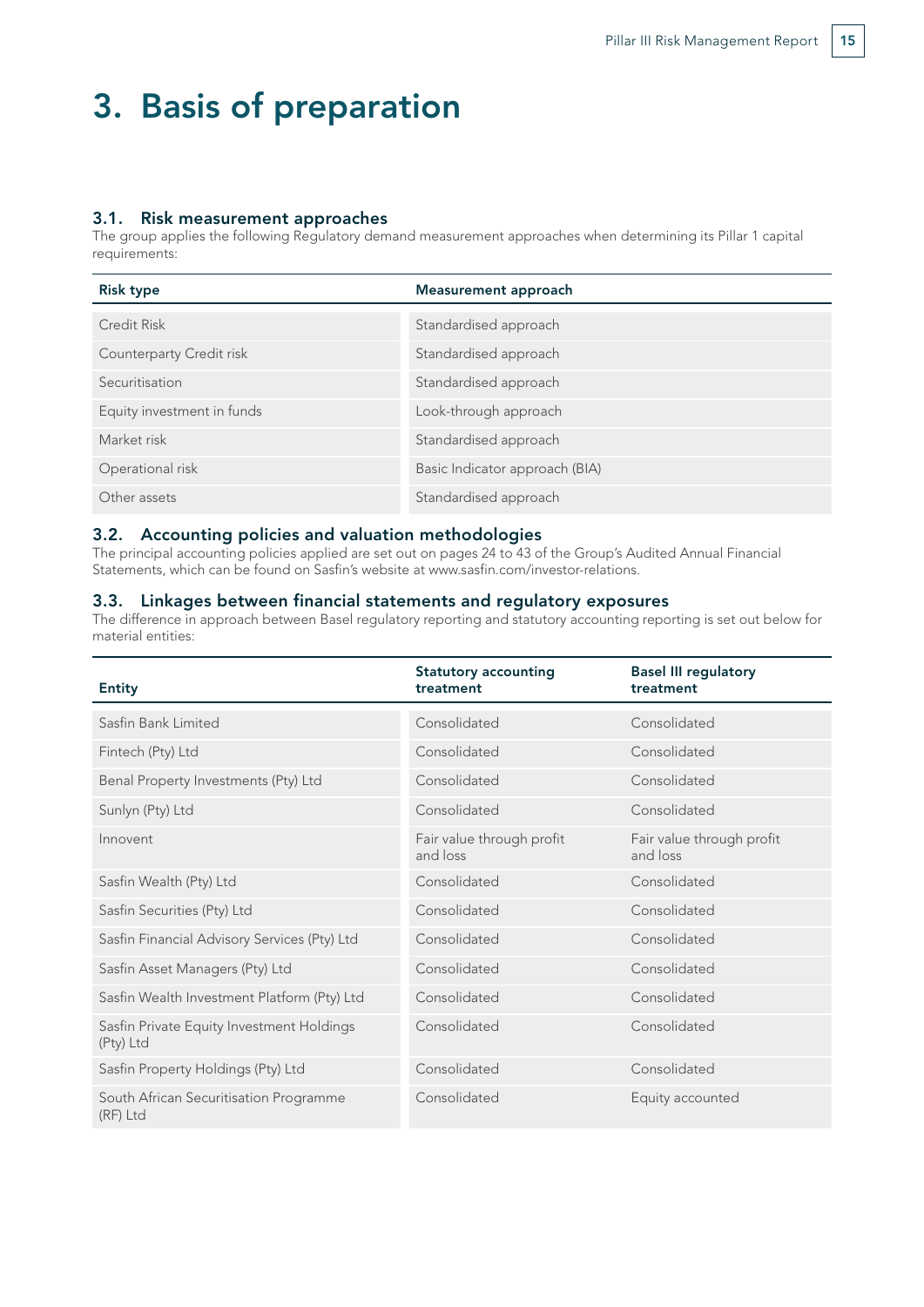### 3. Basis of preparation continued

### 3.4. LI1: differences between accounting and regulatory scopes of consolidation and mapping of financial statement categories with regulatory risk categories

The carrying values under the scope of regulatory consolidation below are based on the SARB's regulatory requirements, while the financial statement carrying values are based on IFRS requirements.

|                                                                                               | <b>Sasfin Holdings Limited</b>                                        |                                                                                          |                                        |                                                        |                                                |                                                      |                                                                                              |
|-----------------------------------------------------------------------------------------------|-----------------------------------------------------------------------|------------------------------------------------------------------------------------------|----------------------------------------|--------------------------------------------------------|------------------------------------------------|------------------------------------------------------|----------------------------------------------------------------------------------------------|
|                                                                                               | a                                                                     | b                                                                                        | $\mathbf c$                            | d                                                      | е<br><b>Carrying values of items:</b>          | f                                                    | g                                                                                            |
|                                                                                               | <b>Carrying</b><br>values as<br>reported in<br>published<br>financial | <b>Carrying</b><br>values<br>under<br>scope of<br>regulatory<br>statements consolidation | Subject to<br>credit risk<br>framework | Subject to<br>counterparty<br>credit risk<br>framework | Subject to<br>securiti-<br>sation<br>framework | <b>Subject to</b><br>the market<br>risk<br>framework | Not subject<br>to capital<br>require-<br>ments or<br>subject to<br>deduction<br>from capital |
| Assets                                                                                        |                                                                       |                                                                                          |                                        |                                                        |                                                |                                                      |                                                                                              |
| Cash and cash<br>balances<br>Negotiable                                                       | 1 285 578                                                             | 1 285 578                                                                                | 1 285 578                              |                                                        |                                                |                                                      |                                                                                              |
| securities<br>Trading assets                                                                  | 2 085 076<br>703 433                                                  | 2 085 076<br>703 433                                                                     | 2 085 076                              | 124 484                                                |                                                | 19 651                                               |                                                                                              |
| Trade and other<br>receivables<br>Non-current assets                                          | 511 941                                                               | 511 941                                                                                  | 511 941                                |                                                        |                                                |                                                      |                                                                                              |
| held for sale<br>Loans and advances<br>Current taxation                                       | 6700<br>6715951                                                       | 6700<br>6715951                                                                          | 6700<br>6 070 259                      |                                                        | 333 975                                        |                                                      |                                                                                              |
| asset<br>Investment                                                                           | 26 595                                                                | 26 595                                                                                   | 26 595                                 |                                                        |                                                |                                                      |                                                                                              |
| securities                                                                                    | 540 061                                                               | 540 061                                                                                  | 540 061                                |                                                        |                                                |                                                      |                                                                                              |
| Investments at<br>fair value through<br>profit and loss<br>Equity accounted                   | 519 972                                                               | 519 972                                                                                  | 519 972                                |                                                        |                                                |                                                      |                                                                                              |
| associates                                                                                    | 20 089                                                                | 20 089                                                                                   | 20 089                                 |                                                        |                                                |                                                      |                                                                                              |
| Property, equipment<br>and right of use<br>assets<br>Investment property<br>Intangible assets | 65 068<br>16 400                                                      | 65 068<br>16 400                                                                         | 65 068<br>16 400                       |                                                        |                                                |                                                      |                                                                                              |
| and goodwill<br>Deferred tax asset                                                            | 160 856<br>37 584                                                     | 160 856<br>37 584                                                                        |                                        |                                                        |                                                |                                                      | 156 260<br>24 401                                                                            |
| <b>Total assets</b>                                                                           | 12 155 244                                                            | 12 155 244                                                                               | 10 607 679                             | 124 484                                                | 333 975                                        | 19 651                                               | 180 661                                                                                      |
| <b>Liabilities</b><br>Funding under<br>repurchase<br>agreements and                           |                                                                       |                                                                                          |                                        |                                                        |                                                |                                                      |                                                                                              |
| interbank<br><b>Trading liabilities</b>                                                       | 700 067<br>658 957                                                    | 700 067<br>658 957                                                                       |                                        |                                                        |                                                |                                                      | 700 067<br>658 957                                                                           |
| Current taxation<br>liability                                                                 | 5 0 9 3                                                               | 5 0 9 3                                                                                  |                                        |                                                        |                                                |                                                      | 5 0 9 3                                                                                      |
| Trade and other<br>payables                                                                   | 722 531                                                               | 711 731                                                                                  |                                        |                                                        |                                                |                                                      | 711 731                                                                                      |
| Bank overdraft<br>Provisions                                                                  | 30 392<br>72714                                                       | 30 392<br>72 714                                                                         |                                        |                                                        |                                                |                                                      | 30 392<br>72714                                                                              |
| Lease liabilities<br>Deposits from                                                            | 43 205                                                                | 43 205                                                                                   |                                        |                                                        |                                                |                                                      | 43 205                                                                                       |
| customers<br>Debt securities                                                                  | 4732764                                                               | 4732764                                                                                  |                                        |                                                        |                                                |                                                      | 4732764                                                                                      |
| issued                                                                                        | 2 741 583                                                             | 2 741 583                                                                                |                                        |                                                        |                                                |                                                      | 2 741 583                                                                                    |
| Long-term loans<br>Deferred tax liability                                                     | 730 904<br>110 770                                                    | 741 704<br>110 770                                                                       |                                        |                                                        |                                                |                                                      | 741 704<br>110 770                                                                           |
| <b>Total liabilities</b>                                                                      | 10 548 980                                                            | 10 548 980                                                                               | -                                      |                                                        |                                                |                                                      | 10 548 980                                                                                   |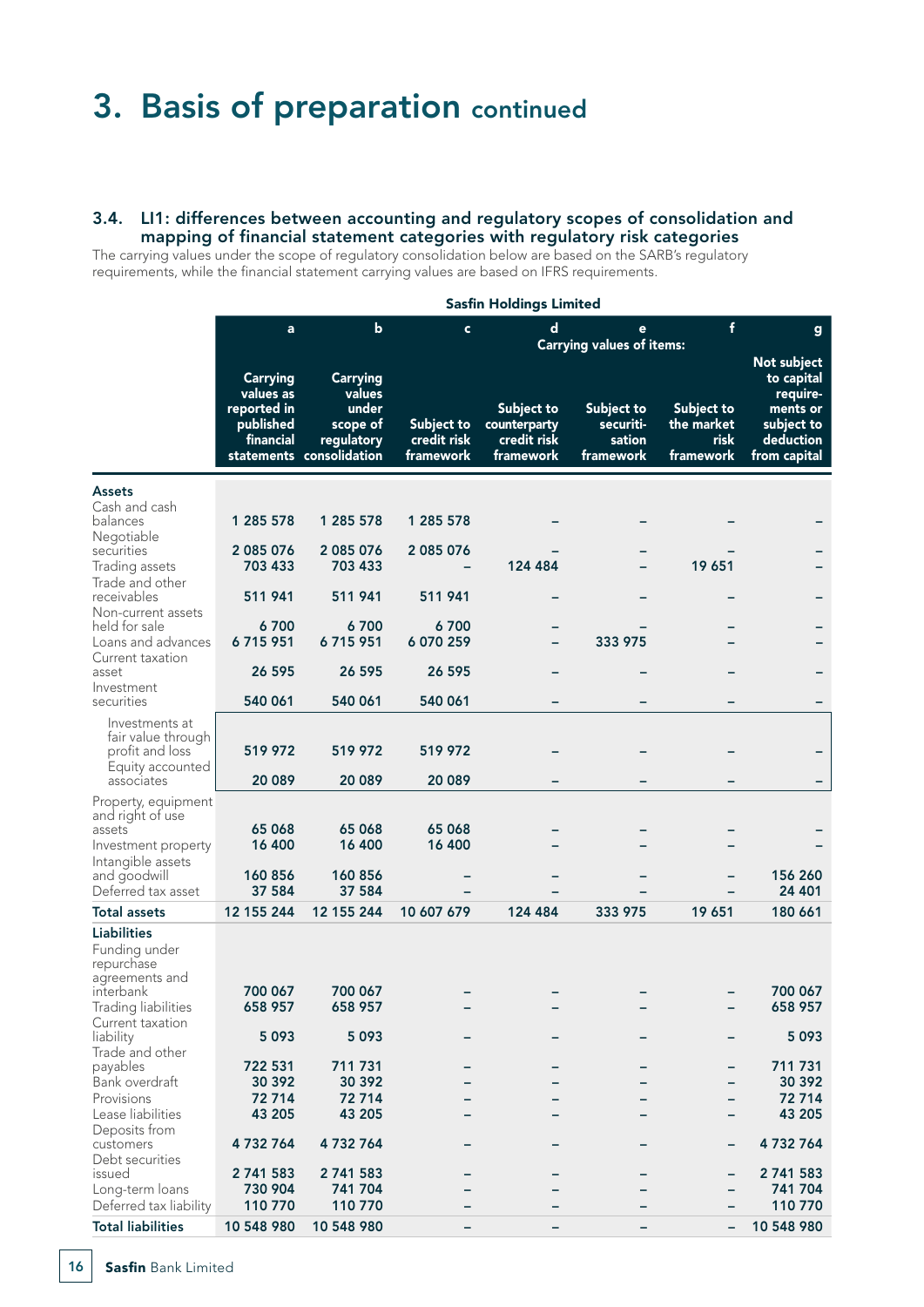### 3.5. LI2: main sources of differences between regulatory exposure amounts and carrying values in financial statements

|                |                                                        |              |                                 | <b>Sasfin Holdings Limited</b> |                               |                                      |
|----------------|--------------------------------------------------------|--------------|---------------------------------|--------------------------------|-------------------------------|--------------------------------------|
|                |                                                        | a            | $\mathbf b$                     | c                              | $\mathbf d$                   | e                                    |
|                |                                                        |              |                                 |                                | Items subject to:<br>Counter- |                                      |
|                |                                                        |              |                                 | Securiti-                      | party                         |                                      |
|                |                                                        | <b>Total</b> | <b>Credit risk</b><br>framework | sation<br>framework            | framework                     | credit risk Market risk<br>framework |
| 1              | Asset carrying value amount under                      |              |                                 |                                |                               |                                      |
|                | scope of regulatory consolidation                      |              |                                 |                                |                               |                                      |
|                | (as per LI1)                                           | 11 085 788   | 10 607 679                      | 333 975                        | 124 484                       | 19 651                               |
| $\overline{2}$ | Liabilities carrying value amount under                |              |                                 |                                |                               |                                      |
|                | regulatory scope of consolidation                      |              |                                 |                                |                               |                                      |
|                | (as per LI1)                                           |              |                                 |                                |                               |                                      |
| 3              | Total net amount under regulatory                      | 11 085 788   | 10 607 679                      | 333 975                        | 124 484                       | 19 651                               |
| 4              | scope of consolidation<br>Off-balance sheet amounts    | 856 292      | 856 292                         |                                |                               |                                      |
| 5              | Differences in valuation                               | 311 718      | 311 718                         |                                |                               |                                      |
| 6              | Differences due to different netting                   |              |                                 |                                |                               |                                      |
|                | rules, other than those already included in            |              |                                 |                                |                               |                                      |
|                | row <sub>2</sub>                                       | 703 434      | 703 434                         |                                |                               |                                      |
| 7              | Difference due to consideration of                     |              |                                 |                                |                               |                                      |
|                | provisions                                             |              |                                 |                                |                               |                                      |
| 8              | Differences due to prudential filters                  |              |                                 |                                |                               |                                      |
|                |                                                        |              |                                 |                                |                               |                                      |
| 9              |                                                        |              |                                 |                                |                               |                                      |
| 10             | Exposure amounts considered for<br>regulatory purposes | 12 957 233   | 12 479 124                      | 333 975                        | 124 484                       | 19 651                               |

### 3.6. Prudent valuation adjustments

Sasfin measures certain assets and liabilities at fair value. Fair value is the price that would be realised on the sale of an asset or paid to transfer a liability on an arm's-length basis to an unrelated party.

For valuation methodologies refer to Note 2.5 Fair value of the accounting policies on pages 46 and 47 of the Annual Financial Statements, which can be found on Sasfin's website at www.sasfin.com/investor-relations.

Regulatory frameworks require financial institutions to apply prudent valuation to all fair value assets and liabilities. Prudent valuations are the difference between the prudent value and the fair value in terms of IFRS and are directly deducted from CET 1 capital. Sasfin considers any differences between IFRS fair value and prudent value to be immaterial.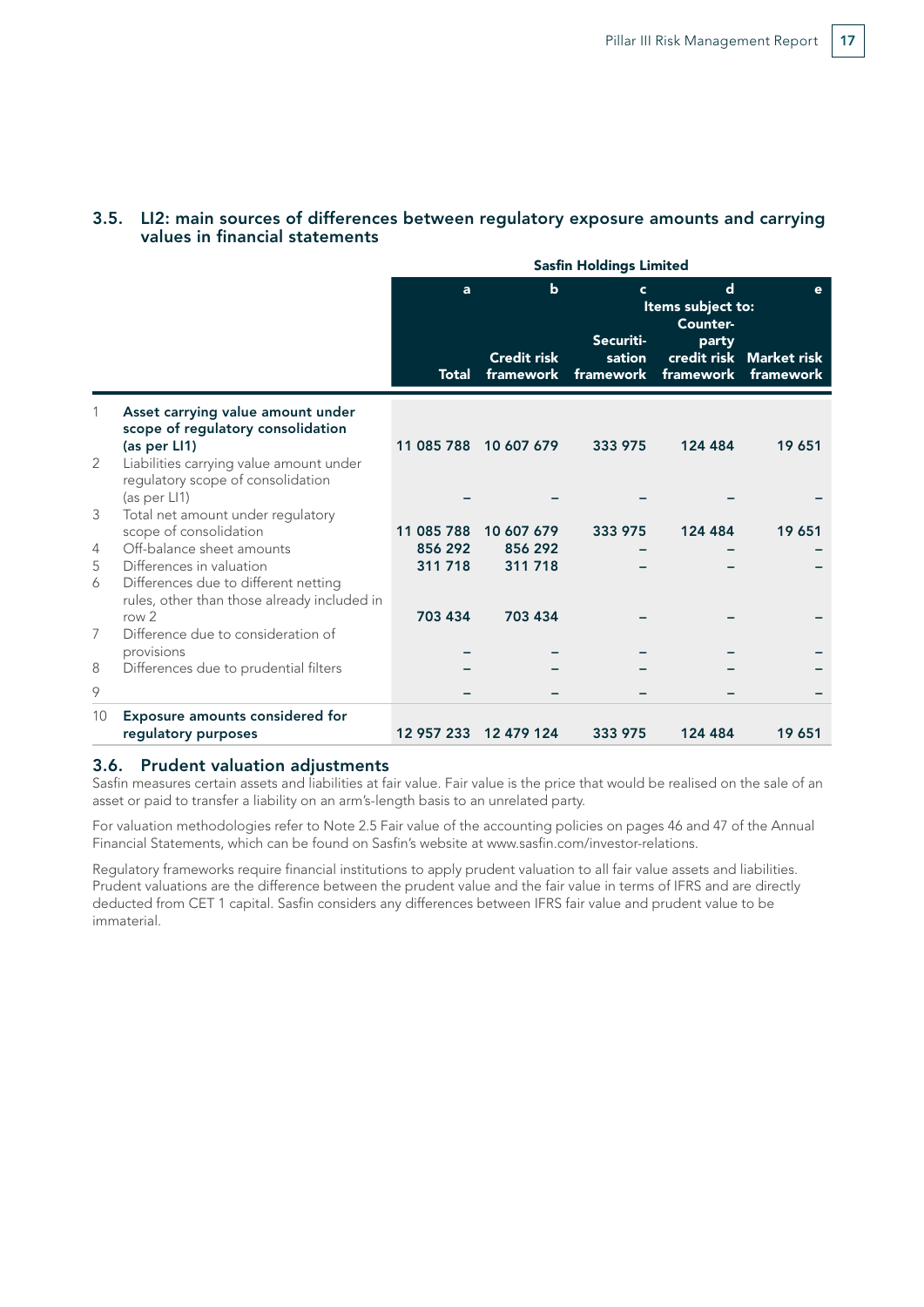# 4. Credit risk

Credit risk is the risk of financial loss resulting from a client's failure to meet a contractual repayment obligation. This includes concentration to a particular group of clients and credit default risk on a payment obligation.

### 4.1. General information about credit risk

### 4.1.1. Risk identification and risk management

The basic principle and underlying tenet governing the group's lending philosophy is based on the ability of the borrower to generate the earnings/cash flows on a sustainable basis to facilitate the repayment of their facilities with the bank.

Credit policies are conservative with proper regard to mix of risk and reward.

Security values, financial performance and position of the client/guarantors are regularly reviewed, and appropriate action taken if indicators of deterioration are present.

Pricing of facilities considers risk and return on the bank's capital resources and the ALCo funding policy. Discretionary limits are delegated by the Credit and Large Exposures Committee (CLEC).

Limits are approved through appropriately delegated mandates.

Sales is responsible for reporting excesses or irregularities outside approved parameters to the credit mandate.

Accounts showing early signs of high risk but that do not trigger the criteria of the definition of default are classified as High Care. These accounts require close monitoring with corrective action to manage them back to normal level of risk.

### 4.1.2. Governance

The credit risk management and control function consist of the following committees:



### 4.1.3. Credit oversight

- The Credit and Large Exposures Committee (CLEC) is a sub-committee of the Board, mandated by the Board to oversee all matters relating to credit risk, including large exposures and is responsible for approval of credit policies, setting guidelines, and reviewing compliance with approved policies.
- The Executive Credit Committee (ECC) is responsible for approval of all credit applications, credit reviews and field surveys within its mandate and recommends to CLEC all matters above its mandate.
- The Management Credit Committee (MCC) is responsible for the approval of all non-asset finance credit applications, credit reviews and field surveys within its mandate and recommend to ECC all applications above mandate.
- The Equipment Finance Credit Committees is responsible for the approval of all credit applications, credit reviews and field surveys within its mandate and recommend to ECC all applications above mandate.
- The Capital Equipment Finance Credit Committees is responsible for the approval of all credit applications, credit reviews and field surveys within its mandate and recommend to ECC all applications above mandate.

Individual and dual mandate holders are responsible for the approval of all credit applications, credit reviews and field surveys with their mandate and recommend to the MCC all applications above their mandates.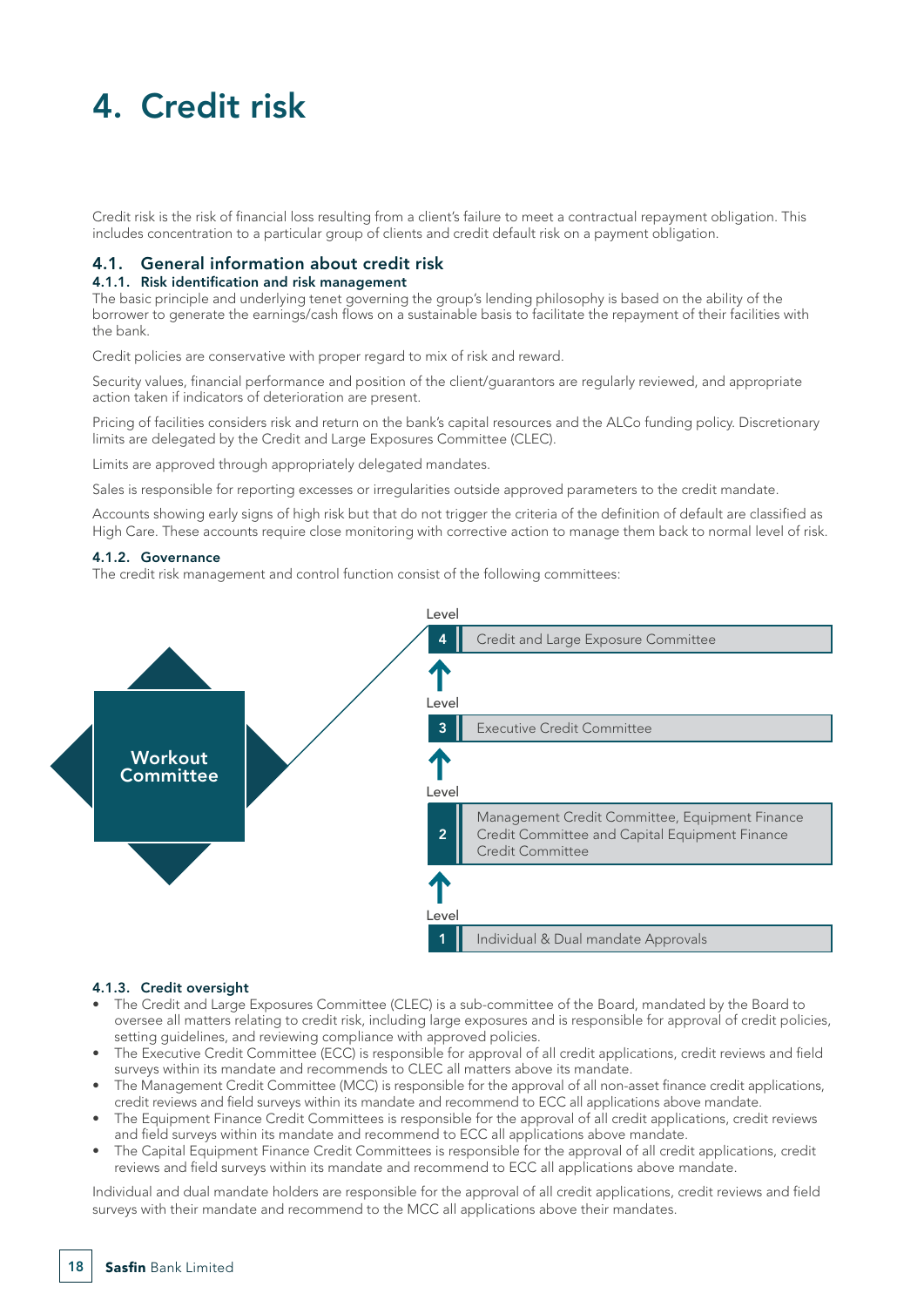- The CLEC is responsible for the approval of all credit applications, credit reviews and field surveys within its mandate, in addition to its credit portfolio oversight, which includes a semi-annual review of all facilities that fall within its approval mandate.
- The Workout Committee is responsible for approval of all credit and legal requests relating to exposures under business rescue, in voluntarily or final liquidation or classified as problem accounts, within its mandate, and it elevates to CLEC all matters above its mandate.

### 4.1.4. Large exposures

- The CLEC is the ultimate credit sanctioning authority in the Group, responsible for the approval of single name exposures that exceed 10% of the Group's qualifying capital and reserves, irrespective of risk grade, or such lower limit as may be set from time to time.
- Approval must be obtained from the Board (not only the CLEC), as well as the Prudential Authority (SARB) for all exposures to private sector non-bank persons > 25% of net qualifying capital.

### 4.1.5. Measuring and managing credit concentrations

- Credit risk concentration limits (risk appetite) are set from time to time and approved by the Board. The risk appetite is set at a reasonable margin below the regulatory prudential limits and will be the maximum limit allowed.
- The CLEC has the authority to delegate and assign credit management mandates and limits of approval.

### 4.1.6. Reporting

• Reporting on group's risk profile, measurement against risk appetite, emerging risks, large exposures, evaluation of adequacy and effectiveness of credit risk policies, procedures, practices, and controls applied.

### 4.2. Credit quality of assets

All Loans & Advances are categorised as per the diagram below:

| Stage 1<br>performing<br>(not impaired)                 | Performing loans with no significant<br>deterioration in credit quality since origination<br>Client accounts fully paid to date<br>30 days overdue back stop                                                                                                                                                                                                                                                                                        | 12-month ECL<br>(result from default events<br>possible within 12 months after<br>reporting date)                        |
|---------------------------------------------------------|-----------------------------------------------------------------------------------------------------------------------------------------------------------------------------------------------------------------------------------------------------------------------------------------------------------------------------------------------------------------------------------------------------------------------------------------------------|--------------------------------------------------------------------------------------------------------------------------|
| Stage 2<br>Under-performing<br>(credit<br>deteriorated) | Arrears > 30 days overdue < 90 days overdue<br>Significant increase in credit risk but no<br>objective evidence of impairment<br>Clients designated as high care as a result of<br>showing signs of financial pressure because of<br>the industry or business environment within<br>which they operate and/or a deterioration in<br>their own financial performance and position<br>Distressed restructures with no reduced<br>financial obligation | Lifetime ECL<br>(result from all possible default<br>events over the expected life)                                      |
| Stage 3<br>Non-performing<br>(credit impaired)          | Regulatory default being:<br>$-$ >90 days overdue<br>- Unlikeliness to pay indicators<br>- Distressed restructures resulting in reduced<br>financial obligation (cure period<br>six consecutive payments)<br>Credit impaired on origination or after initial<br>recognition                                                                                                                                                                         | Lifetime ECL<br>(difference between gross<br>carrying amount and the<br>present value of estimated<br>future cash flows) |

Please refer to accounting policies Note 1.13 Financial Instruments on pages 34 to 39 of the Annual Financial Statements, which can be found on Sasfin's website at www.sasfin.com/investor-relations, for further detail on classifications, calculations of ECL, cure periods, write-offs and restructured exposures.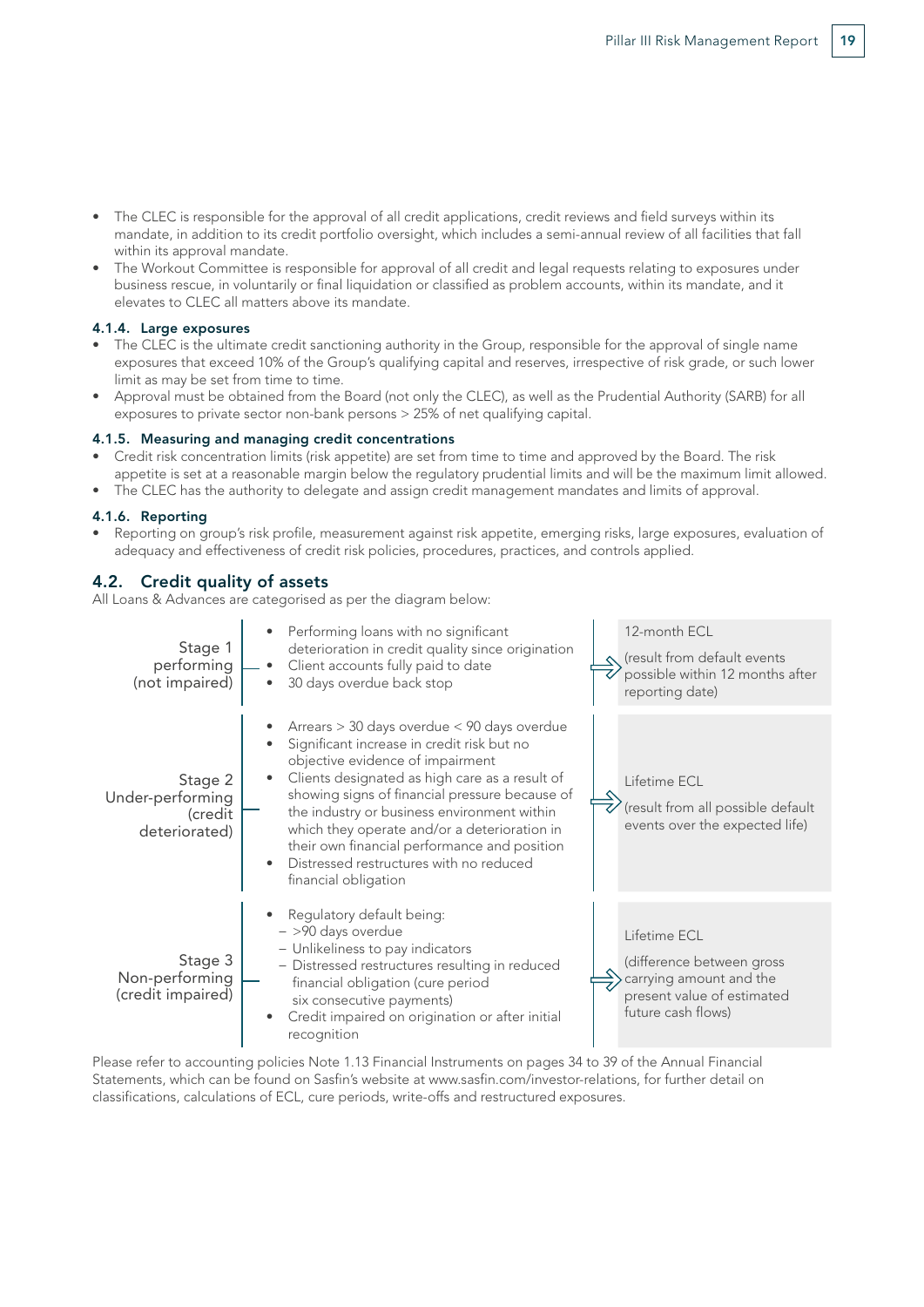### 4. Credit risk continued

### **4.2. Credit quality of assets** continued

4.2.1. CR1: Credit Quality of Assets

|   |                                    |                               |                           |                                      | <b>Sasfin Holdings Limited</b>                                  |                                                                            |                                                                  |                                 |
|---|------------------------------------|-------------------------------|---------------------------|--------------------------------------|-----------------------------------------------------------------|----------------------------------------------------------------------------|------------------------------------------------------------------|---------------------------------|
|   |                                    | a                             | $\mathbf b$               | $\mathbf{C}$                         | 2021                                                            |                                                                            |                                                                  | $\mathbf d$                     |
|   |                                    |                               | <b>Carrying values of</b> |                                      |                                                                 | Of which ECL accounting<br>provisions for credit<br>losses on SA exposures | Of which<br><b>ECL</b><br>accounting                             |                                 |
|   |                                    | <b>Defaulted</b><br>exposures | defaulted<br>exposures    | Non- Allowances/<br>impair-<br>ments | <b>Allocated</b><br>in<br>regulatory<br>category<br>of Specific | <b>Allocated</b><br>in<br>regulatory<br>category<br>of General             | provisions<br>for credit<br><b>losses</b><br>on IRB<br>exposures | <b>Net</b><br>values<br>(a+b-c) |
| 2 | Loans<br>Debt                      | 611 195                       | 6 640 110                 | 535 354                              | 379 023                                                         | 156 331                                                                    |                                                                  | 6715951                         |
| 3 | securities<br>Off-balance<br>sheet | 415 979                       | 1793190<br>213 177        | 124 093                              | 121 593                                                         | 2 500                                                                      |                                                                  | 2 085 076<br>213 177            |
| 4 | exposures<br>Total                 | 1 027 174                     | 8 646 477                 | 659 447                              | 500 616                                                         | 158 831                                                                    |                                                                  | 9 014 204                       |

|        |                                                               | a                      | b                              | C                               |                                                          |                                                                            |                                                           | d                               |
|--------|---------------------------------------------------------------|------------------------|--------------------------------|---------------------------------|----------------------------------------------------------|----------------------------------------------------------------------------|-----------------------------------------------------------|---------------------------------|
|        |                                                               | Carrying values of     |                                |                                 |                                                          | Of which ECL accounting<br>provisions for credit losses<br>on SA exposures | Of which<br>ECL<br>accounting                             |                                 |
|        |                                                               | Defaulted<br>exposures | Non-<br>defaulted<br>exposures | Allowances/<br>impair-<br>ments | Allocated<br>in<br>regulatory<br>category of<br>Specific | Allocated<br>in<br>regulatory<br>category of<br>General                    | provisions<br>for credit<br>losses<br>on IRB<br>exposures | Net values<br>$(a+b-c)$         |
| 2<br>3 | Loans<br>Debt securities<br>Off-balance<br>sheet<br>exposures | 712038<br>473 000      | 6449696<br>2681579<br>93939    | 552 405<br>27 984<br>4 3 2 8    | 400 185<br>23 4 81                                       | 152 220<br>4 5 0 3<br>4 3 2 8                                              |                                                           | 6 609 329<br>3 126 595<br>89611 |
| 4      | Total                                                         | 1 185 038              | 9 225 214                      | 584 717                         | 423 666                                                  | 161 051                                                                    |                                                           | 9 825 535                       |

Default exposure decrease for Debt securities is due to capital repayment by the Land Bank on their debt.

### 4.3. CR2: defaulted loans and debt securities movement

|                               |                                                                                                                                                                                                                                          | <b>Sasfin Holdings Limited</b>                          |                                                      |
|-------------------------------|------------------------------------------------------------------------------------------------------------------------------------------------------------------------------------------------------------------------------------------|---------------------------------------------------------|------------------------------------------------------|
|                               |                                                                                                                                                                                                                                          | <b>Jun-21</b>                                           | <b>Jun-20</b>                                        |
| 2<br>3<br>$\overline{4}$<br>5 | Defaulted loans and debt securities at end of the previous reporting period<br>Loans and debt securities that have defaulted since the last reporting period<br>Returned to non-defaulted status<br>Amounts written off<br>Other changes | 1 185 037<br>177 121<br>(45921)<br>(93637)<br>(195 427) | 726 104<br>714 027<br>(17954)<br>(76854)<br>(160285) |
| 6                             | Defaulted loans and debt securities at end of the reporting period (1+2-3-4±5)                                                                                                                                                           | 1 027 174                                               | 1 185 038                                            |

*Increase in return to non-defaulted status due to improved collection processes in Equipment finance and capital equipment finance. Increase in write-offs due to large write-offs in trade finance and term loans.*

*Increase in other changes due to large repayments in capital equipment finance and debtor finance.*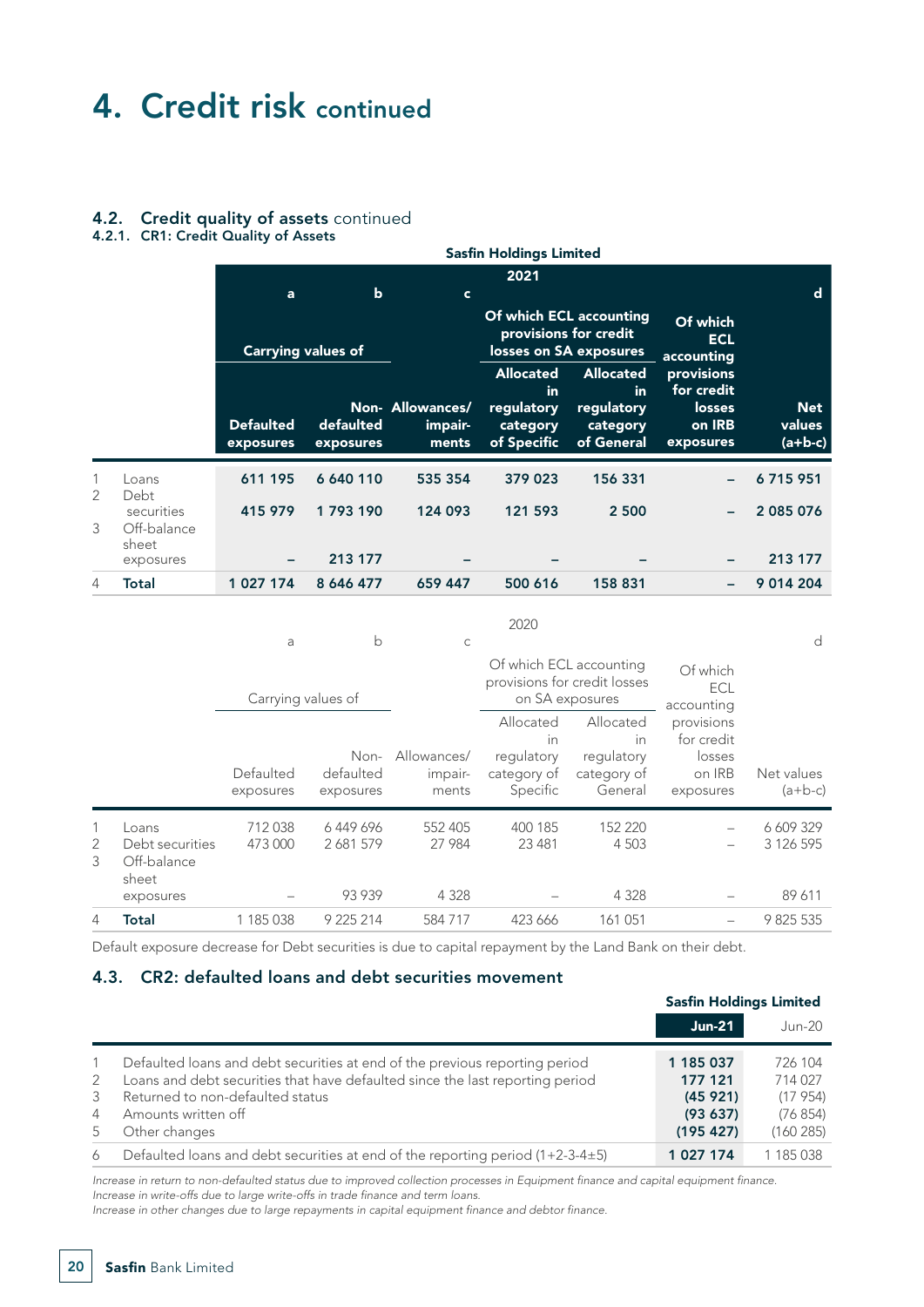### 4.4. Additional disclosures related to credit quality of assets

### 4.4.1. Breakdown of exposures by geographical area

|              |                   |                                |                 | <b>Sasfin Holdings Limited</b> |                   |           |                 |            |
|--------------|-------------------|--------------------------------|-----------------|--------------------------------|-------------------|-----------|-----------------|------------|
|              |                   | 2021                           |                 |                                |                   | 2020      |                 |            |
|              | Total<br>exposure | <b>Impaired</b> ECL Write-offs | <b>Specific</b> |                                | Total<br>exposure | Impaired  | Specific<br>ECL | Write-offs |
| South Africa | 9 673 651         | 1 027 174                      | 500 617         | 93 637                         | 10 316 311        | 1 185 038 | 423 666         | 76854      |

### 4.4.2. Breakdown of exposures by Industry

|                                                                |                                 |                              |                              | <b>Sasfin Holdings Limited</b> |                                 |                               |                            |                 |
|----------------------------------------------------------------|---------------------------------|------------------------------|------------------------------|--------------------------------|---------------------------------|-------------------------------|----------------------------|-----------------|
|                                                                |                                 | 2021                         |                              |                                |                                 | 2020                          |                            |                 |
|                                                                | <b>Total</b><br>exposure        | <b>Impaired</b>              | Specific<br><b>ECL</b>       | <b>Write-offs</b>              | Total<br>exposure               | Impaired                      | Specific<br><b>ECL</b>     | Write-offs      |
| Agriculture<br>Community,<br>social and                        | 134 452                         | 7730                         | 5 5 8 5                      | 584                            | 69 400                          | 6479                          | 4 1 5 9                    | 644             |
| personal services<br>Construction<br>Electricity and           | 1 667 794<br>321 249            | 150 604<br>58 113            | 98 095<br>19 573             | 14784<br>1 3 0 4               | 1 554 365<br>300 676            | 118 483<br>98 246             | 89 381<br>16 534           | 4961<br>3082    |
| water<br>Finance, real<br>estate and                           | 31 661                          | 3 3 3 3                      | 2 5 6 6                      | 510                            | 24 248                          | 3 1 2 9                       | 2 2 5 5                    |                 |
| business services<br>Manufacturing<br>Mining<br>Trade and      | 3766084<br>1 031 969<br>236 582 | 550 248<br>83 478<br>9 1 1 1 | 219 187<br>36 754<br>5 3 3 8 | 23 3 24<br>33 108<br>89        | 5 028 210<br>968 780<br>224 424 | 642 266<br>114 162<br>3 1 1 9 | 125 145<br>59 4 67<br>1927 | 19460<br>21 574 |
| accommodation<br>Transport and                                 | 1 533 795                       | 98 621                       | 65832                        | 9633                           | 1 344 546                       | 112 379                       | 71829                      | 7586            |
| communication<br>Other activities<br>not adequately<br>defined | 611 923<br>338 142              | 65 935                       | 47 687                       | 10 301                         | 801 662                         | 86776                         | 52 968                     | 19548           |
| Loans and<br>advances                                          | 9 673 651                       | 1 027 174                    | 500 617                      | 93 637                         | 10 316 311                      | 1 185 038                     | 423 666                    | 76854           |

*Decrease in Finance, real estate and business services due to reduction of R888 389 million in Treasury bills.* 

### 4.4.3. Breakdown of exposures by residual maturity

Refer to Note 44.1 Liquidity Risk table on pages 100 and 101 of the Annual Financial Statements, which can be found on Sasfin's website at www.sasfin.com/investor-relations.

### 4.4.4. Ageing analysis of accounting past-due exposures

Refer to Note 43.1 Credit risk exposure analysis table on pages 84 to 87 of the Annual Financial Statements, which can be found on Sasfin's website at www.sasfin.com/investor-relations.

### 4.4.5. Restructured Exposures

- Restructured exposures include any loan, advance or facility in respect of which the bank granted a concession to the obligor owing to a deterioration in the obligor's financial condition, or caused by a financial distressed situation of the relevant obligor, and which financial distressed situation results or is likely to result in the relevant obligor no longer being able to meet the terms or conditions originally agreed;
- A restructuring agreement may include a modification of terms and conditions such as:
	- reduction in original interest rate agreed;
	- reduction in interest and capital amount;
	- amendment to original contractual maturity or payment frequency;
	- forgiveness, deferral or postponement of capital, interest, or fees;
	- subsequent increase in relevant level of working capital or revolving facility;
	- transfer of assets or interest in obligor in full or partial from the obligor to the bank;
	- the substitution or addition of a new debtor for the original obligor; and
- Shall be in writing.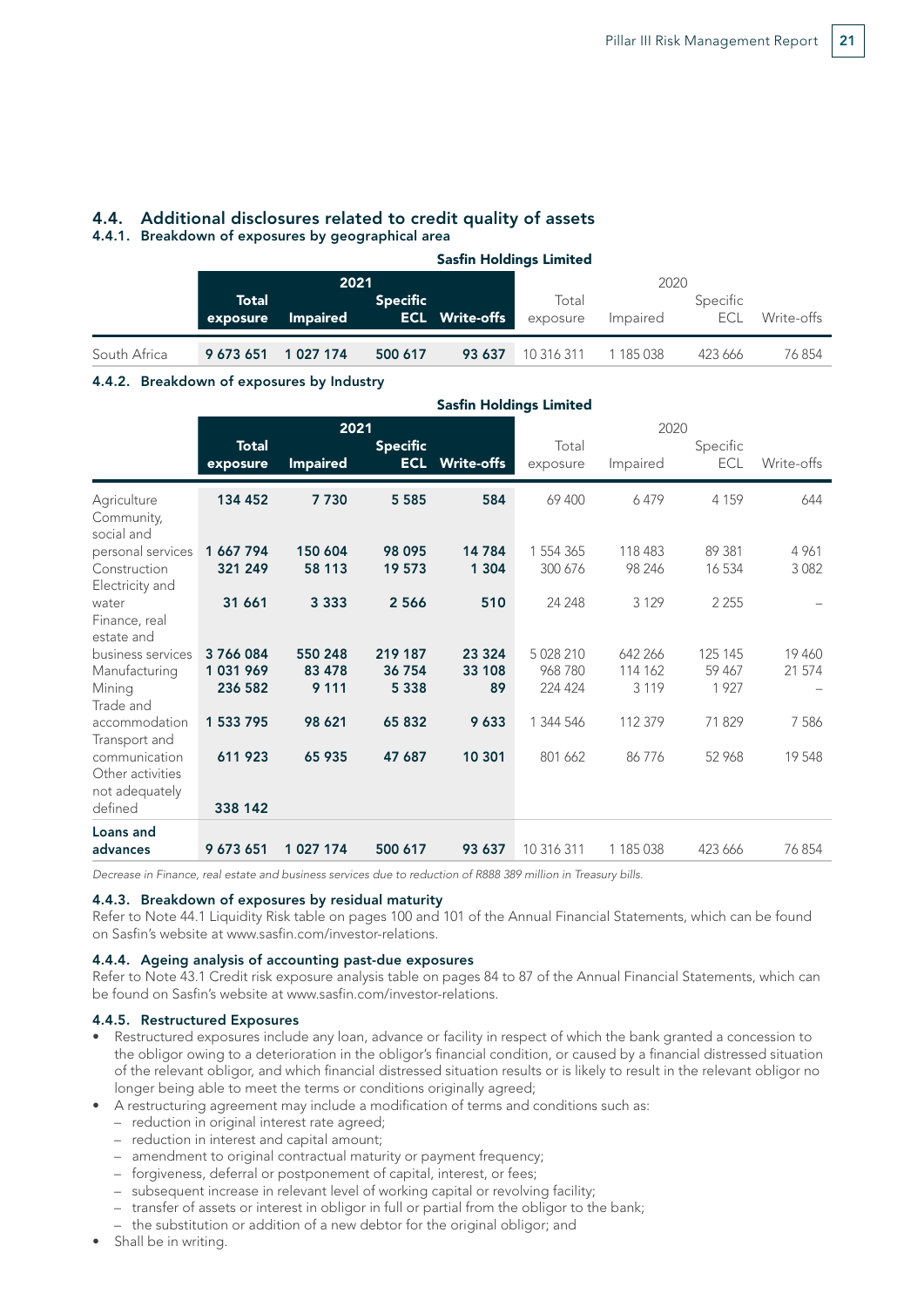### 4. Credit risk continued

### 4.4. Additional disclosures related to credit quality of assets continued

### 4.4.5. Restructured Exposures continued

- Provided that no loan, advance, increased credit limit or facility extended or renewed by the reporting bank in its ordinary course of business at a stated interest rate or on terms and conditions equivalent to the current interest rate or terms or conditions for new debt with similar risk, shall constitute a restructured loan or credit exposure.
- Where the modification results in a reduced financial obligation, the obligor will be classified as impaired.

|                              |                              |                                  | <b>Sasfin Holdings Limited</b>         |                |                                  |                          |
|------------------------------|------------------------------|----------------------------------|----------------------------------------|----------------|----------------------------------|--------------------------|
|                              |                              | 2021<br>Gross carrying values of |                                        |                | 2020<br>Gross carrying values of |                          |
|                              | <b>Total</b><br><b>R'000</b> | <b>Impaired</b><br><b>R'000</b>  | <b>Not</b><br>impaired<br><b>R'000</b> | Total<br>R'000 | Impaired<br>R'000                | Not<br>impaired<br>R'000 |
| Total restructured exposures | 844 296                      | 48 889                           | 795 407                                | 986 714        | 17495                            | 969 219                  |

Restructured exposures in the prior year include payment relief provided to clients, impacted by the Covid-19 pandemic.

### 4.5. Credit risk mitigation techniques overview

### Trade, debtor and other equipment finance

- Funding is provided in relation to company trading activities and supported by working capital needs in the form of secured lending, guided by the risk profile of the client.
- Funds are only advanced once all security is in place.
- Regular field surveys are conducted to monitor the business' financial controls and accounting records, as well as the value and existence of the security against the approval conditions.

### Rental and Capital Equipment deals

- Security primarily consists of the assets being financed.
- Additional security includes other company assets and guarantees from shareholders/directors/members/ trustees/ suppliers and/or beneficiaries.

### Property equity and debt funding

- Funding is provided against the risk of strong and experienced developers and appropriate equity contribution.
- Security includes the underlying property on an appropriate LTV (loan-to-value) basis; and
- Personal guarantees from individuals, legal entities or trusts based on assessment of the underlying business/ property risk profile.

### 4.5.1. Valuation of security

The following is considered when valuing security:

- Type and nature of the asset and industry;
- Potential deterioration in value of the asset over time, such as limited useful lifespan and expiry dates;
- Size of the market which would be interested in buying the quantity or extent of the asset held as security;
- Level of specialisation of the asset;
- Branding of the product, which may place limitations on selling in terms of license restrictions;
- Volume versus value of the security items held;
- Risk of losing the asset through theft (insurance held);
- Cost of maintaining, moving, dismantling, or storing the asset;
- Environmental risk and resulting cost;
- Effect of fashion, trends, and technological advancements;
- Buy-back arrangements with the supplier;
- Required expertise to assemble, install and sell the asset and the availability and cost of such expertise;
- Number of locations of the assets in relation to the value;
- The state of completion of the product in comparison to the state if should be where it can easily be sold; and
- Legal restrictions such as permits required to sell the product and non-transferable distribution rights which may not vest in the bank.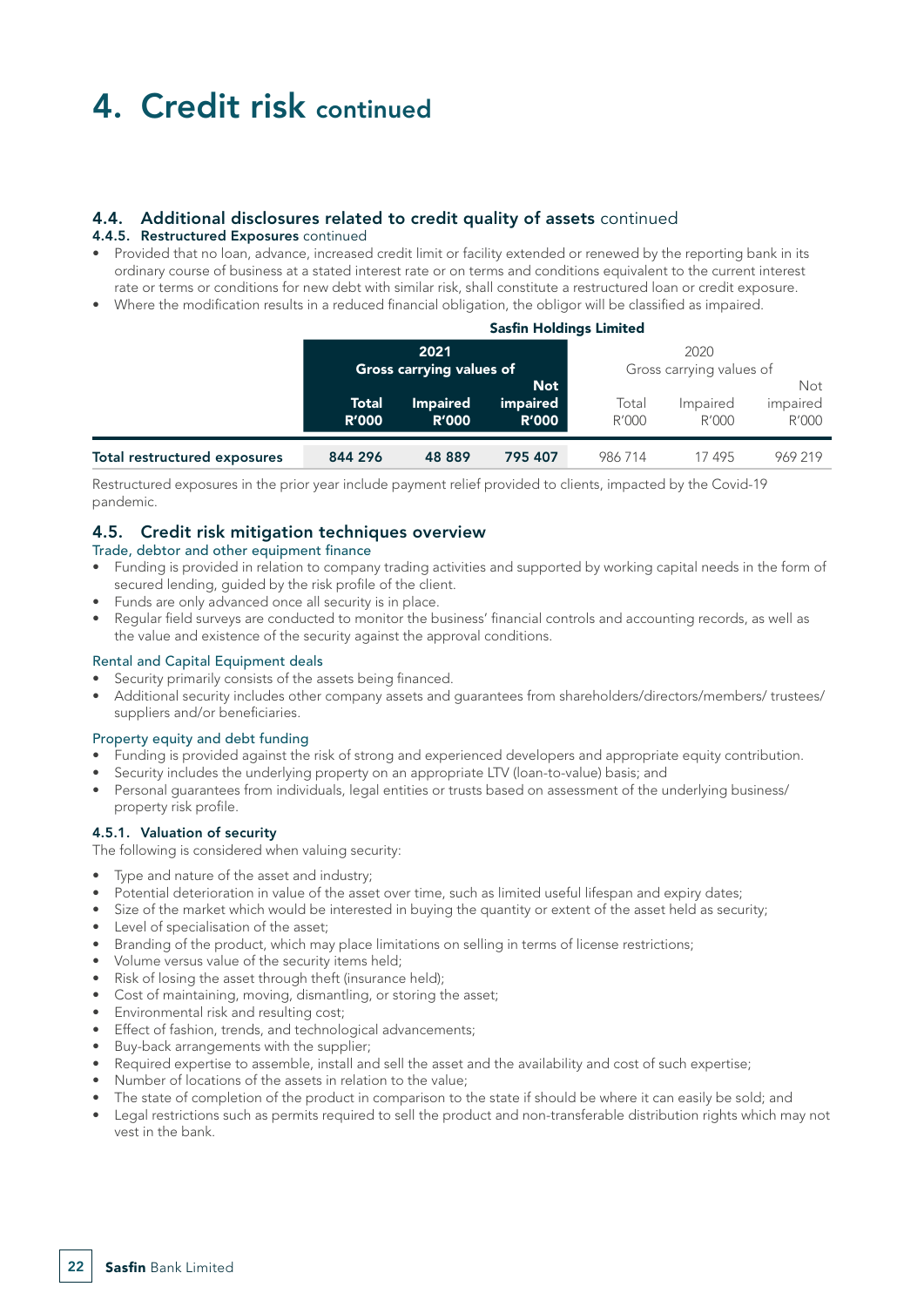### 4.5. Credit risk mitigation techniques overview continued

### 4.5.2. Review of security documentation

- All master security documentation is reviewed at least every 18 months by Group Legal.
- All custom security documentation is signed off by Group Legal.

### CR 3: Overview of credit risk mitigation techniques

|                     |                          |                                                      |                                              |                                                                          | <b>Sasfin Holdings Limited</b>                                             |                                                                                       |                                                                               |                                                                                            |
|---------------------|--------------------------|------------------------------------------------------|----------------------------------------------|--------------------------------------------------------------------------|----------------------------------------------------------------------------|---------------------------------------------------------------------------------------|-------------------------------------------------------------------------------|--------------------------------------------------------------------------------------------|
|                     |                          | $\mathbf{a}$                                         | $\mathbf b$                                  | $\mathbf{C}$                                                             | $\mathbf d$<br>2021                                                        | $\mathbf e$                                                                           | f                                                                             | $\mathbf{g}$                                                                               |
|                     |                          | <b>Exposures</b><br>unsecured:<br>carrying<br>amount | <b>Exposures</b><br>secured by<br>collateral | <b>Exposures</b><br>secured by<br>collateral,<br>secured                 | <b>Exposures</b><br>of which: secured by<br>financial<br>amount guarantees | <b>Exposures</b><br>secured by<br>financial<br>secured                                | guarantees, Exposures<br>of which: secured by<br>credit<br>amount derivatives | <b>Exposures</b><br>secured by<br>credit<br>derivatives,<br>of which:<br>secured<br>amount |
| 1<br>2              | Loans<br>Debt securities | 1611957<br>2 085 075                                 | 5 614 425                                    | 5 614 425                                                                |                                                                            |                                                                                       |                                                                               |                                                                                            |
| 3                   | <b>Total</b>             | 3 697 032                                            | 5 614 425                                    | 5 614 425                                                                |                                                                            |                                                                                       |                                                                               |                                                                                            |
| 4                   | Of which:<br>defaulted   |                                                      | 526 557                                      | 526 557                                                                  |                                                                            |                                                                                       |                                                                               |                                                                                            |
|                     |                          | a                                                    | $\mathsf b$                                  | $\mathsf{C}$                                                             | d<br>2020                                                                  | e                                                                                     | $\mathsf{f}$                                                                  | $\mathcal{G}$                                                                              |
|                     |                          | Exposures<br>unsecured:<br>carrying<br>amount        | Exposures<br>secured by<br>collateral        | Exposures<br>secured by<br>collateral,<br>of which:<br>secured<br>amount | Exposures<br>secured by<br>financial<br>guarantees                         | Exposures<br>secured by<br>financial<br>guarantees,<br>of which:<br>secured<br>amount | Exposures<br>secured<br>by credit<br>derivatives                              | Exposures<br>secured by<br>credit<br>derivatives,<br>of which:<br>secured<br>amount        |
| 1<br>$\overline{2}$ | Loans<br>Debt securities | 453 464<br>3 126 595                                 | 6 155 494                                    | 6 155 494                                                                | 53 182                                                                     | 53 182                                                                                |                                                                               |                                                                                            |
| 3                   | <b>Total</b>             | 3 580 059                                            | 6 155 494                                    | 6 155 494                                                                | 53 182                                                                     | 53 182                                                                                |                                                                               |                                                                                            |
| 4                   | Of which:<br>defaulted   | 283747                                               | 478 155                                      | 478 155                                                                  |                                                                            |                                                                                       |                                                                               |                                                                                            |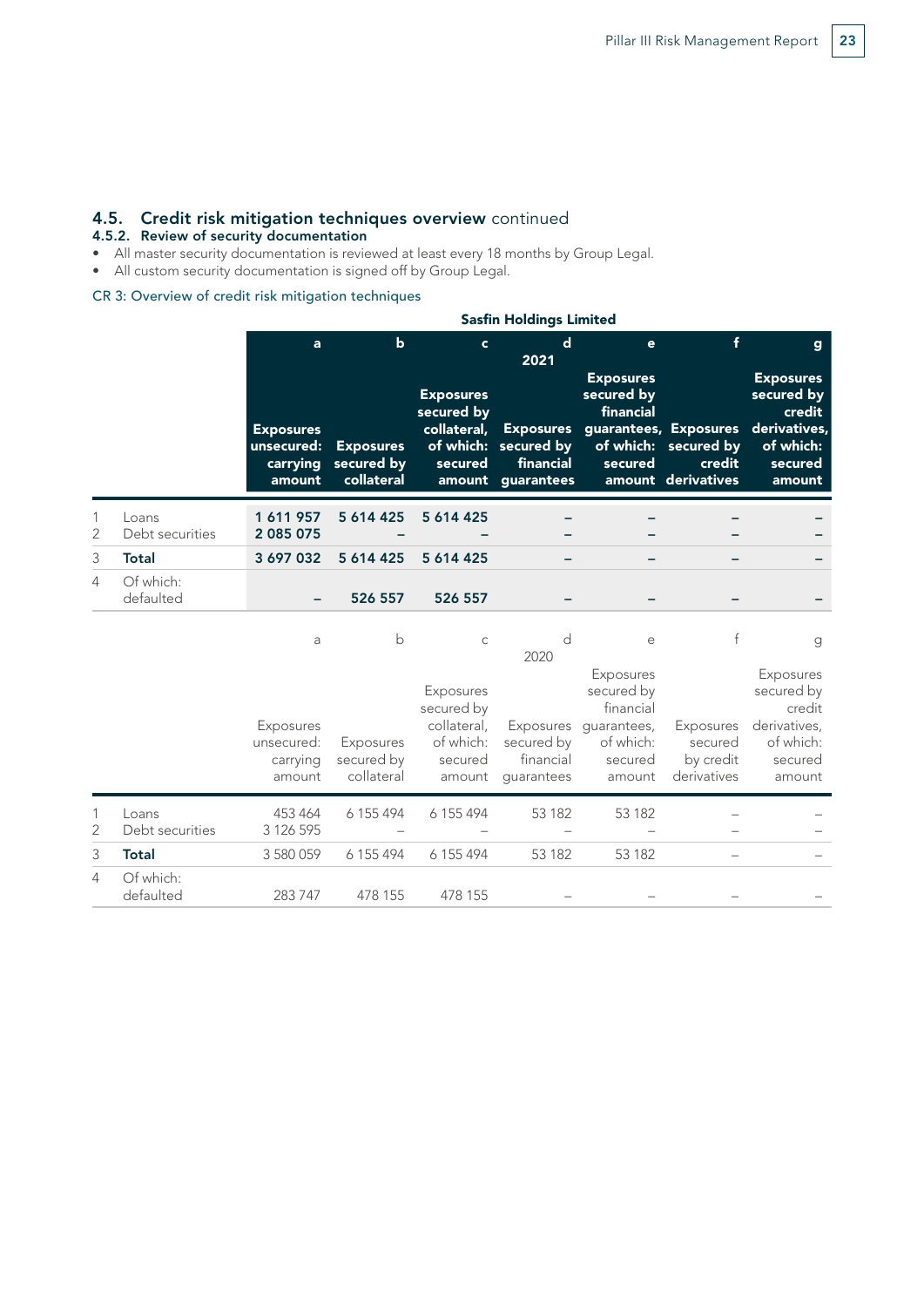### 4. Credit risk continued

### 4.6. Credit risk under standardised approach

### Use of External credit ratings under the standardised approach:

Fitch ratings are used by Sasfin as input into standardised capital formulas for the banks and sovereign asset classes. The Corporate asset classes are classified as unrated for Regulatory purposes.

### CR4: Credit risk exposures and credit risk mitigation (CRM) effects

|          |                                        |                                                                                 |                               | <b>Sasfin Bank Limited</b>                                                               |                                         |                                            |            |
|----------|----------------------------------------|---------------------------------------------------------------------------------|-------------------------------|------------------------------------------------------------------------------------------|-----------------------------------------|--------------------------------------------|------------|
|          |                                        | a<br><b>Exposures before CCF</b><br>and CRM<br>$On-$<br><b>balance</b><br>sheet | b<br>Off-<br>balance<br>sheet | $\mathbf c$<br>2021<br><b>Exposures post-CCF</b><br>and CRM<br>$On-$<br>balance<br>sheet | $\mathbf d$<br>Off-<br>balance<br>sheet | $\mathbf{e}$<br><b>RWA and RWA density</b> | <b>RWA</b> |
|          | Asset classes                          | amount                                                                          | amount                        | amount                                                                                   | amount                                  | <b>RWA</b>                                 | density    |
| 1        | Sovereigns and their                   |                                                                                 |                               |                                                                                          |                                         |                                            |            |
|          | central banks                          | 1 745 726                                                                       |                               | 1745726                                                                                  |                                         | 188                                        | 0.0%       |
| 2        | Non-central government public          |                                                                                 |                               |                                                                                          |                                         |                                            |            |
|          | sector entities                        | 876 546                                                                         |                               | 876 546                                                                                  |                                         | 418746                                     | 47.8%      |
| 3        | Multilateral development banks         |                                                                                 |                               |                                                                                          |                                         |                                            |            |
| 4<br>5   | <b>Banks</b><br>Securities firms       | 440 868                                                                         |                               | 440 868                                                                                  |                                         | 91 374                                     | 20.7%      |
| 6        | Corporates                             | 3 699 613                                                                       | 807 359                       | 3 699 613                                                                                | 67893                                   | 2 991 529                                  | 79.4%      |
| 7        | Regulatory retail portfolios           | 137829                                                                          | 48 934                        | 137 829                                                                                  | 1809                                    | 90 270                                     | 64.6%      |
| 8        | Secured by residential property        |                                                                                 |                               |                                                                                          |                                         |                                            |            |
| 9        | Secured by commercial                  |                                                                                 |                               |                                                                                          |                                         |                                            |            |
|          | real estate                            |                                                                                 |                               |                                                                                          |                                         |                                            |            |
| 10       | Equity                                 |                                                                                 |                               |                                                                                          |                                         |                                            |            |
| 11       | Past-due loans                         |                                                                                 |                               |                                                                                          |                                         |                                            |            |
| 12<br>13 | Higher-risk categories<br>Other assets | 938 810                                                                         |                               | 938 810                                                                                  |                                         | 678 245                                    | 72.2%      |
|          |                                        |                                                                                 |                               |                                                                                          |                                         |                                            |            |
| 14       | Total                                  | 7839392                                                                         | 856 293                       | 7839392                                                                                  | 69702                                   | 4 270 352                                  | 54.0%      |

*Reduction in Securities firms due to adoption of look-through approach on money market funds. This moved the exposures to equity investments in funds.*

*Reduction in Regulatory Retail portfolios and increase in Corporates asset classes driven by the re-allocation of various clients' exposures not meeting the definition of regulatory retail exposure.*

|    |                                            | a                    | b       | C<br>2020          | d              | e                   |                  |
|----|--------------------------------------------|----------------------|---------|--------------------|----------------|---------------------|------------------|
|    |                                            | Exposures before CCF |         | Exposures post-CCF |                |                     |                  |
|    |                                            | and CRM              |         | and CRM            |                | RWA and RWA density |                  |
|    |                                            | $On-$                | $Off-$  | $On-$              | $\bigcirc$ ff- |                     |                  |
|    |                                            | balance              | balance | balance            | balance        |                     |                  |
|    |                                            | sheet                | sheet   | sheet              | sheet          |                     | <b>RWA</b>       |
|    | Asset classes                              | amount               | amount  | amount             | amount         | <b>RWA</b>          | density          |
| 1  | Sovereigns and their                       |                      |         |                    |                |                     |                  |
|    | central banks                              | 2 638 364            |         | 2 638 364          |                |                     |                  |
| 2  | Non-central government public              |                      |         |                    |                |                     |                  |
|    | sector entities                            | 969747               |         | 965 642            |                | 598 100             | 61.9%            |
| 3  | Multilateral development banks             |                      |         |                    |                |                     |                  |
| 4  | <b>Banks</b>                               | 999 522              |         | 999 522            |                | 223 304             | 22.3%            |
| 5  | Securities firms                           | 233 346<br>1 940 721 | 395 072 | 233 346<br>1732373 | 75 804         | 233 346<br>1838154  | 100.0%<br>101.7% |
| 6  | Corporates<br>Regulatory retail portfolios | 1761772              | 477 658 | 1 540 500          | 14 493         | 1 289 413           | 82.9%            |
| 8  | Secured by residential property            |                      |         |                    |                |                     |                  |
| 9  | Secured by commercial                      |                      |         |                    |                |                     |                  |
|    | real estate                                |                      |         |                    |                |                     |                  |
| 10 | Equity                                     |                      |         |                    |                |                     |                  |
| 11 | Past-due loans                             |                      |         |                    |                |                     |                  |
| 12 | Higher-risk categories                     |                      |         |                    |                |                     |                  |
| 13 | Other assets                               | 676 064              |         | 676 064            |                | 369 360             | 54.6%            |
| 14 | Total                                      | 9 219 536            | 872730  | 9038473            | 90 296         | 4 5 5 1 6 7 7       | 49.9%            |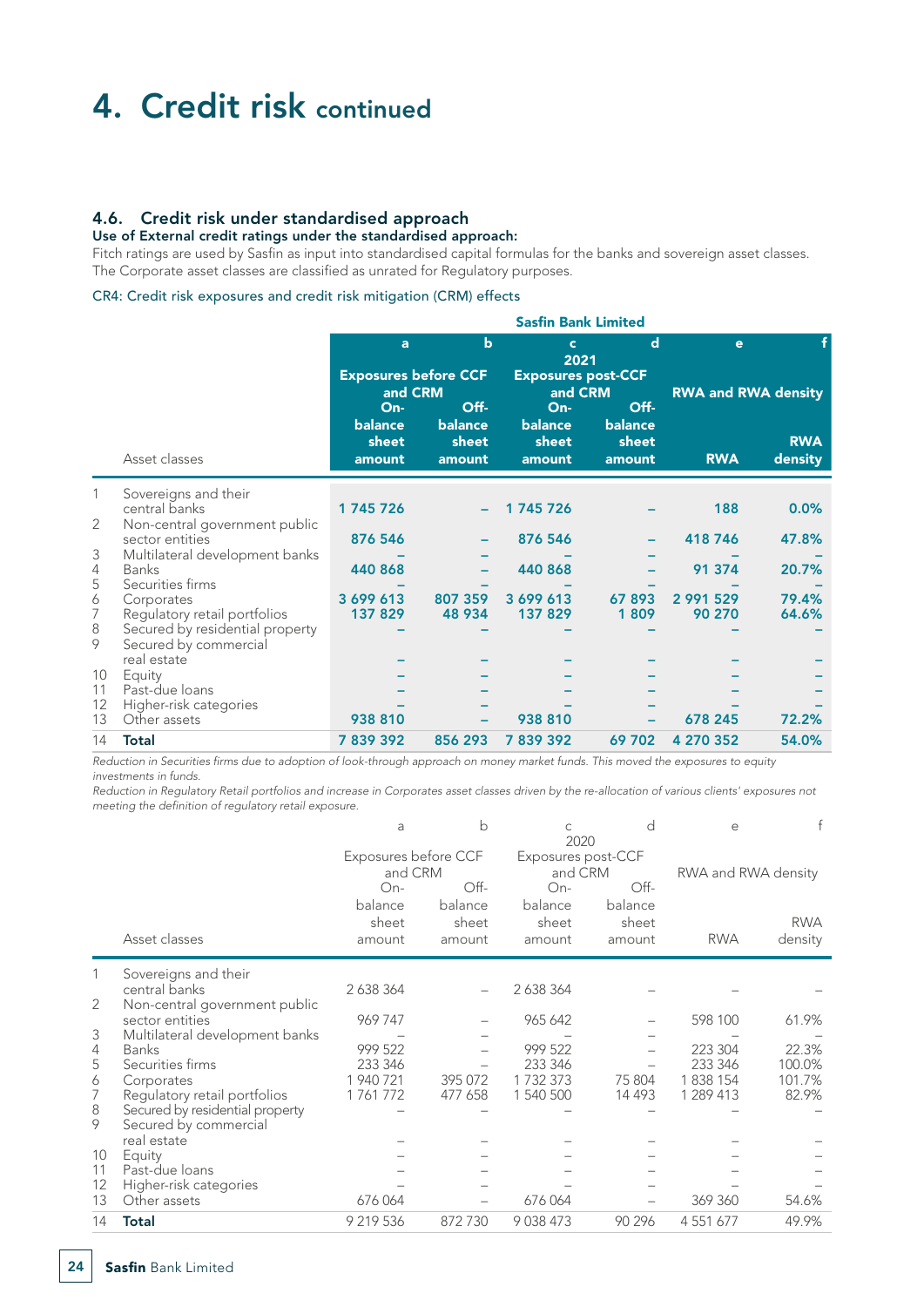4.6. Credit risk under standardised approach continued<br>CR5: Exposures by asset classes and risk weights 4.6. Credit risk under standardised approach continued CR5: Exposures by asset classes and risk weights Sasfin Bank Limited

Sasfin Bank Limited

|               |                                               | ø                        |     |           |     | 2021<br>$\bullet$ |                          | <u>ຫ</u>            |        |               |                                                                                          |
|---------------|-----------------------------------------------|--------------------------|-----|-----------|-----|-------------------|--------------------------|---------------------|--------|---------------|------------------------------------------------------------------------------------------|
|               | Asset classes                                 | ఠి                       | 10% | 20%       | 35% | 50%               | 75%                      | 100%                | 150%   | <b>Others</b> | <b>Total credit</b><br>exposures<br><b>Lost CCF</b><br>and post-<br><b>CRM</b><br>amount |
|               | Sovereigns and their central banks            | 1745529                  |     |           |     |                   | I                        | 197                 |        |               | 1745726                                                                                  |
|               | Non-central government public sector entities |                          |     | 563372    |     | 7010              |                          | 306164              |        |               | 876546                                                                                   |
|               | Multilateral development banks                |                          |     |           |     |                   |                          |                     |        |               |                                                                                          |
|               | <b>Banks</b>                                  |                          |     | 436852    |     |                   |                          | 4016                |        |               | 440868                                                                                   |
|               | Securities firms                              |                          |     |           |     |                   |                          |                     |        |               |                                                                                          |
|               | Corporates                                    | 387869                   |     | 296 132   |     |                   |                          |                     | 67 585 |               |                                                                                          |
|               | Regulatory retail portfolios                  | $\widetilde{\mathbf{N}}$ |     |           |     | 183 183<br>24 311 | 103386                   | 2 832 738<br>11 943 |        |               | 3767507<br>139638                                                                        |
| $\infty$      | Secured by residential property               |                          |     |           |     |                   |                          |                     |        |               |                                                                                          |
| $\circ$       | Secured by commercial real estate             |                          |     |           |     |                   |                          |                     |        |               |                                                                                          |
| $\supseteq$   | Equity                                        |                          |     |           |     |                   |                          |                     |        |               |                                                                                          |
|               | Past-due loans                                |                          |     |           |     |                   |                          |                     |        |               |                                                                                          |
| $\approx$     | Higher-risk categories                        |                          |     |           |     |                   |                          |                     |        |               |                                                                                          |
| $\frac{3}{2}$ | Other assets                                  | I                        | ı   | Ī         | I   | I                 | $\overline{\phantom{a}}$ | 938810              | I      | I             | 938 810                                                                                  |
| $\frac{4}{3}$ | Total                                         | 2 133 396                | T   | 1 296 356 | I   | 214504            |                          | 103 386 4 093 868   | 67585  | Ï             | <b>560 606 Z</b>                                                                         |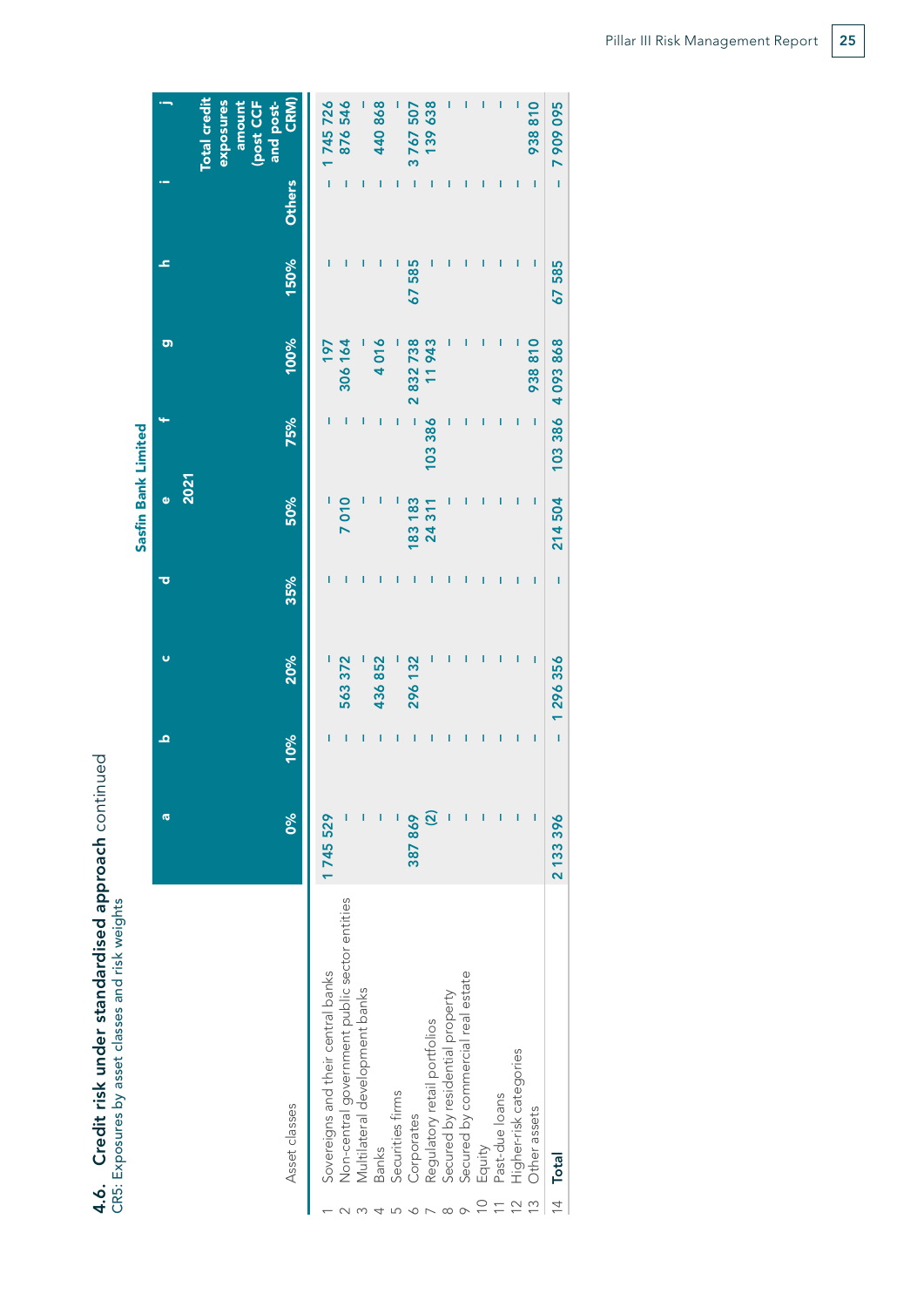$\begin{array}{ll} \textbf{26} & \textbf{4.} & \textbf{C} \textbf{redi} \textbf{t} & \textbf{r} \textbf{i} \textbf{s} & \textbf{c} \textbf{on} \textbf{t} \textbf{in} \textbf{u} \textbf{e} \textbf{d} \\ \textbf{28} & \textbf{29} \textbf{m} \textbf{b} & \textbf{c} \textbf{r} \textbf{e} \textbf{d} \textbf{i} \textbf{r} & \textbf{f} \textbf{i} \textbf{s} & \textbf{t} \textbf{d} \textbf{a} \textbf{r} \textbf{d} \textbf{i} \$ 

Sasfin Bank Limited

Sasfin Bank Limited  $\circ$ 

 $\ddot{}$ 

 $\bigcirc$ 

 $\Omega$ 

 $\ddotsc$ 

 $\frac{1}{2}$ 

|                |                                               | G                                                                                                                                                                                                                                                                                                                                                                                | ≏                        | $\cup$  |     | $\mathbb{O}$ |         | O)      |        |                          |                               |
|----------------|-----------------------------------------------|----------------------------------------------------------------------------------------------------------------------------------------------------------------------------------------------------------------------------------------------------------------------------------------------------------------------------------------------------------------------------------|--------------------------|---------|-----|--------------|---------|---------|--------|--------------------------|-------------------------------|
|                |                                               |                                                                                                                                                                                                                                                                                                                                                                                  |                          |         |     | 2020         |         |         |        |                          |                               |
|                |                                               |                                                                                                                                                                                                                                                                                                                                                                                  |                          |         |     |              |         |         |        |                          | Total credit                  |
|                |                                               |                                                                                                                                                                                                                                                                                                                                                                                  |                          |         |     |              |         |         |        |                          | exposures                     |
|                |                                               |                                                                                                                                                                                                                                                                                                                                                                                  |                          |         |     |              |         |         |        |                          | amount                        |
|                |                                               |                                                                                                                                                                                                                                                                                                                                                                                  |                          |         |     |              |         |         |        |                          | (post CCF                     |
|                |                                               |                                                                                                                                                                                                                                                                                                                                                                                  |                          |         |     |              |         |         |        |                          | and                           |
|                | Asset classes                                 | 0%                                                                                                                                                                                                                                                                                                                                                                               | 10%                      | 20%     | 35% | 50%          | 75%     | 100%    | 150%   | Others                   | post-CRM)                     |
|                | Sovereigns and their central banks            | 2638364                                                                                                                                                                                                                                                                                                                                                                          |                          |         |     |              |         |         |        |                          | 2638364                       |
|                | Non-central government public sector entities |                                                                                                                                                                                                                                                                                                                                                                                  |                          | 463411  |     |              |         | 502 232 |        |                          | 965642                        |
|                | Multilateral development banks                |                                                                                                                                                                                                                                                                                                                                                                                  |                          |         |     |              |         |         |        |                          |                               |
|                | <b>Banks</b>                                  |                                                                                                                                                                                                                                                                                                                                                                                  |                          | 999 522 |     |              |         |         |        |                          | 999 522                       |
|                | Securities firms                              |                                                                                                                                                                                                                                                                                                                                                                                  |                          |         |     |              |         | 233 346 |        |                          |                               |
| $\circ$        | Corporates                                    | 272021                                                                                                                                                                                                                                                                                                                                                                           |                          |         |     |              |         | 465 695 | 70460  |                          | 233 346<br>808 176<br>554 993 |
| $\sim \infty$  | Regulatory retail portfolios                  |                                                                                                                                                                                                                                                                                                                                                                                  |                          |         |     |              | 554993  |         |        |                          |                               |
|                | Secured by residential property               |                                                                                                                                                                                                                                                                                                                                                                                  |                          |         |     |              |         |         |        |                          |                               |
| $\circ$        | Secured by commercial real estate             |                                                                                                                                                                                                                                                                                                                                                                                  |                          |         |     |              |         |         |        |                          |                               |
| $\supseteq$    | Equity                                        |                                                                                                                                                                                                                                                                                                                                                                                  |                          |         |     |              |         |         |        |                          |                               |
|                | Past-due loans                                |                                                                                                                                                                                                                                                                                                                                                                                  |                          |         |     | <b>4105</b>  | 25      | 105 151 | 33 380 |                          | 252 661                       |
| $\overline{C}$ | Higher-risk categories                        |                                                                                                                                                                                                                                                                                                                                                                                  |                          |         |     |              |         |         |        |                          |                               |
| $\frac{3}{2}$  | Other assets                                  | $\begin{array}{c} \rule{0pt}{2.5ex} \rule{0pt}{2.5ex} \rule{0pt}{2.5ex} \rule{0pt}{2.5ex} \rule{0pt}{2.5ex} \rule{0pt}{2.5ex} \rule{0pt}{2.5ex} \rule{0pt}{2.5ex} \rule{0pt}{2.5ex} \rule{0pt}{2.5ex} \rule{0pt}{2.5ex} \rule{0pt}{2.5ex} \rule{0pt}{2.5ex} \rule{0pt}{2.5ex} \rule{0pt}{2.5ex} \rule{0pt}{2.5ex} \rule{0pt}{2.5ex} \rule{0pt}{2.5ex} \rule{0pt}{2.5ex} \rule{0$ | I                        | $\mid$  | I   | I            | I       | 676064  | I      | I                        | 676064                        |
| $\frac{4}{3}$  | Total                                         | 2910385                                                                                                                                                                                                                                                                                                                                                                          | $\overline{\phantom{a}}$ | 1462933 |     | 14 105       | 1555018 | 2982488 | 203840 | $\overline{\phantom{a}}$ | 9 128 769                     |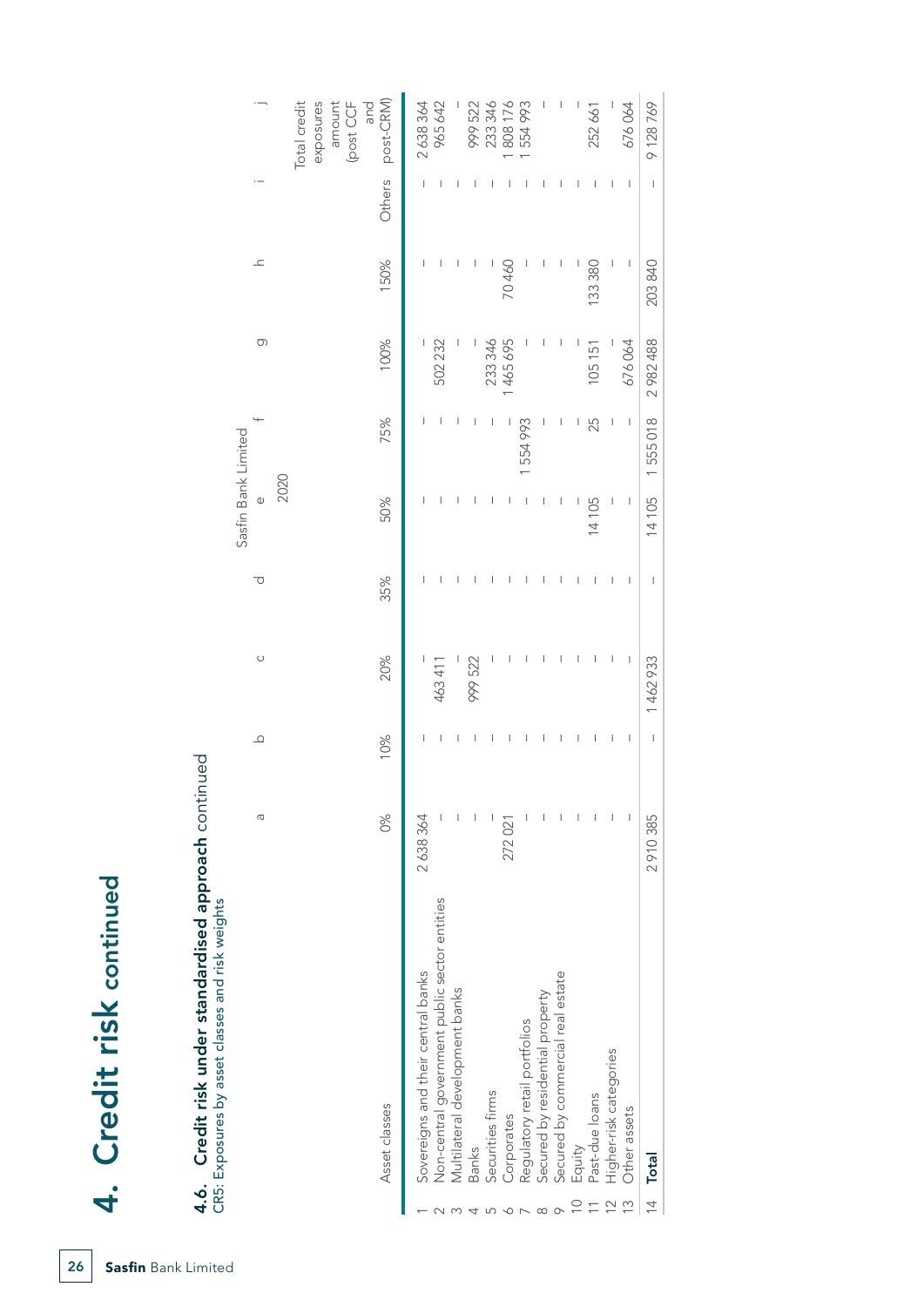## 5. Counterparty credit risk (CCR)

### Counterparty credit risk is the risk of financial loss if the counterparty to a financial instrument fails to meet its contractual obligations. Derivatives are only used by the Bank to cover known risks and are not used for speculative purposes.

- **5.1.** CCR measurement: The group measures CCR exposures on a standardised approach.
- **5.2.** Limits are assigned on a risk weighted basis of the nominal amount.
- 5.3. Limit approval: The Head of Forex, with the delegated authority from credit, may allow a 10% excess of the approved limit subject to a maximum amount.
- **5.4.** Exposure monitoring: CCR are monitored through the ALCO Exco sub-committee by setting and monitoring limits with counterparties other than clients, such as banks for placing funds on deposit with them and having them as a counterparty to a derivative.
- **5.5.** Collateral consists of cash deposits into client's margin account.
- 5.6. Wrong-way risk arises when exposure to a counterparty is adversely (positive) correlated with the credit quality of that counterparty. Wrong-way risk is considered and managed within the relevant exposure mandates. Sasfin has no exposure to wrong-way risk in the group.
- **5.7.** In the event of a credit rating downgrade the amount of collateral that the group would have to provide will be minimal due to the policy of the group to manage the net open position of the Group to be minimal.

### CCR1: Analysis of counterparty credit risk (CCR) exposure by approach

|                |                                                                    |                              |                                        |              | <b>Sasfin Bank Limited</b>                                                |                        |            |
|----------------|--------------------------------------------------------------------|------------------------------|----------------------------------------|--------------|---------------------------------------------------------------------------|------------------------|------------|
|                |                                                                    | a                            | $\mathbf b$                            | $\mathbf{C}$ | $\mathbf d$                                                               | $\mathbf{e}$           |            |
|                |                                                                    | <b>Replace-</b><br>ment cost | <b>Potential</b><br>future<br>exposure | <b>EEPE</b>  | 2021<br><b>Alpha</b><br>used for<br>computing<br>regulatory<br><b>EAD</b> | <b>EAD</b><br>post-CRM | <b>RWA</b> |
| 1              | SA-CCR (for derivatives)                                           | 32 175                       | 27 037                                 |              | 1.4                                                                       | 82898                  | 78 190     |
| 2              | Internal Model Method<br>(for derivatives and SFTs)                |                              |                                        |              |                                                                           |                        |            |
| 3              | Simple Approach for credit<br>risk mitigation (for SFTs)           |                              |                                        |              |                                                                           |                        |            |
| $\overline{4}$ | Comprehensive Approach<br>for credit risk mitigation<br>(for SFTs) |                              |                                        |              |                                                                           |                        |            |
| 5              | VaR for SFTs                                                       |                              |                                        |              |                                                                           |                        |            |
| 6              | Total                                                              |                              |                                        |              |                                                                           |                        | 78 190     |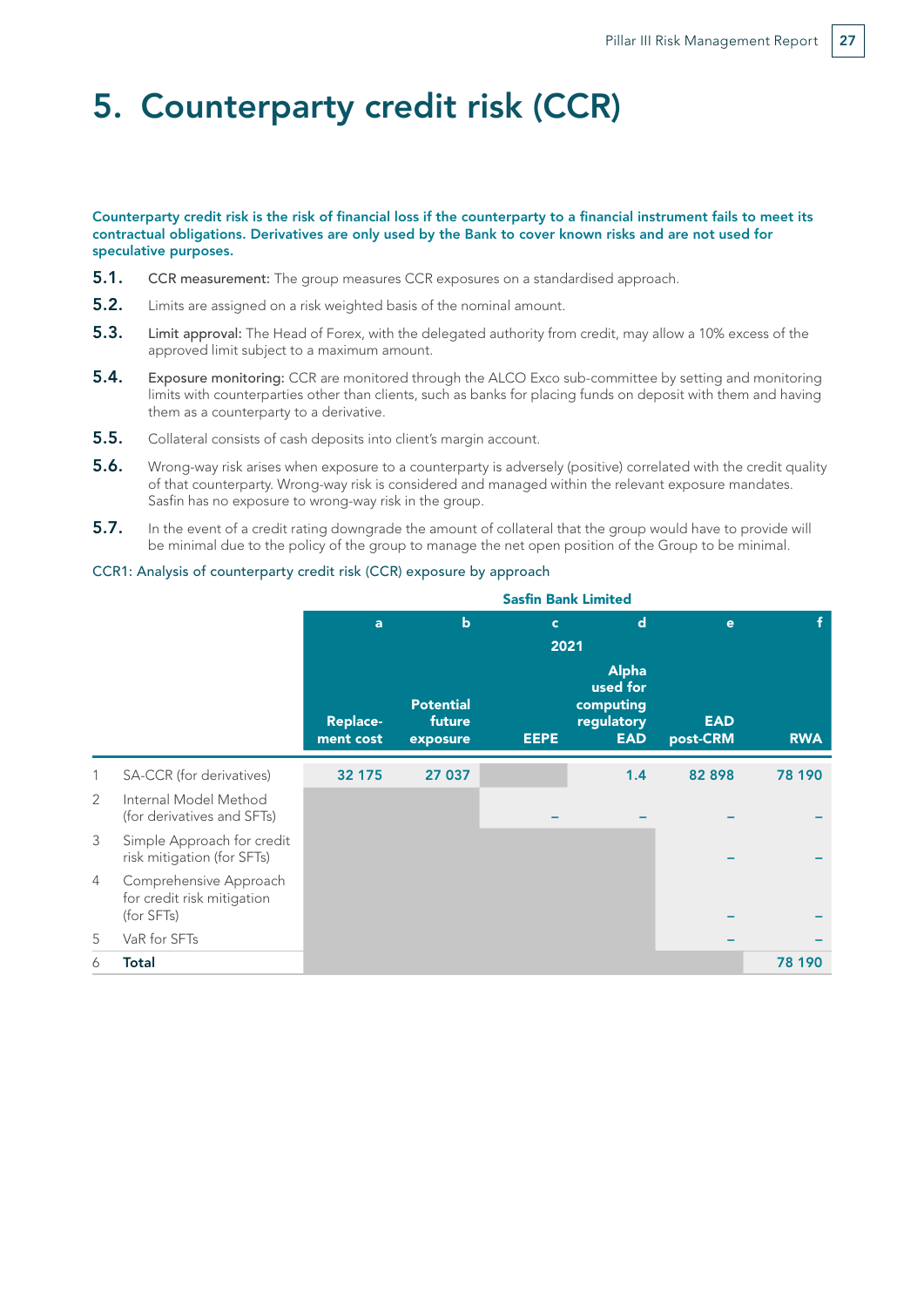# 5. Counterparty credit risk (CCR) continued

### CCR1: Analysis of counterparty credit risk (CCR) exposure by approach continued

|                |                                                                    | a                     | b                               | $\mathsf{C}$ | d                                                           | e                      |            |
|----------------|--------------------------------------------------------------------|-----------------------|---------------------------------|--------------|-------------------------------------------------------------|------------------------|------------|
|                |                                                                    | Replace-<br>ment cost | Potential<br>future<br>exposure | EEPE         | 2020<br>Alpha<br>used for<br>computing<br>regulatory<br>EAD | <b>EAD</b><br>post-CRM | <b>RWA</b> |
|                | SA-CCR (for derivatives)                                           | 84 537                | 33755                           |              | 1.4                                                         | 118 293                | 95 500     |
| 2              | Internal Model Method<br>(for derivatives and SFTs)                |                       |                                 |              |                                                             |                        |            |
| 3              | Simple Approach for credit<br>risk mitigation (for SFTs)           |                       |                                 |              |                                                             |                        |            |
| $\overline{4}$ | Comprehensive Approach<br>for credit risk mitigation<br>(for SFTs) |                       |                                 |              |                                                             |                        |            |
| 5              | VaR for SFTs                                                       |                       |                                 |              |                                                             |                        |            |
| 6              | Total                                                              |                       |                                 |              |                                                             |                        | 95 500     |

### CCR2: Credit Valuation Adjustment (CVA) capital charge

|                |                                                                                                             |                        | <b>Sasfin Bank Limited</b> |                 |            |
|----------------|-------------------------------------------------------------------------------------------------------------|------------------------|----------------------------|-----------------|------------|
|                |                                                                                                             | $\mathbf{a}$           | ь                          | a               | h          |
|                |                                                                                                             | 2021                   |                            | 2020            |            |
|                |                                                                                                             | <b>EAD</b><br>post-CRM | <b>RWA</b>                 | EAD<br>post-CRM | <b>RWA</b> |
|                | Total portfolios subject to the Advanced CVA                                                                |                        |                            |                 |            |
| 1              | capital charge<br>(i) VaR component (including the 3x multiplier)                                           |                        |                            |                 |            |
| 2<br>3         | (ii) Stressed VaR component (including the 3x multiplier)<br>All portfolios subject to the Standardised CVA |                        |                            |                 |            |
|                | capital charge                                                                                              | 68 809                 | 6 3 3 1                    | 118 293         | 2474       |
| $\overline{4}$ | Total subject to the CVA capital charge                                                                     | 68 809                 | 6 3 3 1                    | 118 293         | 2474       |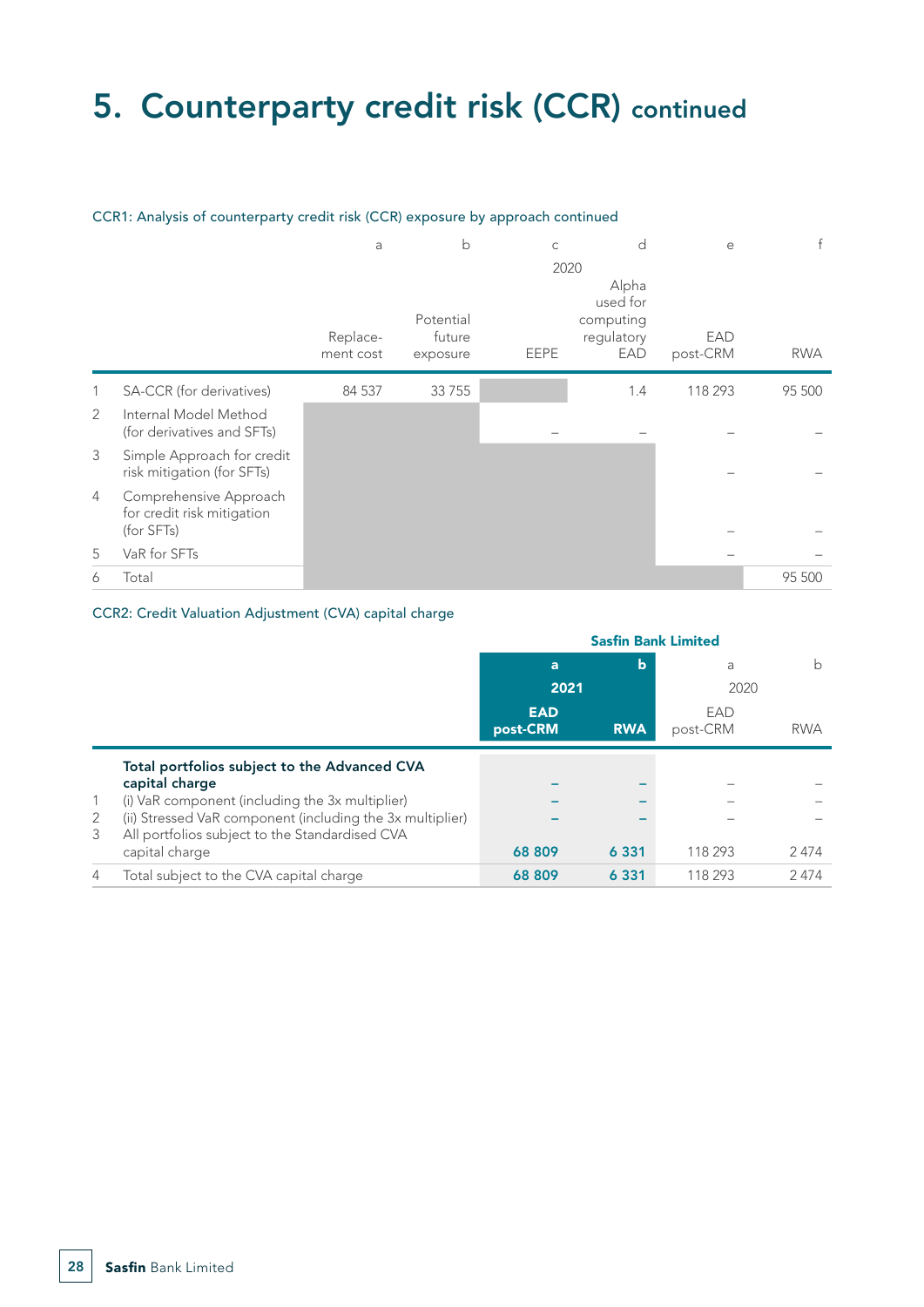|                                                          |    |                          |              |             | <b>Sasfin Bank Limited</b> |         |              |              |                                           |
|----------------------------------------------------------|----|--------------------------|--------------|-------------|----------------------------|---------|--------------|--------------|-------------------------------------------|
|                                                          | a  | $\mathbf b$              | $\mathbf{c}$ | $\mathbf d$ | $\mathbf{e}$<br>2021       | f       | $\mathbf{g}$ | $\mathsf{h}$ |                                           |
| Risk weight<br>Regulatory<br>portfolio                   | 0% | 10%                      | 20%          | 50%         | 75%                        | 100%    | 150%         |              | <b>Total</b><br>credit<br>Others exposure |
| Sovereigns<br>Non-central<br>government<br>public sector |    |                          |              |             |                            |         |              |              |                                           |
| entities (PSEs)<br>Multilateral<br>development           |    |                          |              |             |                            |         |              |              |                                           |
| banks (MDBs)                                             |    |                          |              |             |                            |         |              |              |                                           |
| <b>Banks</b>                                             |    |                          | 1784         |             |                            | 5927    |              | -            | 7 7 1 1                                   |
| Securities firms                                         |    |                          |              |             |                            |         |              |              |                                           |
| Corporates<br>Regulatory retail                          |    |                          |              |             | -                          | 24 4 64 |              | -            | 24 4 64                                   |
| portfolios                                               |    |                          |              |             |                            |         |              |              |                                           |
| Other assets                                             |    |                          |              |             |                            |         |              |              |                                           |
| <b>Total</b>                                             |    | $\overline{\phantom{0}}$ | 1784         |             | -                          | 30 392  |              | -            | 32 175                                    |

### CCR3: Standardised approach – CCR exposures by regulatory portfolio and risk weights

|                                                                 |    |                          |             |         | Sasfin Bank Limited      |        |              |                          |                             |
|-----------------------------------------------------------------|----|--------------------------|-------------|---------|--------------------------|--------|--------------|--------------------------|-----------------------------|
|                                                                 | a  | b                        | $\mathsf C$ | d       | e                        | f      | $\mathcal G$ | h                        | i.                          |
| Risk weight                                                     |    |                          |             |         | 2020                     |        |              |                          |                             |
| Regulatory<br>portfolio                                         | 0% | 10%                      | 20%         | 50%     | 75%                      | 100%   | 150%         | Others                   | Total<br>credit<br>exposure |
| Sovereigns<br>Non-central<br>government                         |    |                          |             |         |                          |        |              |                          |                             |
| public sector<br>entities (PSEs)<br>Multilateral<br>development |    |                          |             |         |                          |        |              |                          |                             |
| banks (MDBs)                                                    |    |                          |             |         |                          |        |              |                          |                             |
| <b>Banks</b>                                                    |    | $\overline{\phantom{0}}$ | 2706        | 33 5 34 |                          |        |              |                          | 36 240                      |
| Securities firms                                                |    |                          | -           |         |                          |        |              |                          |                             |
| Corporates<br>Regulatory retail                                 |    |                          |             |         | -                        | 13 982 |              | $\overline{\phantom{0}}$ | 13 982                      |
| portfolios                                                      |    |                          |             |         |                          | 34 315 |              | $\overline{\phantom{0}}$ | 34 31 5                     |
| Other assets                                                    |    |                          |             |         |                          |        |              |                          |                             |
| <b>Total</b>                                                    |    | $\qquad \qquad -$        | 2706        | 33 5 34 | $\overline{\phantom{0}}$ | 48 298 |              | $\overline{\phantom{0}}$ | 84 537                      |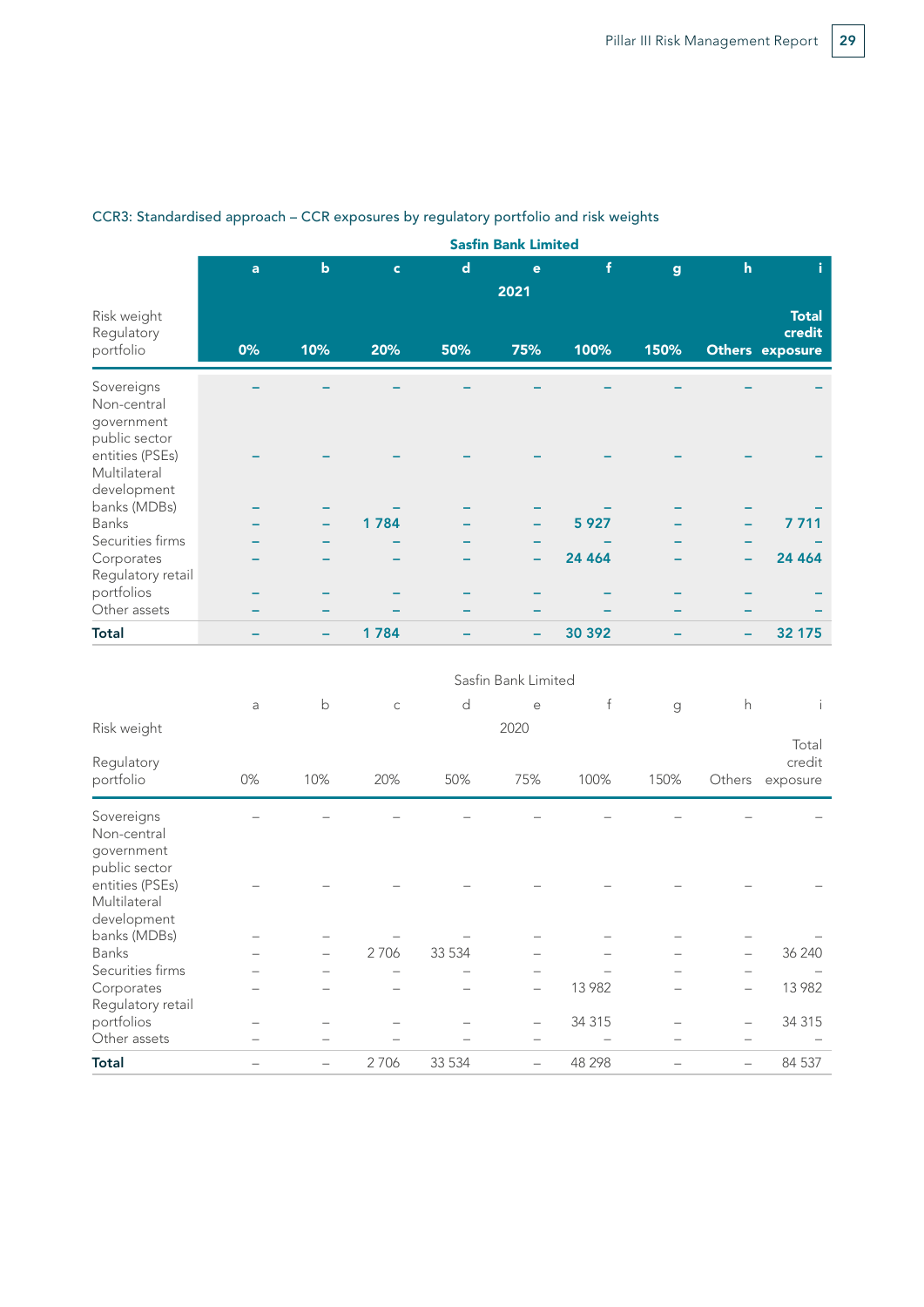# 6. Securitisation

### The process of creating a financial instrument by combining other financial assets and then marketing them to investors. The net effect is to monetise a non-monetary asset; attach a corresponding liability to it, and thereby raise funding.

The Group's securitisation vehicle, South African Securitisation Programme (Pty) Ltd (SASP) is a traditional securitisation scheme from a Regulatory and SARS perspective.

Securitisation is a key funding mechanism for Sasfin and provides the bank with a highly efficient and sustainable funding source, and allows for:

- Alternative source of medium/long-term funding;
- Ability to raise funding at attractive rates;
- Ability to better match duration of assets to duration of liabilities;
- Ability to convert illiquid assets into liquid securities; and
- Ability to achieve optimal gearing.

Securitisation SPVs are consolidated onto the Group's annual financial statements in terms of IFRS. Refer to 1.1. Legal Group Structure.

Assets securitised by Sasfin include the operating and financing of capital and office equipment. SASP may issue securities publicly or privately, depending on the intended investors in the securities, the timing of the issuance and the structure of the transaction.

#### Risk management

All foreseeable and relevant material risks to securitisation to which Sasfin is likely to become exposed to as well as the interrelationships between these risks are evaluated. The following material risks are considered and managed under each of the risk types:

| <b>Risk</b>              |                                                                                                                                                                                                                                                         |
|--------------------------|---------------------------------------------------------------------------------------------------------------------------------------------------------------------------------------------------------------------------------------------------------|
| Financial risk           | Investment risk<br>Credit risk<br>Market risk<br>Liquidity risk<br>Excess spread risk<br>Interest rate risk<br>Refinancing risk<br>Commingling risk - risk of mixing customer-owned securities with<br>brokerage-owned securities<br>Concentration risk |
| Strategic risk: Internal | Strategy and business model risk<br>External stakeholder risk<br>Branding and Marketing risk<br>Management of Information risk<br>Service risk<br>Reputational risk<br>New business risk                                                                |
| Strategic risk: External | Regulatory risk<br>Rating downgrade risk<br>Counterparty risk                                                                                                                                                                                           |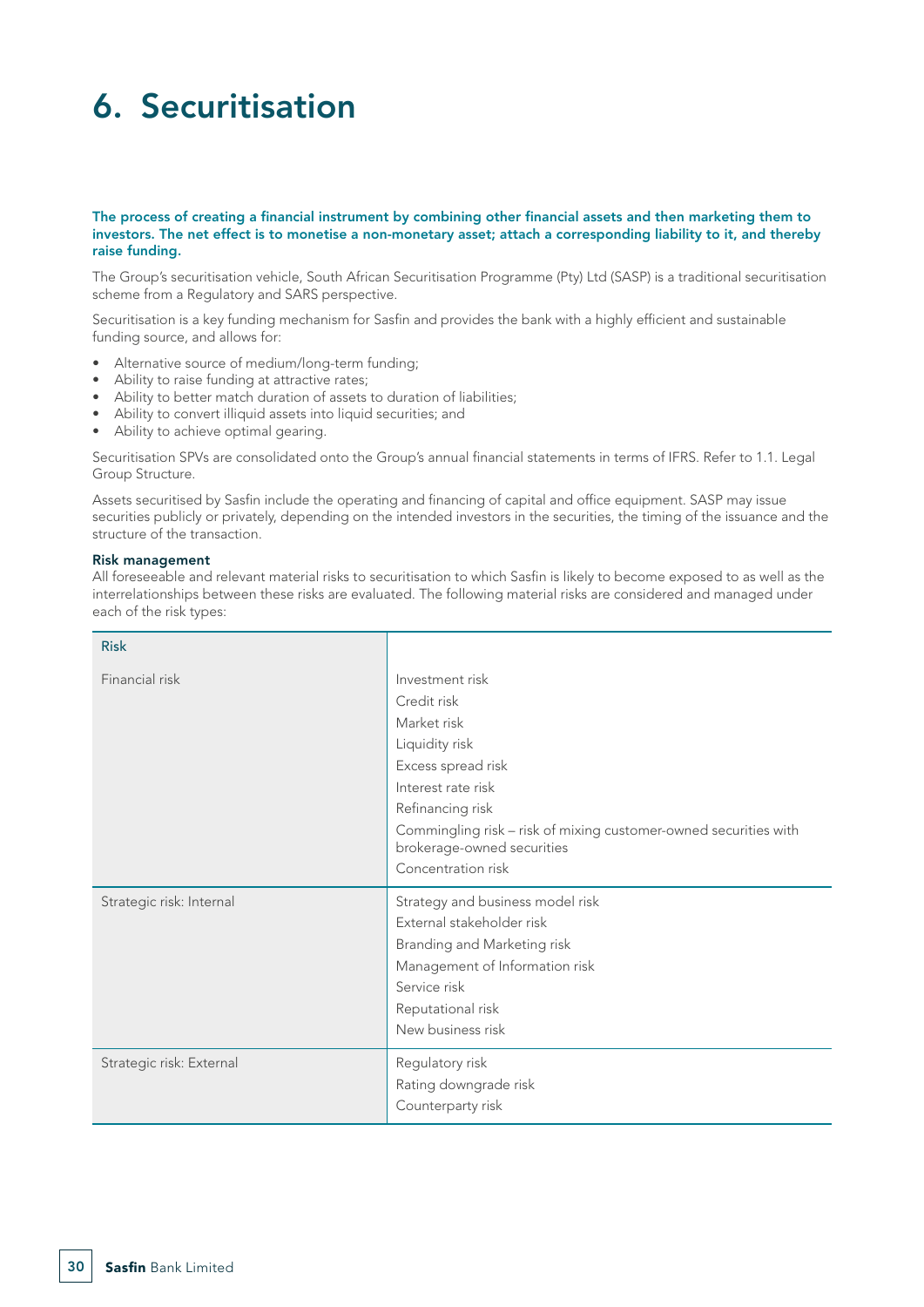| Operational risk              | Execution, delivery, and process management<br>Internal fraud<br>External fraud<br>Employment practices and Workplace safety<br>Clients, products, and business practices<br>Damage to physical assets<br>Business disruption and system failure |
|-------------------------------|--------------------------------------------------------------------------------------------------------------------------------------------------------------------------------------------------------------------------------------------------|
| Governance risk               | Requirements that govern the group's authority to operate as a<br>business.                                                                                                                                                                      |
| Compliance risk               | The risk of legal or regulatory sanctions, material financial loss or loss<br>of reputation because of non-compliance with laws, regulations,<br>rules and internal policies, standards, and codes of conduct.                                   |
| Reporting and disclosure risk | The risk of loss due to incomplete, inaccurate, and untimely<br>reporting of required financial and operating information to<br>regulatory agencies. This could result in fines, penalties, and<br>sanctions.                                    |
| Capital management risk       | The risk of the Group or Bank's capital base falling below the<br>minimum regulatory approved limit or to a level that would prevent<br>growth in risk weighted assets without the injection of fresh capital.                                   |

### SEC1: Securitisation exposures in the banking book

|                |                   |                              |                                |              |                             | <b>Sasfin Bank Limited</b>  |              |                             |                              |             |
|----------------|-------------------|------------------------------|--------------------------------|--------------|-----------------------------|-----------------------------|--------------|-----------------------------|------------------------------|-------------|
|                |                   | a                            | $\mathbf b$                    | $\mathbf{C}$ | $\mathbf{e}$                | Ŧ                           | $\mathbf{g}$ | ĩ                           |                              | $\mathbf k$ |
|                |                   |                              |                                |              |                             | 2021                        |              |                             |                              |             |
|                |                   |                              | <b>Bank acts as originator</b> |              |                             | <b>Bank acts as sponsor</b> |              |                             | <b>Bank acts as investor</b> |             |
|                |                   |                              |                                | Sub-         |                             |                             | Sub-         |                             |                              | Sub-        |
|                |                   | <b>Traditional Synthetic</b> |                                |              | total Traditional Synthetic |                             |              | total Traditional Synthetic |                              | total       |
| 1              | Retail (total) -  |                              |                                |              |                             |                             |              |                             |                              |             |
|                | of which          |                              |                                |              |                             |                             |              |                             |                              |             |
| 2              | residential       |                              |                                |              |                             |                             |              |                             |                              |             |
|                | mortgage          |                              |                                |              |                             |                             |              |                             |                              |             |
| 3              | credit card       |                              |                                |              |                             |                             |              |                             |                              |             |
| $\overline{4}$ | other retail      |                              |                                |              |                             |                             |              |                             |                              |             |
|                | exposures         |                              |                                |              |                             |                             |              |                             |                              |             |
| 5              | re-securitisation |                              |                                |              |                             |                             |              |                             |                              |             |
| 6              | Wholesale (total) |                              |                                |              |                             |                             |              |                             |                              |             |
|                | - of which        | 333 975                      |                                | 333 975      |                             |                             |              |                             |                              |             |
| $\overline{7}$ | loans to          |                              |                                |              |                             |                             |              |                             |                              |             |
|                | corporates        |                              |                                |              |                             |                             |              |                             |                              |             |
| 8              | commercial        |                              |                                |              |                             |                             |              |                             |                              |             |
|                | mortgages         |                              |                                |              |                             |                             |              |                             |                              |             |
| 9              | lease and         |                              |                                |              |                             |                             |              |                             |                              |             |
|                | receivables       | 333 975                      |                                | 333 975      |                             |                             |              |                             |                              |             |
| 10             | other wholesale   |                              |                                |              |                             |                             |              |                             |                              |             |
| 11             | re-securitisation |                              |                                |              |                             |                             |              |                             |                              |             |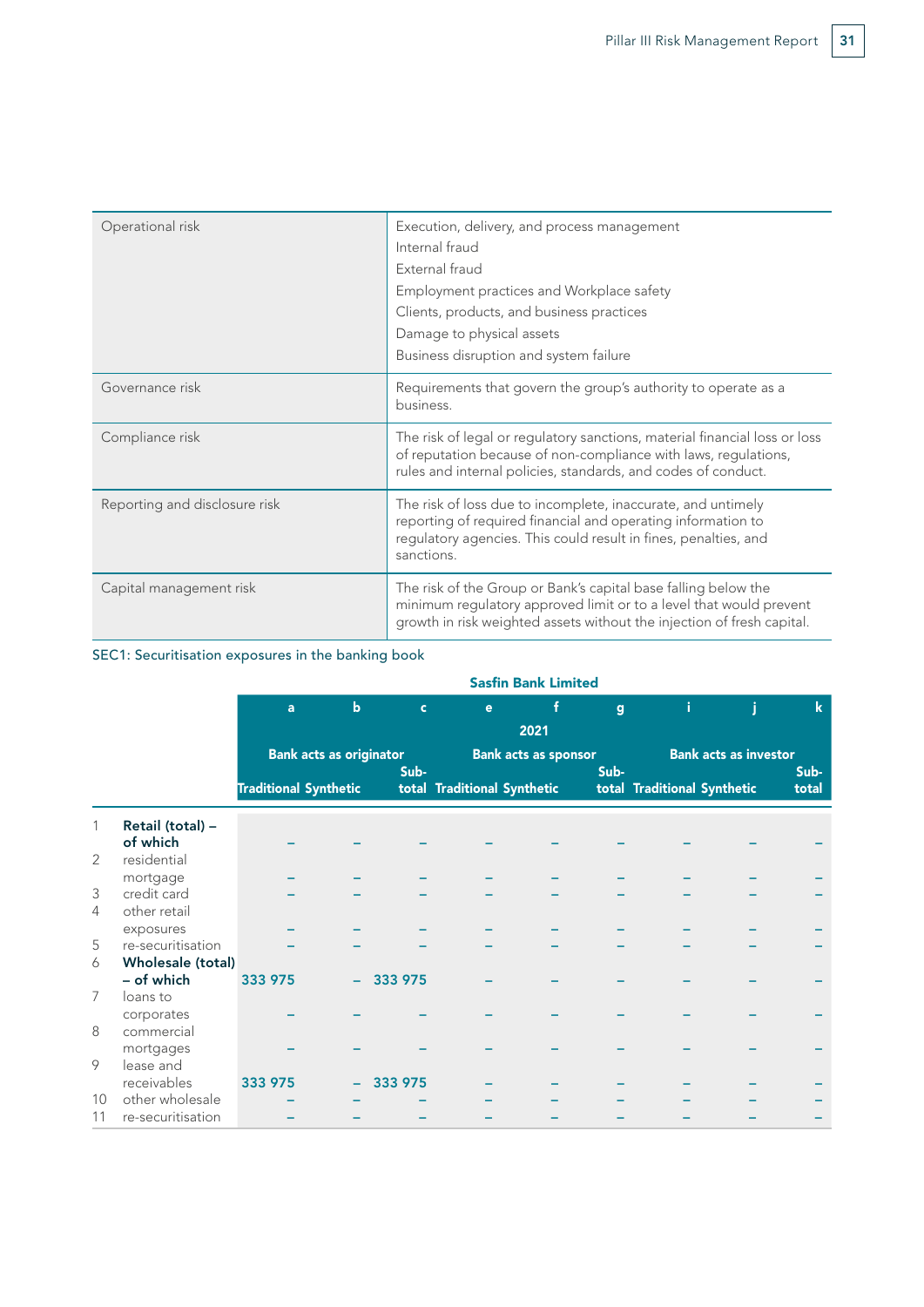# 6. Securitisation continued

### SEC1: Securitisation exposures in the banking book continued

|    |                         |                         |   |             |                             | Sasfin Bank Limited  |               |                             |                       |       |
|----|-------------------------|-------------------------|---|-------------|-----------------------------|----------------------|---------------|-----------------------------|-----------------------|-------|
|    |                         | a                       | b | $\mathsf C$ | $\rm _e$                    | f                    | $\mathcal{G}$ | Ť                           |                       | k.    |
|    |                         |                         |   |             |                             | 2020                 |               |                             |                       |       |
|    |                         | Bank acts as originator |   | Sub-        |                             | Bank acts as sponsor | Sub-          |                             | Bank acts as investor | Sub-  |
|    |                         | Traditional Synthetic   |   |             | total Traditional Synthetic |                      |               | total Traditional Synthetic |                       | total |
| 1  | Retail (total) -        |                         |   |             |                             |                      |               |                             |                       |       |
| 2  | of which<br>residential |                         |   |             |                             |                      |               |                             |                       |       |
|    | mortgage                |                         |   |             |                             |                      |               |                             |                       |       |
| 3  | credit card             |                         |   |             |                             |                      |               |                             |                       |       |
| 4  | other retail            |                         |   |             |                             |                      |               |                             |                       |       |
|    | exposures               |                         |   |             |                             |                      |               |                             |                       |       |
| 5  | re-securitisation       |                         |   |             |                             |                      |               |                             |                       |       |
| 6  | Wholesale (total)       |                         |   |             |                             |                      |               |                             |                       |       |
|    | - of which              | 334 965                 |   | 334 965     |                             |                      |               |                             |                       |       |
| 7  | loans to                |                         |   |             |                             |                      |               |                             |                       |       |
|    | corporates              |                         |   |             |                             |                      |               |                             |                       |       |
| 8  | commercial              |                         |   |             |                             |                      |               |                             |                       |       |
| 9  | mortgages<br>lease and  |                         |   |             |                             |                      |               |                             |                       |       |
|    | receivables             | 334 965                 |   | 334 965     |                             |                      |               |                             |                       |       |
| 10 | other wholesale         |                         |   |             |                             |                      |               |                             |                       |       |
| 11 | re-securitisation       |                         |   |             |                             |                      |               |                             |                       |       |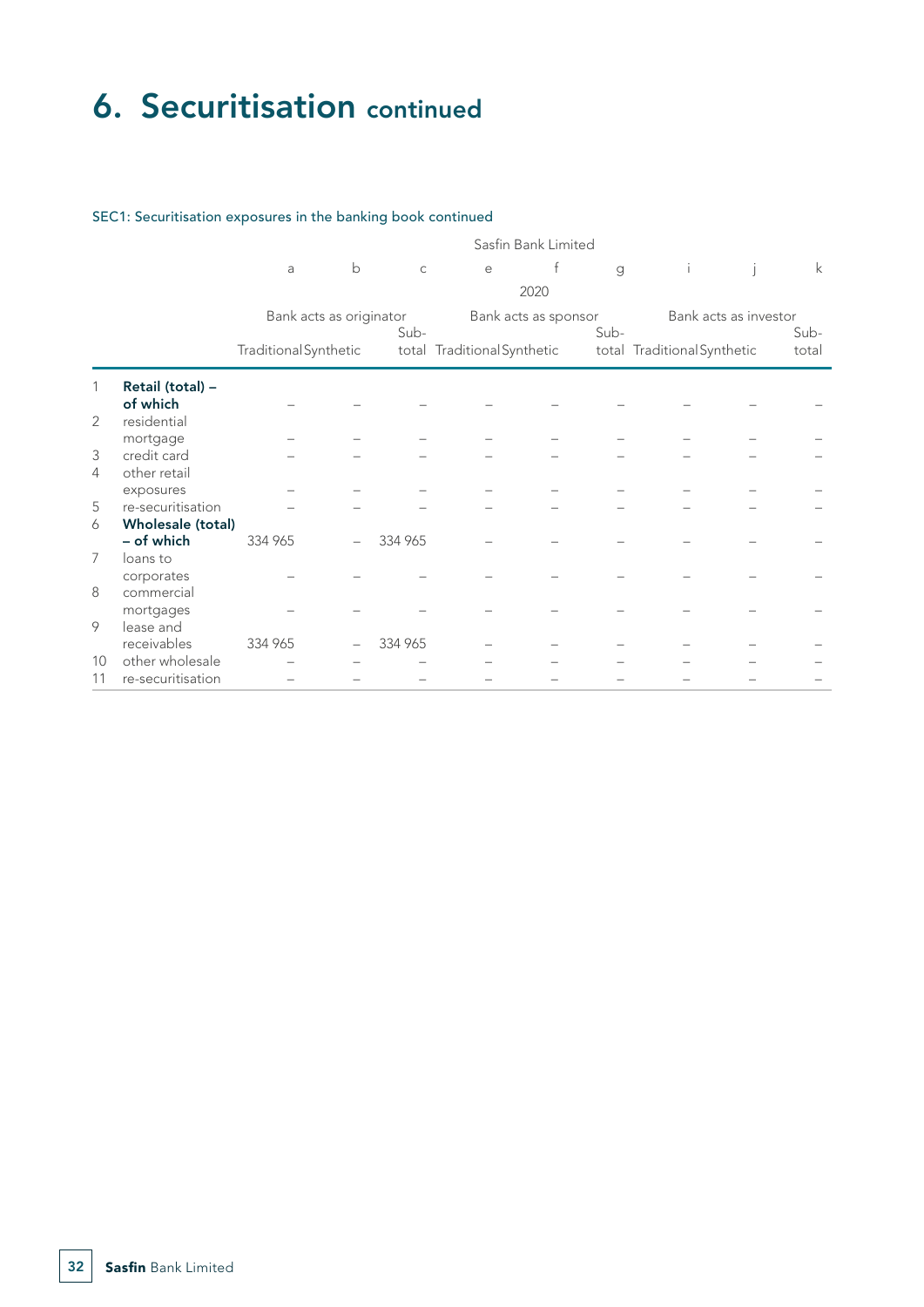SEC3: Securitisation exposures in the banking book and associated regulatory capital requirements - bank acting as originator or as a sponsor SEC3: Securitisation exposures in the banking book and associated regulatory capital requirements – bank acting as originator or as a sponsor

|                                               |                            |                             |        |                                |             |                |                        |                  |                                | Sasfin Bank Limited |                                  |            |                                       |   |               |                  |                            |   |
|-----------------------------------------------|----------------------------|-----------------------------|--------|--------------------------------|-------------|----------------|------------------------|------------------|--------------------------------|---------------------|----------------------------------|------------|---------------------------------------|---|---------------|------------------|----------------------------|---|
|                                               |                            | <b>IC</b>                   | ء      |                                |             | $\bullet$      |                        | ັດ               | <u>c</u>                       |                     |                                  | ⊻          |                                       | E | s             | $\bullet$        | ௨                          | о |
|                                               |                            |                             |        |                                |             |                |                        |                  |                                | 2021                |                                  |            |                                       |   |               |                  |                            |   |
|                                               |                            |                             |        | Exposure values                |             |                |                        |                  | Exposure values                |                     |                                  | <b>RWA</b> |                                       |   |               |                  |                            |   |
|                                               |                            |                             |        | (by RW bands)                  |             |                |                        |                  | (by regulatory approach        |                     |                                  |            | (by regulatory approach               |   |               |                  | Capital charge after cap   |   |
|                                               |                            |                             | >20%   | $50\% > 100\%$<br>$\mathbf{e}$ |             |                |                        |                  |                                |                     | IRB<br><b>RBA</b>                |            |                                       |   | IRB           |                  |                            |   |
|                                               |                            | $\leq$ 20% to 50%<br>$\geq$ | $\geq$ | 100%<br>$\geq$                 | < 1250<br>⋧ | RN<br>$1250\%$ | <b>REA</b><br>REA (EA) | <b>RE</b><br>SFA | <b>SSFA 1250%</b><br><b>SA</b> |                     | $rac{1}{ \mathbf{A}\mathbf{A} }$ | <b>REA</b> | <b>SSFA</b> 1250%<br>$S_{\mathbf{A}}$ |   | RBA<br>(inc.) | <b>RE</b><br>SFA | SSFA 1250%<br>$\mathbf{X}$ |   |
|                                               | Total exposures            | ī                           | ï      | 333 975                        |             |                |                        |                  | 333 975                        |                     |                                  |            | 333 975                               |   |               |                  | 33 397                     |   |
|                                               | Traditional securitisation |                             | ï      | 333 975                        |             |                |                        |                  | 333 975                        |                     |                                  |            | 333 975                               |   |               |                  | 33 397                     |   |
|                                               | Of which securitisation    |                             |        |                                |             |                |                        |                  |                                |                     |                                  |            |                                       |   |               |                  |                            |   |
| ₹                                             | Of which retail underlying |                             |        |                                |             |                |                        |                  |                                |                     |                                  |            |                                       |   |               |                  |                            |   |
| $\sqrt{ }$                                    | Of which wholesale         |                             |        | 333 975                        |             |                |                        |                  | 333 975                        |                     |                                  |            | 333 975                               |   |               |                  | 33 397                     |   |
| ╰                                             | Of which re-securitisation |                             |        |                                |             |                |                        |                  |                                |                     |                                  |            |                                       |   |               |                  |                            |   |
|                                               | Of which senior            |                             |        |                                |             |                |                        |                  |                                |                     |                                  |            |                                       |   |               |                  |                            |   |
| $\infty$                                      | Of which non-senior        |                             |        |                                |             |                |                        |                  |                                |                     |                                  |            |                                       |   |               |                  |                            |   |
| $\circ$                                       | Synthetic securitisation   |                             |        |                                |             |                |                        |                  |                                |                     |                                  |            |                                       |   |               |                  |                            |   |
| $\supseteq$                                   | Of which securitisation    |                             |        |                                |             |                |                        |                  |                                |                     |                                  |            |                                       |   |               |                  |                            |   |
| $\begin{array}{c} -2 \\ -2 \\ -2 \end{array}$ | Of which retail underlying |                             |        |                                |             |                |                        |                  |                                |                     |                                  |            |                                       |   |               |                  |                            |   |
|                                               | Of which wholesale         | ı                           | ı      |                                |             |                |                        |                  |                                |                     |                                  |            |                                       |   |               |                  |                            |   |
|                                               | Of which re-securitisation |                             |        |                                |             |                |                        |                  |                                |                     |                                  |            |                                       |   |               |                  |                            |   |
| $\overline{4}$                                | Of which senior            |                             |        |                                |             |                |                        |                  |                                |                     |                                  |            |                                       |   |               |                  |                            |   |
| $\overline{5}$                                | Of which non-senior        |                             |        |                                |             |                |                        |                  |                                |                     |                                  |            |                                       |   |               |                  |                            |   |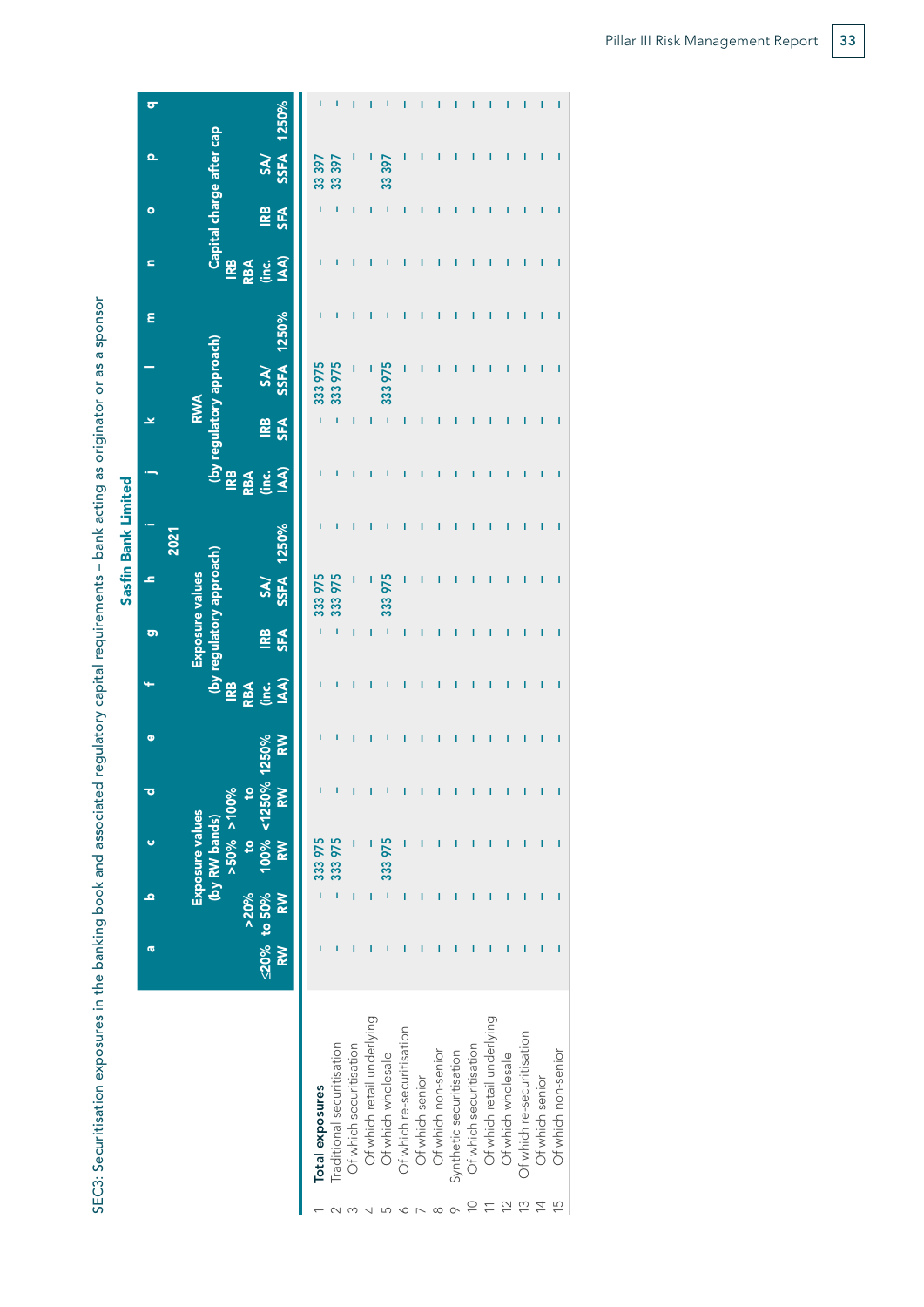6. Securitisation continued 6. Securitisation continued

SEC3: Securitisation exposures in the banking book and associated regulatory capital requirements - bank acting as originator or as a sponsor continued 34 Securitisation exposures in the banking book and associated regulatory capital requirements – bank acting as originator or as a sponsor continued<br>Bank EC3: Securitisation exposures in the banking book and associated reg

Sasfin Bank Limited

|                |                            | σ  | $\Omega$   | $\cup$                                               |                               | $\circ$   |                                                                                                               | g               |                          |      |                  |            |                                                                              | E | C                                                                                   | O | Ω                 | σ |
|----------------|----------------------------|----|------------|------------------------------------------------------|-------------------------------|-----------|---------------------------------------------------------------------------------------------------------------|-----------------|--------------------------|------|------------------|------------|------------------------------------------------------------------------------|---|-------------------------------------------------------------------------------------|---|-------------------|---|
|                |                            |    |            |                                                      |                               |           |                                                                                                               |                 |                          | 2020 |                  |            |                                                                              |   |                                                                                     |   |                   |   |
|                |                            |    |            | Exposure values<br>(by RW bands)                     | $>50\% > 100\%$               |           |                                                                                                               | Exposure values | (by regulatory approach) |      |                  | RWA        |                                                                              |   |                                                                                     |   |                   |   |
|                |                            | RW | >20%<br>RW | $\leq$ 20% to 50% 100% <1250%<br>$\frac{1}{2}$<br>RW | $\frac{1}{2}$<br>$\gtrapprox$ | R<br>250% | $\begin{array}{c}\n\mathbb{RB}\n\\ \mathbb{R}\boxtimes\cong\bigoplus\limits_{i=1}^{n}\mathbb{R}\n\end{array}$ | IRB<br>SFA      | SA/<br>SSFA 1250%        |      | $(\overline{A})$ | IRB<br>SFA | SA/<br>SSFA 1250%<br>(by regulatory approach)<br>IRB<br>RBA<br>(inc. IRB SA/ |   | Capital charge after cap<br>IRB<br>RBA<br>(inc. IRB SSFA 125(<br>IAA) SFA SSFA 125( |   | SA/<br>SSFA 1250% |   |
|                | Total exposures            |    |            | 334 965                                              |                               |           |                                                                                                               |                 | 334 965                  |      |                  |            | 334 965                                                                      |   |                                                                                     |   | 33 497            |   |
|                | Traditional securitisation |    |            | 334965                                               |                               |           |                                                                                                               |                 | 334 965                  |      |                  |            | 334965                                                                       |   |                                                                                     |   | 33 497            |   |
|                | Of which securitisation    |    |            |                                                      |                               |           |                                                                                                               |                 |                          |      |                  |            |                                                                              |   |                                                                                     | I |                   |   |
|                | Of which retail underlying |    |            |                                                      |                               |           |                                                                                                               |                 |                          |      |                  |            |                                                                              |   |                                                                                     |   |                   |   |
|                | Of which wholesale         |    |            | 334 965                                              |                               |           |                                                                                                               |                 | .965<br>334              |      |                  |            | 334 965                                                                      |   |                                                                                     |   | 33 497            |   |
|                | Of which re-securitisation |    |            |                                                      |                               |           |                                                                                                               |                 |                          |      |                  |            |                                                                              |   |                                                                                     |   |                   |   |
|                | Of which senior            |    |            |                                                      |                               |           |                                                                                                               |                 |                          |      |                  |            |                                                                              |   |                                                                                     |   |                   |   |
|                | Of which non-senior        |    |            |                                                      |                               |           |                                                                                                               |                 |                          |      |                  |            |                                                                              |   |                                                                                     |   |                   |   |
|                | Synthetic securitisation   |    |            |                                                      |                               |           |                                                                                                               |                 | I                        |      |                  |            |                                                                              |   |                                                                                     |   |                   |   |
|                | Of which securitisation    |    |            |                                                      |                               |           |                                                                                                               |                 | I                        |      |                  |            |                                                                              |   |                                                                                     |   |                   |   |
|                | Of which retail underlying |    |            |                                                      |                               |           |                                                                                                               |                 | I                        |      |                  |            |                                                                              |   |                                                                                     |   |                   |   |
| $\supseteq$    | Of which wholesale         |    |            |                                                      |                               |           |                                                                                                               |                 | I                        |      |                  |            |                                                                              |   |                                                                                     |   |                   |   |
| $\tilde{c}$    | Of which re-securitisation |    |            |                                                      |                               |           |                                                                                                               |                 | $\mid$                   |      |                  |            |                                                                              |   |                                                                                     |   |                   |   |
| $\overline{4}$ | Of which senior            |    |            |                                                      |                               |           |                                                                                                               |                 | $\mid$                   |      |                  |            |                                                                              |   |                                                                                     |   |                   |   |
|                | Of which non-senior        |    |            |                                                      |                               |           |                                                                                                               |                 | $\overline{\phantom{a}}$ |      |                  |            |                                                                              |   |                                                                                     |   |                   |   |

Of which non-senior Of which senior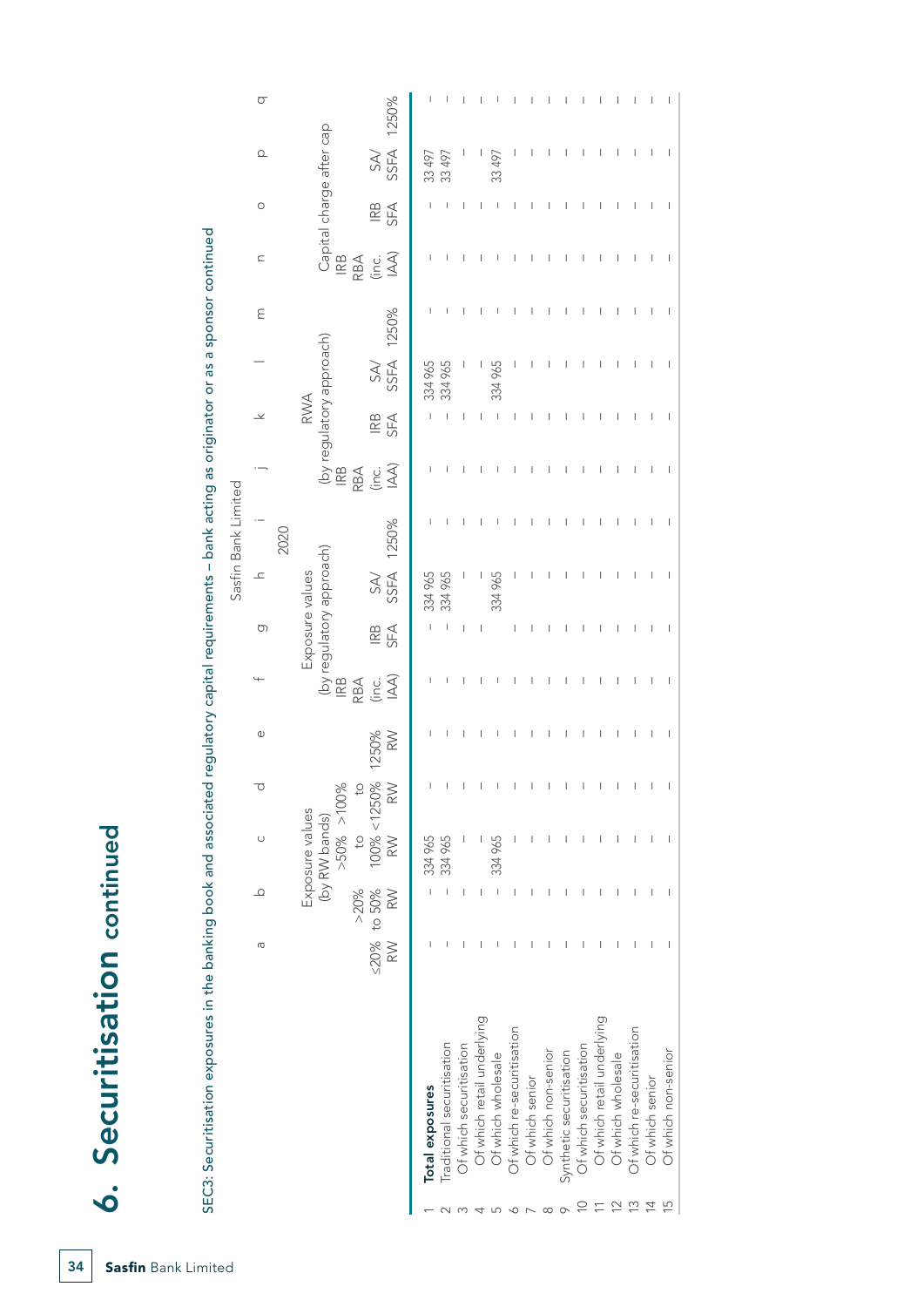# 7. Investment risk

### Investment risk refers to the risk of adverse changes in the value of listed and unlisted equity investments. These investments are longer-term investments held in the banking book for non-trading purposes.

The group's governance of equity investments is based on the following fundamental principles:

- All investments require approval by the relevant credit approval structures in the group. To this threshold any existing or prospective lending transactions are aggregated with the equity investment in determining whether approval is required.
- Exits of investments at, or above, the carrying value of an investments can be approved by internal governance structures. Any exits below carrying value or involving vendor facilitation require CLEC approval.
- Updated valuations are considered by the CLEC on the entire portfolio on a bi-annual basis.
- Risk mitigation strategies are considered on the existing investments.
- Continued emphasis on portfolio management and monitoring.

The group's equity investments are measured on a standardised approach.

Refer to Note 10 Investment Securities page 57 of the Annual Financial Statements, which can be found on Sasfin's website at www.sasfin.com/investor-relations.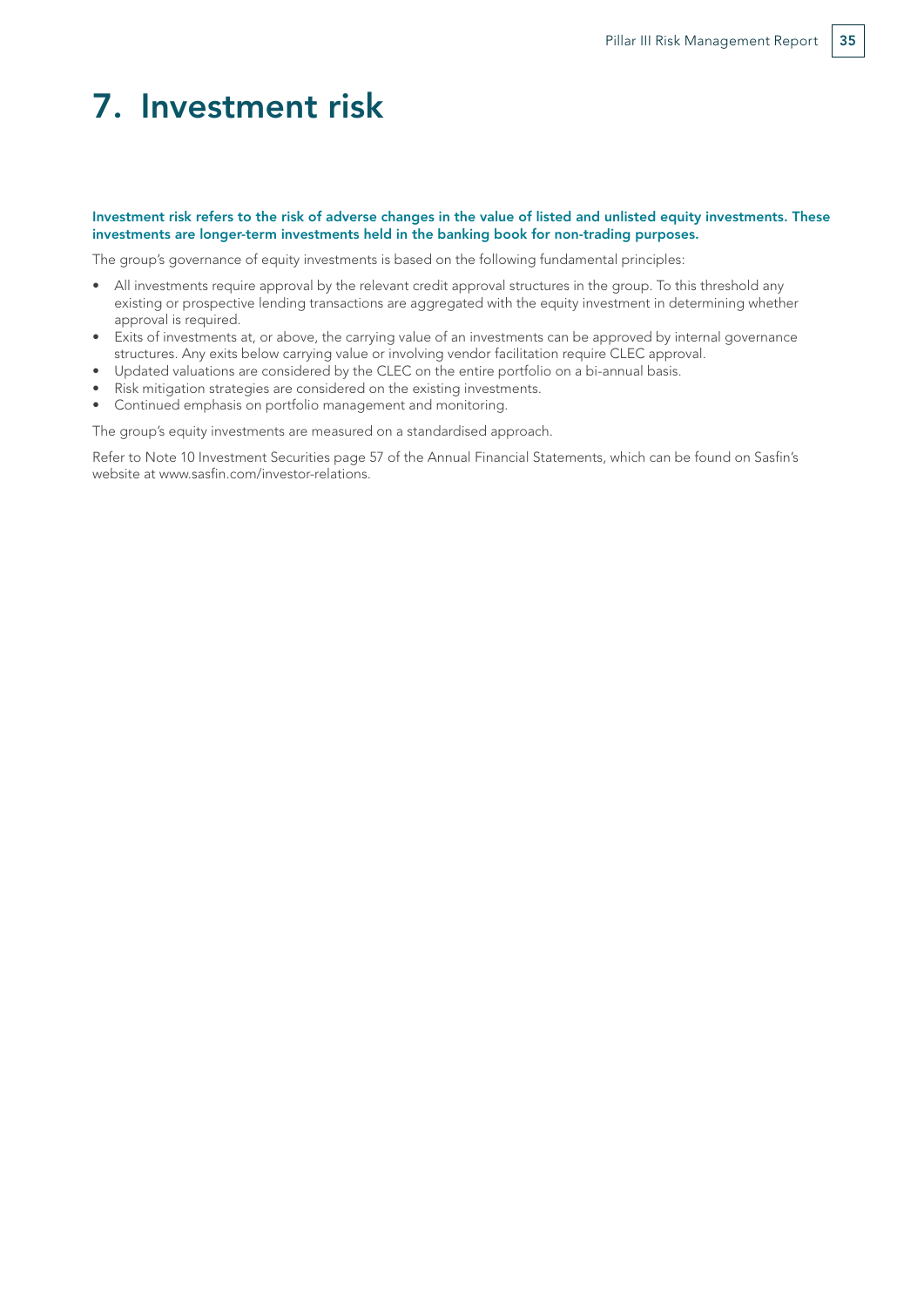### 8. Market risk

### The risk of change in the actual or effective market value or earnings of a portfolio of financial instruments caused by adverse movements in the market variables such as interest rates, equity values and exchange rates.

Measurement: The bank measures market risk on a standardised approach.

Risk management: Group treasury monitors and manages the bank's hedging strategy with respect to the Net Open Foreign Position, to be below or equal to 10% of the net qualifying capital at Bank, Bank Consolidated and Group level.

Governance: Group treasury reports monthly to ALCO and on a quarterly basis to the GRCMC.

Reporting: Reports are produced on a daily and monthly basis detailing positions, sensitivities, and exposures.

### MR1 – Market risk under standardised approach:

|       |                                                                          |                                   | <b>Sasfin Bank Limited</b> |  |
|-------|--------------------------------------------------------------------------|-----------------------------------|----------------------------|--|
|       |                                                                          | a                                 | a                          |  |
|       |                                                                          | 2021                              | 2020                       |  |
| R'000 |                                                                          | <b>Capital</b><br>charge<br>in SA | Capital<br>charge<br>in SA |  |
|       | General interest rate risk                                               |                                   |                            |  |
| 2     | Equity risk                                                              |                                   |                            |  |
| 3     | Commodity risk                                                           |                                   |                            |  |
| 4     | Foreign exchange risk                                                    | 19 651                            | 3 9 2 7                    |  |
| 5     | Credit spread risk - non-securitisations                                 |                                   |                            |  |
| 6     | Credit spread risk - securitisations (non-correlation trading portfolio) |                                   |                            |  |
| 7     | Credit spread risk - securitisation (correlation trading portfolio)      |                                   |                            |  |
| 8     | Default risk - non-securitisations                                       |                                   |                            |  |
| 9     | Default risk - securitisations (non-correlation trading portfolio)       |                                   |                            |  |
| 10    | Default risk - securitisations (correlation trading portfolio)           |                                   |                            |  |
| 11    | Residual risk add-on                                                     |                                   |                            |  |
| 12    | Total                                                                    | 19 651                            | 3927                       |  |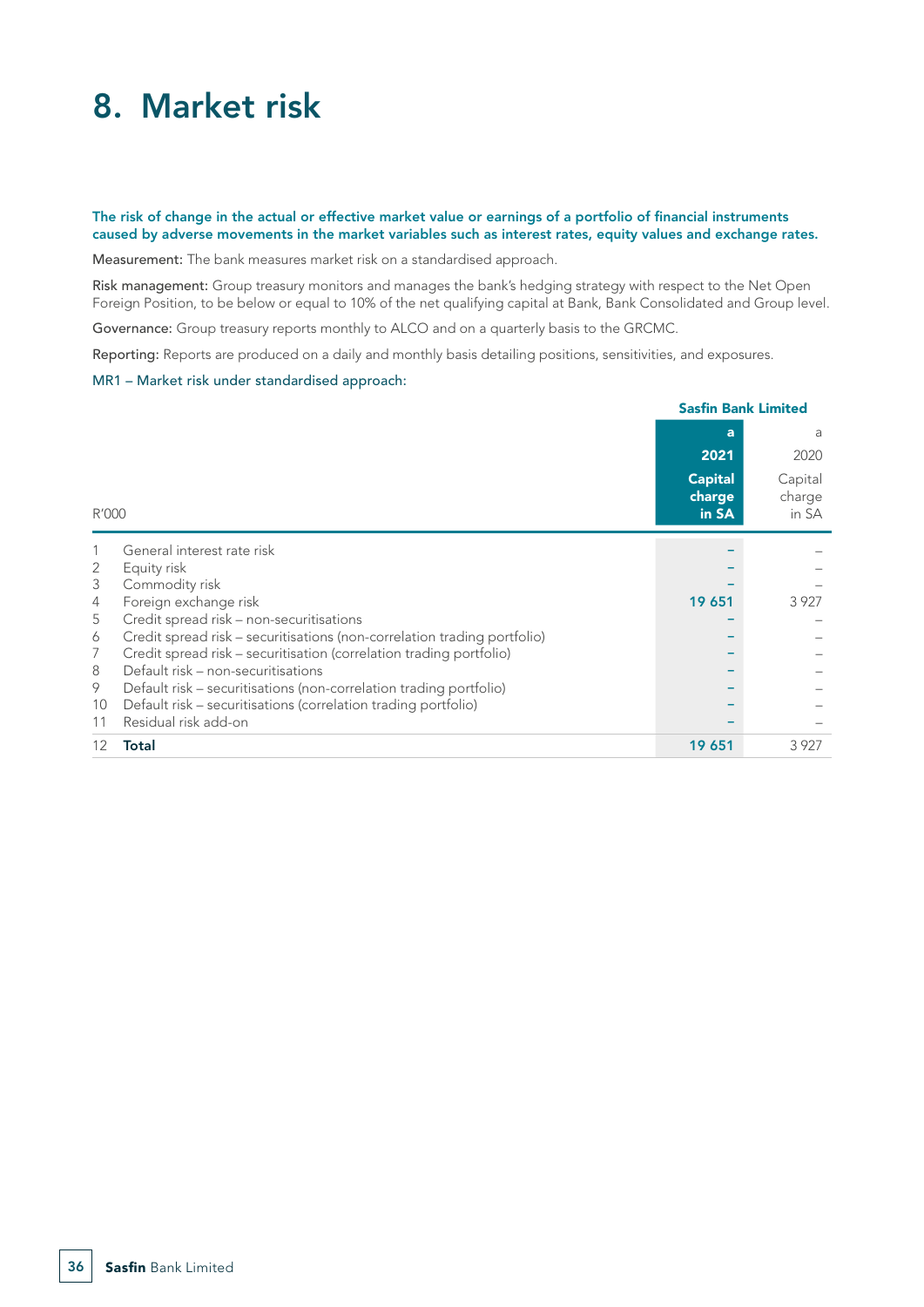# 9. Operational risk

### The risk of financial loss resulting from inadequate or failed internal processes, people, or systems or from external events.

Sasfin Group includes operational risk capital as part of the group's Pillar 1 Capital measurement using relevant benchmark percentages provided for under the Basel II Basic Indicator Approach (BIA) for Operational Risk measurement. Under the BIA approach capital is calculated as a percentage of gross income as defined in the Regulations of the Banks Act.

Reporting: Business unit management is responsible for identification and collation of operational risk event data and reporting to Group Risk. Operational risk events are differentiated and measuring according to their root cause (people, process, systems, or external causal factors). Key risk indicators are used to monitor key risks identified and are risk sensitive. They align to other risk measures to assess the effectiveness of controls.

The following risks are covered through the management of operational risk:

- 9.1. Execution, delivery and process management: Losses from failed transaction processing or process management, from relations with trade counterparties and vendors;
- 9.2. Employment practices and Workplace safety: Losses arising from acts inconsistent with employment, health or safety laws or agreements regulation;
- 9.3. Clients, products and business practices: Losses arising from an unintentional negligent failure to meet a professional obligation to specific clients, or from the nature or design of a product;
- 9.4. Damage to physical assets: Losses arising from loss or damage to physical assets from natural disaster or other events.
- 9.5. Business disruption and system failure: utility disruptions, software failures, hardware failures. Business Continuity Management (BCM) is a management process that identifies potential impacts that threaten an organisation and provides a framework for building resilience and the capability for an effective response which safeguards the interest of key stakeholders, reputation, brand, and value creating activities. BCM includes disaster recovery, business recovery, crisis management and emergency management/response. BCM is an ongoing process requiring continual assessment of business continuity capabilities. Each business unit has a documented Business Continuity Plan and operational risk ensures that this is maintained and regularly updated.

 Refer to page 70 of the Integrated Report for more information on "Responding to Covid-19" and "Revising the business continuity management strategy", which can be found on Sasfin's website at www.sasfin.com/ investor-relations.

- 9.6. Internal and External fraud risk: Includes a wide range of commercial crimes and deals predominantly with non-violent commercial crimes but could include non-compliance to policies and procedures, employee misconduct, harassment, and victimisation. Internal fraud involves at least one internal party whereas external fraud involves a third party.
- 9.7. Cyber risk: exposure to harm or financial loss resulting from internal/external breaches of or attacks on information systems. Sasfin's strategy includes a cyber roadmap that identifies and prioritises the Group's main cyber risks so that these are addressed timeously and effectively. The roadmap is regularly reviewed by assurance providers, and progress in implementing the priority areas is presented to the IT Committee, Board and PA every quarter. With the shift to remote work necessitated by the Covid-19 pandemic, there was a marked increase in cyber risk globally with higher potential for cyberattacks and a more complex technology governance and control structure to implement. Fortunately, the steps already implemented in terms of the roadmap, provided multiple layers of defence, including the use of virtual private network (VPN) and access point name (APN) technologies that deployed the same level of security available at Sasfin's offices to the remote environment.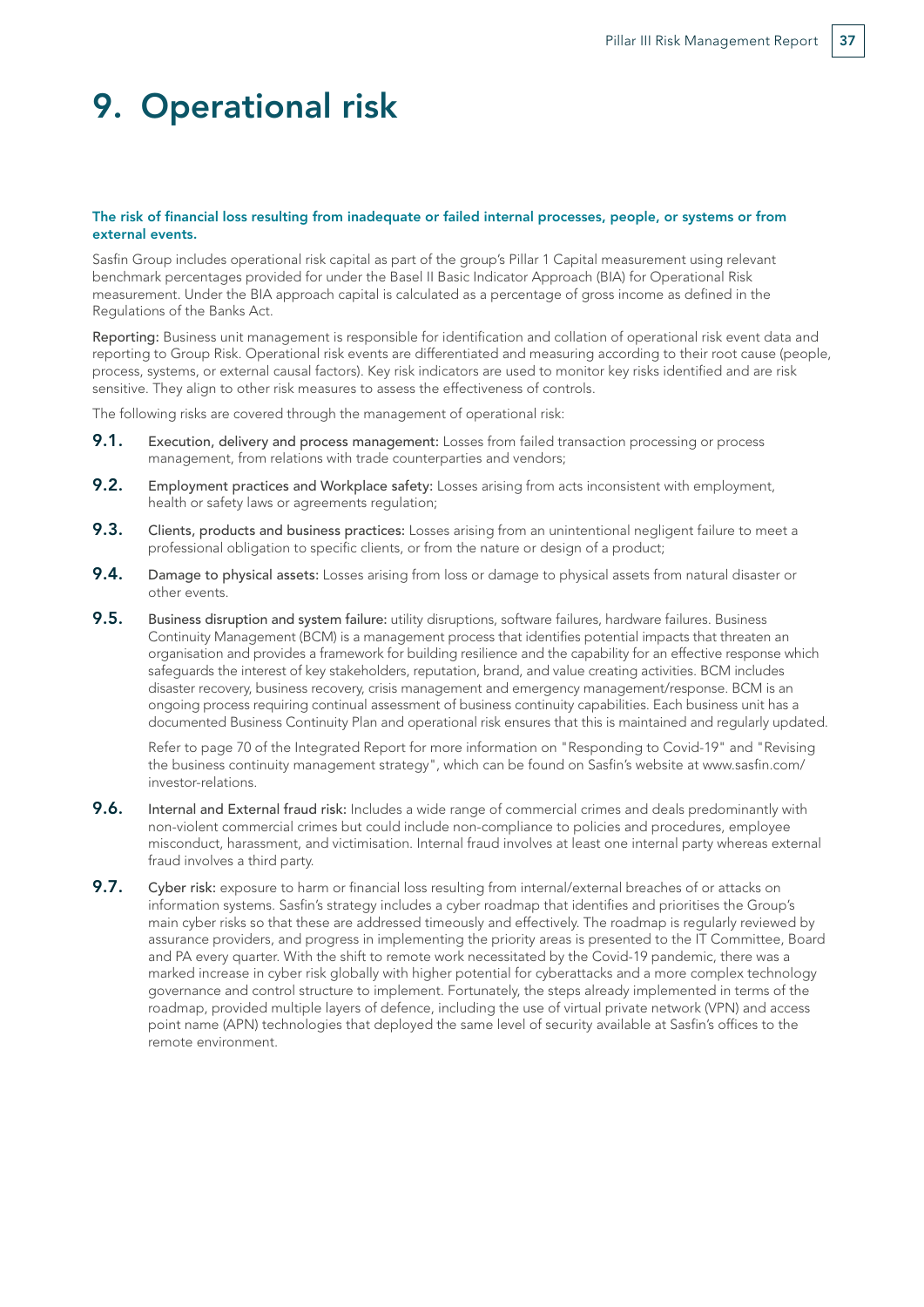# 10. Treasury risk management

### Overview of treasury risk management and key prudential metrics Treasury risk comprises liquidity risk, capital risk and interest rate risk in the banking book.

Liquidity risk: The risk arising from the potential inability of the Group to accommodate decreases in liabilities or to fund increase in assets in full, at the right time, place, and currency.

Capital risk: The risk of the Group's capital base falling below the risk appetite levels.

Interest rate risk in the banking book: This represents the risk that fluctuating interest rates could unfavourably affect the Group's earnings and the value of its assets, liabilities and/or capital.

### **Governance**

The monitoring of liquidity risk, interest rate risk, currency risk and various other risks has been delegated to the Asset and Liability Committee (ALCO), a sub-committee of the Group Executive Committee. The GRCMC oversees the Group's Asset and Liability management and receives reports from the ALCO on a quarterly basis.

The ALCO considers and reviews the following on a quarterly basis:

- Progress on previously determined strategies;
- Economic conditions;
- Interest rate outlook and sensitivities;
- Loan and deposit demand/mismatch;
- Capital adequacy and capital allocation;
- Deposit pricing and maturity structure;
- Liquidity position;
- Liquidity Stress testing results; and
- Currency Risk.

### Reporting

- Group Treasury is responsible for management reporting to ALCO on the following inter alia:
	- Overview of liquidity risk cashflow management, liquidity mismatch, Assets, Liabilities.
	- Overview of interest rate risk Interest rate management, interest rate shocks.
	- Overview of currency risk currency management, Net open position limits and mismatches, Interbank facilities, operations.
	- Overview of Debt Capital Markets stress testing and performance tests.
	- Economic and other related reports, International and domestic daily funding, consolidated balance sheet, liquidity stress testing, regulatory returns.

### 10.1. Liquidity risk

Governance: The Daily Liquidity Committee is a Sub-Committee of the Group Executive Committee and is responsible for the daily management of liquidity risk that covers the following:

- Cash Flow risk the risk that the Group might not be able to generate sufficient cash to repay its maturing deposits or fulfil its obligations.
- Event risk the risk of loss due to an event leading to serious structural damage to the market.
- Funding risk the risk of constraints affecting the availability of suitably priced funds.
- Solvency risk the risk of insufficient capital to cover the depositor's funds.
- Trading (market liquidity) risk the uncertainty associated with the market liquidity of a financial asset.

Management and Measurement: Liquidity is managed within the context of the budget and strategic plan. Critical factors impacting liquidity are monitored daily. Foreign currency and cross border liquidity are managed through matching of foreign currency assets and liabilities.

Refer to Note 45.3 Currency risk on pages 106 to 108 of the Annual Financial Statements, which can be found on Sasfin's website at www.sasfin.com/investor-relations.

Limit setting: Qualitative and quantitative targets are determined annually as part of the planning process.

The budget can only be accepted by the Board if the projected assets are reasonable in relation to the expected funding for each of the various asset classes.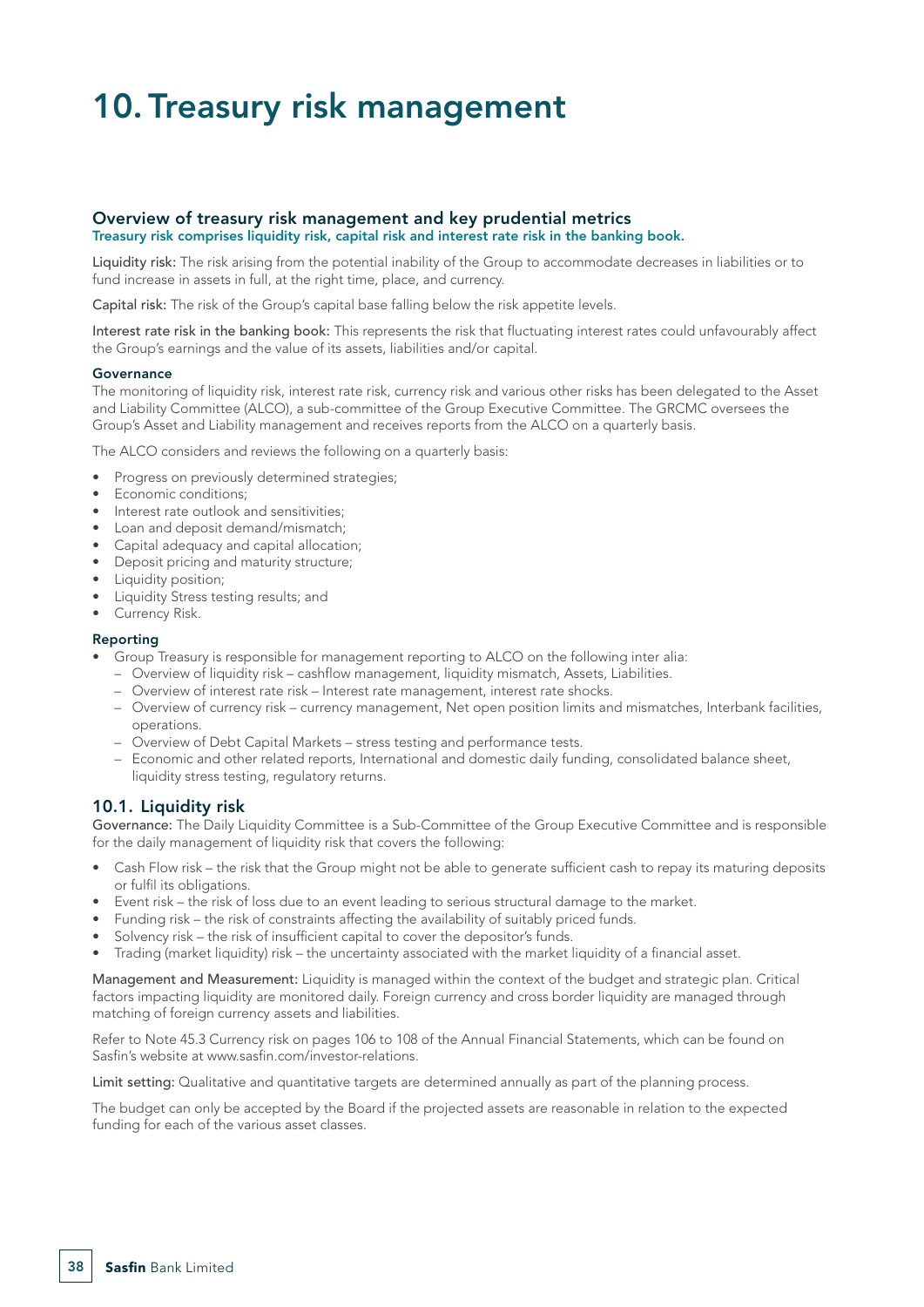Refer to the appendix for the following standardised disclosures required in terms of Regulation 43 of the Regulations:

- LR1: Summary comparison of accounting assets versus leverage ratio exposure
- LR2: Leverage ratio common disclosure template
- LQ1: Liquidity coverage ratio
- LQ2: Net stable funding ratio

### 10.2. Capital risk

Governance: The Board is responsible for capital management and has delegated certain aspects of its role to the GRCMC, including setting of appropriate capital targets and ensuring adequate capitalisation. The capital management function is governed primarily by the GRCMC that oversee the risks associated with capital management, as well as the Asset and Liability Committee (ALCO) and its sub-committee, the Daily Liquidity Committee.

Management and Measurement: The internal capital management approach is embedded in a formal ICAAP consisting of the Group's risk appetite, capital, and risk management frameworks (including capital planning and stress testing). The Board reviews the Group's risk profile to ensure that the level of available capital:

- exceeds the Group's minimum regulatory capital requirements by a predetermined margin;
- remains sufficient to support the Group's risk profile;
- remains consistent with the Group's strategic goals; and
- is sufficient to absorb potential losses under severe stress scenarios.

Stress tests are performed on the Group's capital position to determine the impact on the capital position should a severe economic downturn materialise. Stress tests consider changes in the macroeconomic environment, key risks, and vulnerabilities within the Group's business model.

Capital management also includes strategic allocation of capital and capital optimisation.

Refer to the appendix for the following standardised disclosures required in terms of Regulation 43 of the Regulations:

- CC1: Composition of regulatory capital
- CC2: Reconciliation of regulatory capital to balance sheet

### 10.3. Interest rate risk in the banking book

Governance: The Daily Liquidity Committee is responsible for the management of interest rate risk with regards to the following:

- Re-Pricing risk the cost to the Group of interest-rate fluctuations on funding and the time-lag between introducing compensating interest rates on advances.
- Pricing basis risk The risk where interest rates in respect of both assets and liabilities are linked to different base rates.

Management and measurement: The Daily Liquidity Committee selects strategies that optimise the ability of the Group to meet its long-term financial goals, while containing interest rate risk within policy limits established by the Board of Directors through ALCO. The committee also determines and reports the expected cumulative impact or sensitivity on the Group using a two hundred basis point interest rate shock and model a base case for a two hundred basis point movement. Both income and market value orientated techniques are used to select strategies that optimise the relationship between risk and return.

Refer to Note 45.2 Market risk on page 105 of the Annual Financial Statements, which can be found on Sasfin's website at www.sasfin.com/investor-relations.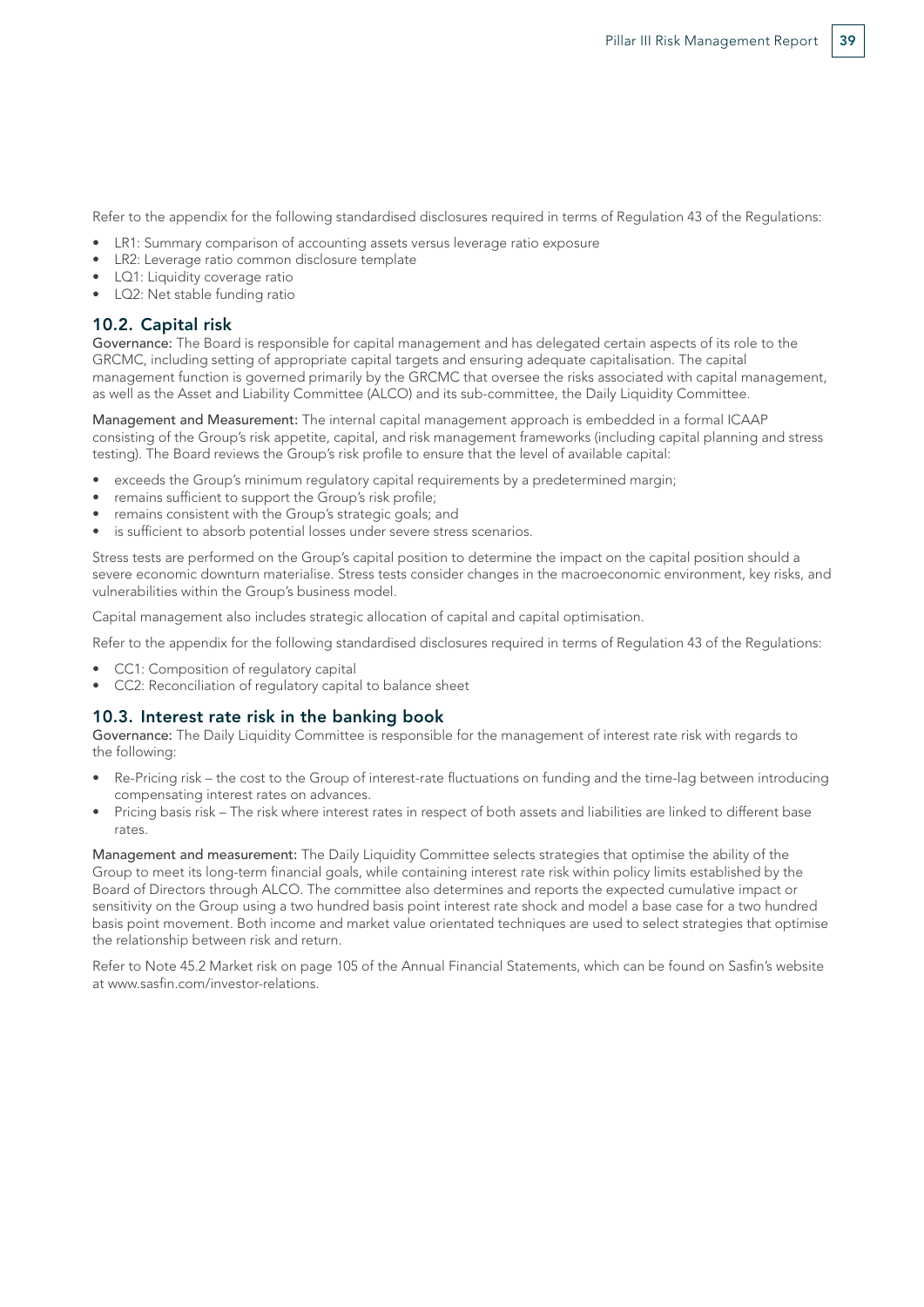# 10. Treasury risk management continued

### 10.4. Key prudential metrics

KM1: Prudential Metrics

|                                          |                                                                                                                                                                                                                                                                                                                                                                                            |                                                                            |                                                                            | <b>Sasfin Holdings Limited</b>                                             |                                                                            |                                                                          |
|------------------------------------------|--------------------------------------------------------------------------------------------------------------------------------------------------------------------------------------------------------------------------------------------------------------------------------------------------------------------------------------------------------------------------------------------|----------------------------------------------------------------------------|----------------------------------------------------------------------------|----------------------------------------------------------------------------|----------------------------------------------------------------------------|--------------------------------------------------------------------------|
| R'000                                    |                                                                                                                                                                                                                                                                                                                                                                                            | a<br><b>Jun-21</b><br>т                                                    | $\mathbf b$<br><b>Mar-21</b><br>T-1                                        | c<br><b>Dec-20</b><br>T-2                                                  | d<br><b>Sep-20</b><br>Т-3                                                  | е<br><b>Jun-20</b><br>T-4                                                |
| $\mathbf{1}$<br>1a<br>2<br>2a<br>3<br>3a | Available capital (amounts)<br>Common Equity Tier 1 (CET1)<br>Fully loaded ECL accounting model<br>Tier 1<br>Fully loaded accounting model Tier 1<br>Total capital<br>Fully loaded ECL accounting model<br>total capital                                                                                                                                                                   | 1 349 052<br>1 349 052<br>1 353 802<br>1 353 802<br>1 418 392<br>1 418 392 | 1 376 967<br>1 376 967<br>1 395 775<br>1 395 775<br>1 469 075<br>1 469 075 | 1 369 337<br>1 369 337<br>1 388 145<br>1 388 145<br>1 465 244<br>1 465 244 | 1 389 291<br>1 389 291<br>1 426 908<br>1 426 908<br>1 500 320<br>1 500 320 | 1 406 571<br>1 406 571<br>1444 188<br>1444 188<br>1 521 600<br>1 521 600 |
| 4                                        | Risk-weighted assets (amounts)<br>Total risk-weighted assets (RWA)                                                                                                                                                                                                                                                                                                                         | 7 913 691                                                                  | 8 680 279                                                                  | 8 583 438                                                                  | 8 680 493                                                                  | 9 170 237                                                                |
| 5<br>5a<br>6<br>6a<br>7<br>7a            | Risk-based capital ratios as a<br>percentage of RWA<br>Common Equity Tier 1 ratio (%)<br>Fully loaded ECL accounting model<br>CET1 (%)<br>Tier 1 ratio (%)<br>Fully loaded ECL accounting model<br>Tier 1 ratio (%)<br>Total capital ratio (%)<br>Fully loaded ECL accounting model<br>total capital ratio (%)                                                                             | 17.047%<br>17.047%<br>17.107%<br>17.107%<br>17.923%<br>17.923%             | 15.863%<br>15.863%<br>16.080%<br>16.080%<br>16.924%<br>16.924%             | 15.953%<br>15.953%<br>16.172%<br>16.172%<br>17.071%<br>17.071%             | 16.005%<br>16.005%<br>16.438%<br>16.438%<br>17.284%<br>17.284%             | 15.338%<br>15.338%<br>15.749%<br>15.749%<br>16.593%<br>16.593%           |
| $\,8\,$<br>9<br>10<br>11<br>12           | Additional CET1 buffer requirements<br>as a percentage of RWA<br>Capital conservation buffer requirement<br>(2.5% from 2019) (%)<br>Countercyclical buffer requirement (%)<br>Bank D-SIB additional requirements (%)<br>Total of bank CET1 specific buffer<br>requirements (%) (row $8 +$ row $9 +$ row 10)<br>CET1 available after meeting the bank's<br>minimum capital requirements (%) | 2.50%<br>0%<br>0%<br>2.500%<br>8.672%                                      | 2.50%<br>0%<br>0%<br>2.500%<br>7.488%                                      | 2.50%<br>0%<br>0%<br>2.500%<br>7.578%                                      | 2.50%<br>0%<br>0%<br>2.500%<br>7.630%                                      | 2.50%<br>0%<br>0%<br>2.500%<br>6.963%                                    |
| 13<br>14                                 | <b>Basel III Leverage Ratio</b><br>Total Basel III leverage ratio measure<br>Basel III leverage ratio (%) (row 2/row 13)<br>14a Fully loaded ECL accounting model<br>Basel III leverage ratio (%)<br>(row 2A/row 13)                                                                                                                                                                       | 11 799 933<br>11.47%<br>11.47%                                             | 11 598 130<br>12.03%<br>12.03%                                             | 11 590 084<br>11.98%<br>11.98%                                             | 11 580 969<br>12.32%<br>12.32%                                             | 13 001 951<br>11.11%<br>11.11%                                           |
| 15<br>16<br>17                           | <b>Liquidity Coverage Ratio</b><br>Total HOLA<br>Total net cash outflow<br>LCR ratio (%)                                                                                                                                                                                                                                                                                                   | 1 120 952<br>421 247<br>266.10%                                            | 1 061 791<br>408 982<br>259.62%                                            | 1 004 362<br>409 773<br>245.10%                                            | 1 022 658<br>411 016<br>248.81%                                            | 994 582<br>415 792<br>239.20%                                            |
| 18<br>19<br>20                           | Net Stable Funding Ratio<br>Total available stable funding<br>Total required stable funding<br>NSFR ratio                                                                                                                                                                                                                                                                                  | 5 009 610<br>4792553<br>104.53%                                            | 5 195 500<br>4 162 261<br>124.82%                                          | 4 850 877<br>4 129 357<br>117.47%                                          | 4 950 952<br>4 138 204<br>119.64%                                          | 4 628 308<br>3 869 818<br>119.60%                                        |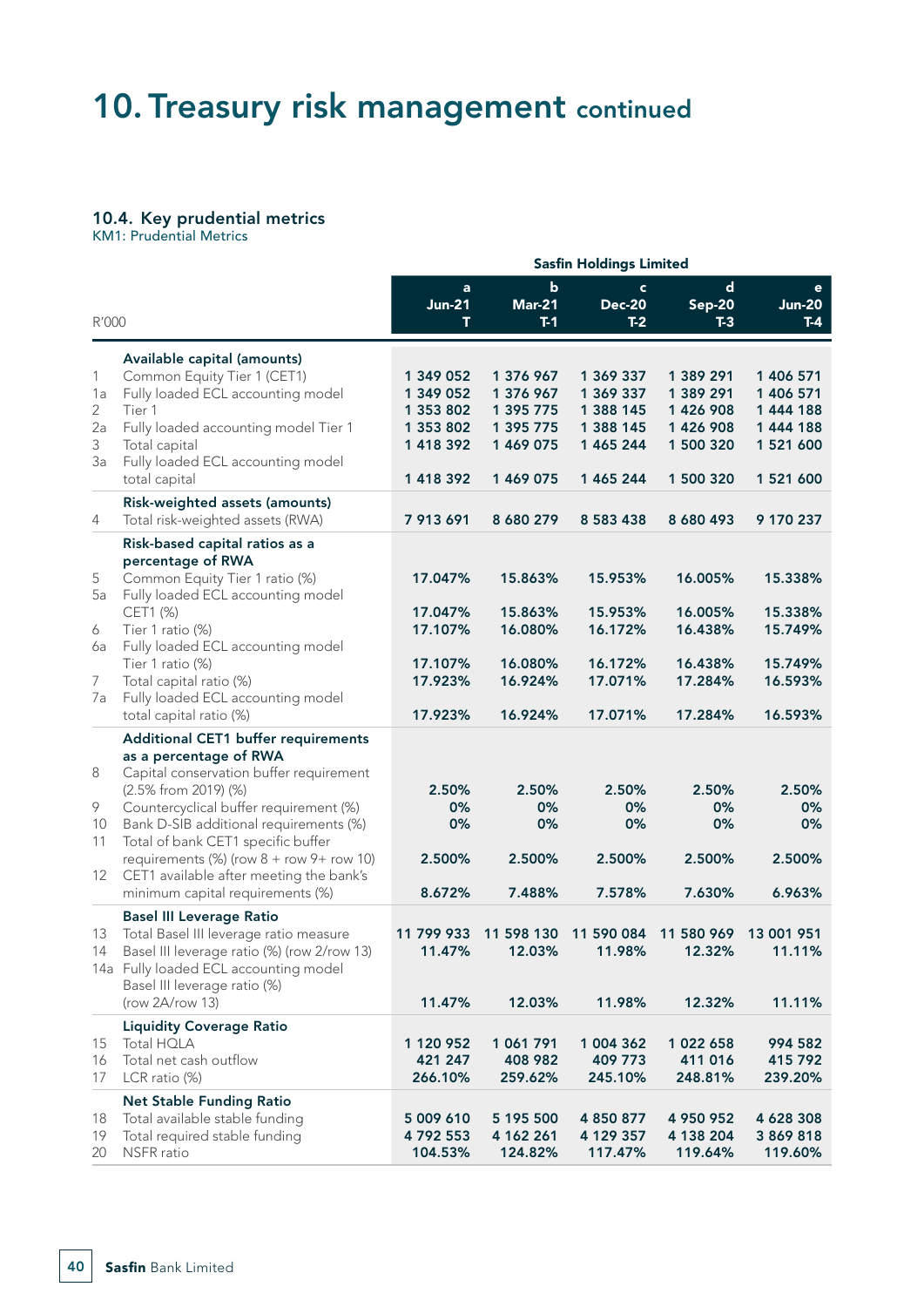### KM1: Prudential Metrics continued

|         |                                                              | <b>Sasfin Bank Limited</b> |                             |                             |                                       |                             |
|---------|--------------------------------------------------------------|----------------------------|-----------------------------|-----------------------------|---------------------------------------|-----------------------------|
| R'000   |                                                              | a<br><b>Jun-21</b>         | b<br><b>Mar-21</b><br>$T-1$ | c<br><b>Dec-20</b><br>$T-2$ | $\mathbf d$<br><b>Sep-20</b><br>$T-3$ | e<br><b>Jun-20</b><br>$T-4$ |
|         | Available capital (amounts)                                  |                            |                             |                             |                                       |                             |
| 1       | Common Equity Tier 1 (CET1)                                  | 998 377                    | 923 825                     | 922 327                     | 921 665                               | 962 086                     |
| 1a      | Fully loaded ECL accounting model                            | 998 377                    | 923 825                     | 922 327                     | 921 665                               | 962086                      |
| 2       | Tier 1                                                       | 998 377                    | 923 825                     | 922 327                     | 921 665                               | 962 086                     |
| 2a      | Fully loaded accounting model Tier 1                         | 998 377                    | 923 825                     | 922 327                     | 921 665                               | 962 086                     |
| 3       | Total capital                                                | 1 048 445                  | 982 524                     | 978 570                     | 976 095                               | 1 018 455                   |
| 3a      | Fully loaded ECL accounting model                            |                            |                             |                             |                                       |                             |
|         | total capital                                                | 1 048 445                  | 982 524                     | 978 570                     | 976 095                               | 1 018 155                   |
|         | Risk-weighted assets (amounts)                               |                            |                             |                             |                                       |                             |
| 4       | Total risk-weighted assets (RWA)                             | 5 919 606                  | 6 427 727                   | 6 141 893                   | 5 833 794                             | 6 161 568                   |
|         | Risk-based capital ratios as a percentage<br>of RWA          |                            |                             |                             |                                       |                             |
| 5       | Common Equity Tier 1 ratio (%)                               | 16.866%                    | 14.373%                     | 15.017%                     | 15.799%                               | 15.614%                     |
| 5a      | Fully loaded ECL accounting model                            |                            |                             |                             |                                       |                             |
|         | CET1 (%)                                                     | 16.866%                    | 14.373%                     | 15.017%                     | 15.799%                               | 15.614%                     |
| 6       | Tier 1 ratio (%)                                             | 16.866%                    | 14.373%                     | 15.017%                     | 15.799%                               | 15.614%                     |
| 6a      | Fully loaded ECL accounting model                            |                            |                             |                             |                                       |                             |
|         | Tier 1 ratio (%)                                             | 16.866%                    | 14.373%                     | 15.017%                     | 15.799%                               | 15.614%                     |
| 7<br>7a | Total capital ratio (%)<br>Fully loaded ECL accounting model | 17.711%                    | 15.286%                     | 15.933%                     | 16.732%                               | 16.529%                     |
|         | total capital ratio (%)                                      | 17.711%                    | 15.286%                     | 15.933%                     | 16.732%                               | 16.529%                     |
|         | Additional CET1 buffer requirements                          |                            |                             |                             |                                       |                             |
|         | as a percentage of RWA                                       |                            |                             |                             |                                       |                             |
| 8       | Capital conservation buffer requirement                      |                            |                             |                             |                                       |                             |
|         | (2.5% from 2019) (%)                                         | 2.50%                      | 2.50%                       | 2.50%                       | 2.50%                                 | 2.50%                       |
| 9       | Countercyclical buffer requirement (%)                       | 0%                         | 0%                          | 0%                          | 0%                                    | 0%                          |
| 10      | Bank D-SIB additional requirements (%)                       | 0%                         | 0%                          | 0%                          | 0%                                    | 0%                          |
| 11      | Total of bank CET1 specific buffer                           |                            |                             |                             |                                       |                             |
|         | requirements (%) (row $8 +$ row $9 +$ row 10)                | 2.500%                     | 2.500%                      | 2.500%                      | 2.500%                                | 2.500%                      |
| 12      | CET1 available after meeting the bank's                      |                            |                             |                             |                                       |                             |
|         | minimum capital requirements (%)                             | 8.491%                     | 5.998%                      | 6.642%                      | 7.424%                                | 7.239%                      |
|         | <b>Basel III Leverage Ratio</b>                              |                            |                             |                             |                                       |                             |
| 13      | Total Basel III leverage ratio measure                       | 8 489 027                  | 8 294 798                   | 8 0 5 2 5 1 6               | 8 0 29 119                            | 8 8 10 8 0 9                |
| 14      | Basel III leverage ratio (%) (row 2/row 13)                  | 11.76%                     | 11.14%                      | 11.45%                      | 11.48%                                | 10.92%                      |
|         | 14a Fully loaded ECL accounting model                        |                            |                             |                             |                                       |                             |
|         | Basel III leverage ratio (%)                                 |                            |                             |                             |                                       |                             |
|         | (row 2A/row 13)                                              | 11.76%                     | 11.14%                      | 11.45%                      | 11.48%                                | 10.92%                      |
|         | <b>Liquidity Coverage Ratio</b>                              |                            |                             |                             |                                       |                             |
| 15      | Total HQLA                                                   | 1 120 952                  | 1 061 791                   | 1 004 362                   | 1 022 658                             | 994 581                     |
| 16      | Total net cash outflow                                       | 421 247                    | 408 982                     | 409 773                     | 411 016                               | 415 792                     |
| 17      | LCR ratio (%)                                                | 266.10%                    | 259.62%                     | 245.10%                     | 248.81%                               | 239.20%                     |
|         | <b>Net Stable Funding Ratio</b>                              |                            |                             |                             |                                       |                             |
| 18      | Total available stable funding                               | 5 009 610                  | 5 195 500                   | 4 8 5 0 8 7 7               | 4 950 952                             | 4 628 308                   |
| 19      | Total required stable funding                                | 4 792 553                  | 4 162 261                   | 4 129 357                   | 4 138 204                             | 3 869 818                   |
| 20      | NSFR ratio (%)                                               | 104.53%                    | 124.82%                     | 117.47%                     | 119.64%                               | 119.60%                     |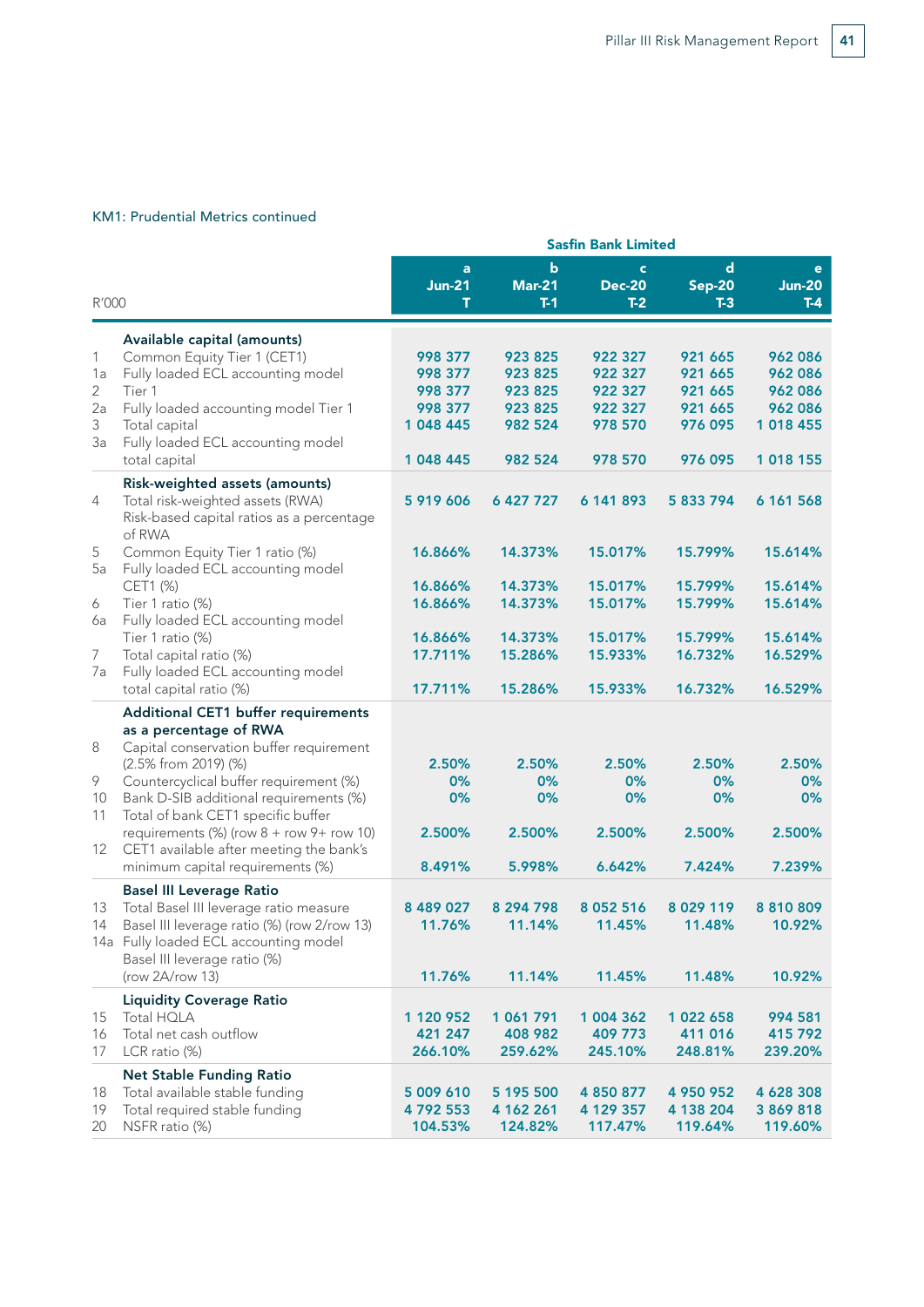# 11.Remuneration and compensation

The Group's remuneration philosophy provides the framework for remuneration decisions to be made in an informed, consistent, competitive, and agile manner. It emphasises the value we place on our people and aims to motivate behaviour that supports the delivery of the Group's strategy in a manner that aligns with our values.

We reward commitment and exceptional performance with a focus on creating stakeholder value and the delivery of sustainable returns to stakeholders.

Sasfin implements fair remuneration practices consistently throughout the Group to ensure each employee's performance is recognised and appropriately rewarded. We consider the risk implications, our ethical standards and Sasfin's desired culture in developing our human capital policies. The HR and Remuneration Committee has been mandated by the Board to consider and approve the overall compensation model, policy, and the specific remuneration of Executive Directors, Prescribed Officers and Group Exco members.

The Group's remuneration policy, which describes the key features of the remuneration system, will be outlined in the 2021 Remuneration Report. This will be published with the Group's Integrated Report on 31 October 2021.

The salient features are set out below:

### Oversight of remuneration

The Remuneration Committee (REMCO) is directly responsible for all human capital and remuneration decisions that affect senior managers and executives, as well as for any executive, irrespective of reward level, that reports to the Group CEO. REMCO reviews the terms and conditions of Executive Directors' and senior executives' service agreements at least annually against peer companies and local and global industry trends.

All positions are benchmarked individually at least every second year using independent remuneration consultants, which include REMchannel, PwC Research Services (Proprietary) Limited, the International Zonal Leadership Institute and 21st Century. Job evaluations supported by benchmarking provide REMCO with assurance that roles are graded correctly, and employees are paid in line with the market for the jobs they perform.

In the following tables, senior managers are defined as members of the Executive Committee (Exco) reporting to the CEO. Other material risk takers include Executive Directors and Prescribed Officers as described in the Integrated Report.

### Design and structure of the remuneration processes

The objectives of the remuneration policy are:

- Ensure we attract, develop and retain employees
- Ensure responsible and transparent remuneration of employees which promote Sasfin's strategic objectives
- Reward performance and value-adding contributors and ethical behaviour
- Provide clarification and reinforcement of roles and accountabilities
- Provide a total reward structure that drives long-term performance by balancing guaranteed and variable remuneration
- Provide meaningful benefits that are cost-effective and are clearly communicated and supported
- Benchmark individual roles to ensure fair compensation

During the year, the remuneration policy was amended for instances where a significant increase would result from payment at the minimum of the pay scale on appointment or promotion to a new role where employees do not yet meet all the required criteria. In these instances, increases up to the minimum of the pay scale will be phased in over three years, subject to satisfactory performance and conduct.

### Risk and remuneration

Group and operational financial targets and a non-financial component, which, in addition to the personal KPI score, includes items such as compliance, risk, strategy implementation, stakeholder expectations, transformation and ethics.

### Linking performance and reward

Remuneration forms an integral element of the Group's greater human capital management, which includes performance and talent management. Remuneration practices are an effective means of supporting the business strategy by motivating and rewarding excellent employee performance that delivers on the Group's strategic objectives.

Sasfin's variable remuneration aims to directly link reward to individual, Pillar/business unit and Group performance so that employees can directly influence their total remuneration through their individual efforts. Individual performance is measured against KPIs that are agreed in advance and reviewed regularly, in line with any changes to the job function, as well as KVIs and KRIs.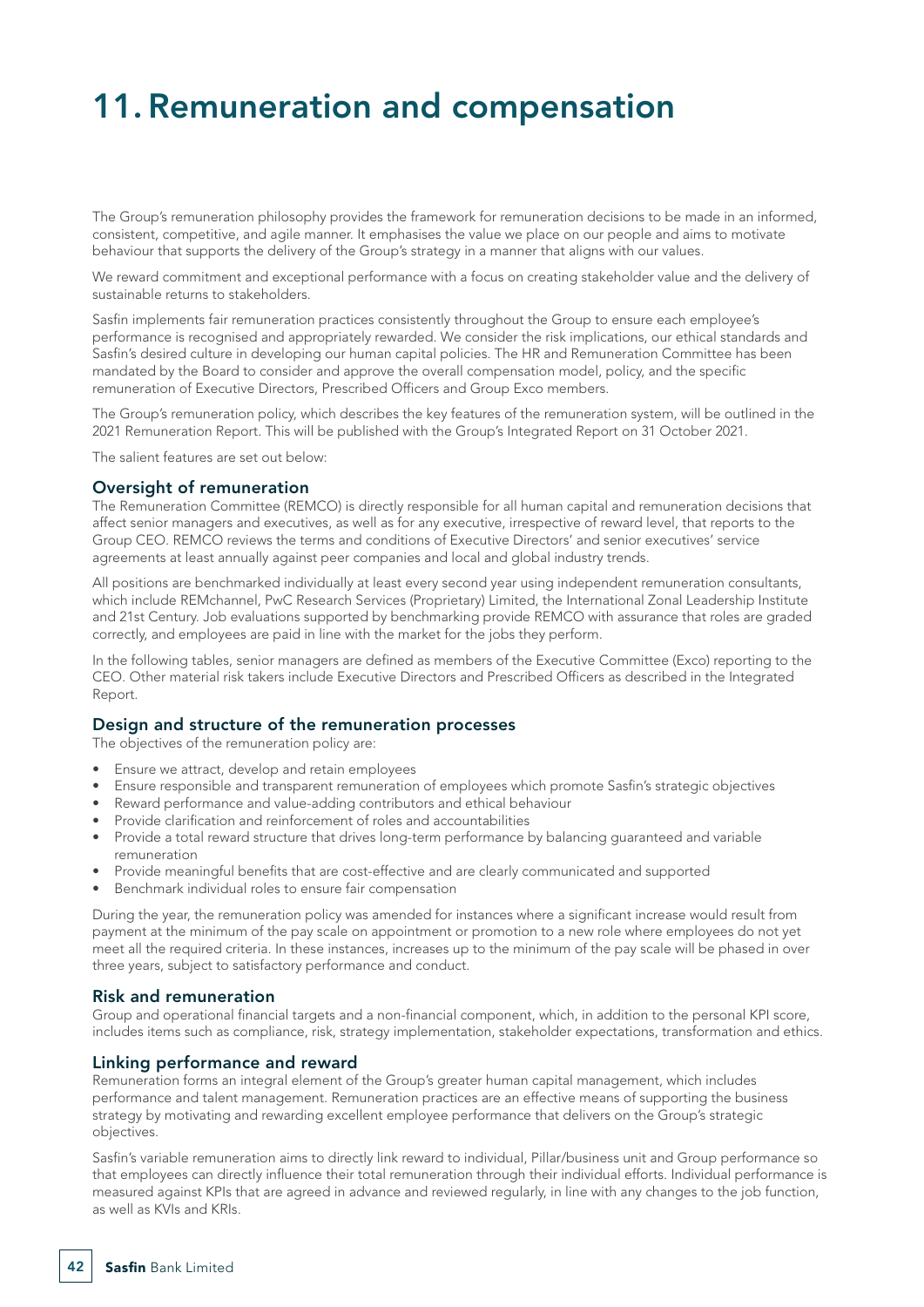Variable remuneration considers the employee's performance, potential and relative value to the Group. Incentive payments are awarded at REMCO's discretion and employees who do not meet their KPIs, KRIs or KVIs, or who have a current disciplinary record, do not qualify for annual increases or discretionary incentive awards.

Our variable remuneration includes short and long-term elements, with deferred payments falling due over a period of up to three years from the date of award (in exceptional circumstances, the deferral period will be four years). This deferral ensures a clawback of bonuses paid, in the event of poor financial or personal performance or misconduct.

There are several employees who are on commission arrangements across the Group, with the majority in the Wealth Pillar. Their remuneration structures are in line with the industry norm and are approved by REMCO. Any employees on commission arrangements do not participate in the performance incentive scheme.

The incentive pool is only created if the Group's ROE target is achieved.

Short-term incentive (STI) indicators are regularly reviewed to ensure that they drive the required behaviour. The calculations underlying the payments consider exceptional items and associated costs.

### Adjustment to reward taking account of longer-term performance

Employees are eligible once they have completed a full year of service with the Group and must be in the Group's employ and in good standing to qualify for the award. The scheme combines short-term and long-term elements and incorporates KRIs and KVIs in line with market and competitor benchmarks.

The scheme is designed to:

- Have a long-term orientation with a risk management focus
- Appropriately balance individual, divisional, Pillar and Group incentives to drive a meritocracy
- Offer clear line of sight
- Be simple but robust
- Have the potential for real long-term value creation

### Variable remuneration

Variable remuneration arrangements include:

- Cash STIs for all employees.
- Deferred short-term and long-term incentives for identified senior executives and management in good standing and not underperforming in terms of KPIs, KRIs or KVIs. These vest over three years and four years, dependent on the size of the award.

The proportion of the total remuneration mix that is variable and therefore subject to performance generally increases for more senior executives.

### Remuneration awarded during the financial year

|                                             | Remuneration amount       |                                                                                                                                                                                                                                        | a<br><b>Senior</b><br>management | b<br>Other<br>material<br>risk-takers |
|---------------------------------------------|---------------------------|----------------------------------------------------------------------------------------------------------------------------------------------------------------------------------------------------------------------------------------|----------------------------------|---------------------------------------|
| 2<br>3<br>4<br>5<br>6<br>7<br>8             | Fixed remuneration        | Number of employees<br>Total fixed remuneration (3+5+7)<br>Of which: cash-based<br>Of which: deferred<br>Of which: shares or other share-linked instruments<br>of which: deferred<br>of which: other forms<br>Of which: deferred       | 8<br>21 850<br>18 504<br>3 3 4 6 | 7815<br>6 6 21<br>1 1 9 4             |
| 9<br>10<br>11<br>12<br>13<br>14<br>15<br>16 | Variable remuneration     | Number of employees<br>Total variable remuneration (11+13+15)<br>Of which: cash-based<br>Of which: deferred<br>Of which: shares or other share-linked instruments<br>Of which: deferred<br>Of which: other forms<br>Of which: deferred | 1 569<br>1 569                   | 639<br>639                            |
| 17                                          | Total remuneration (2+10) |                                                                                                                                                                                                                                        | 23 4 19                          | 8 4 5 4                               |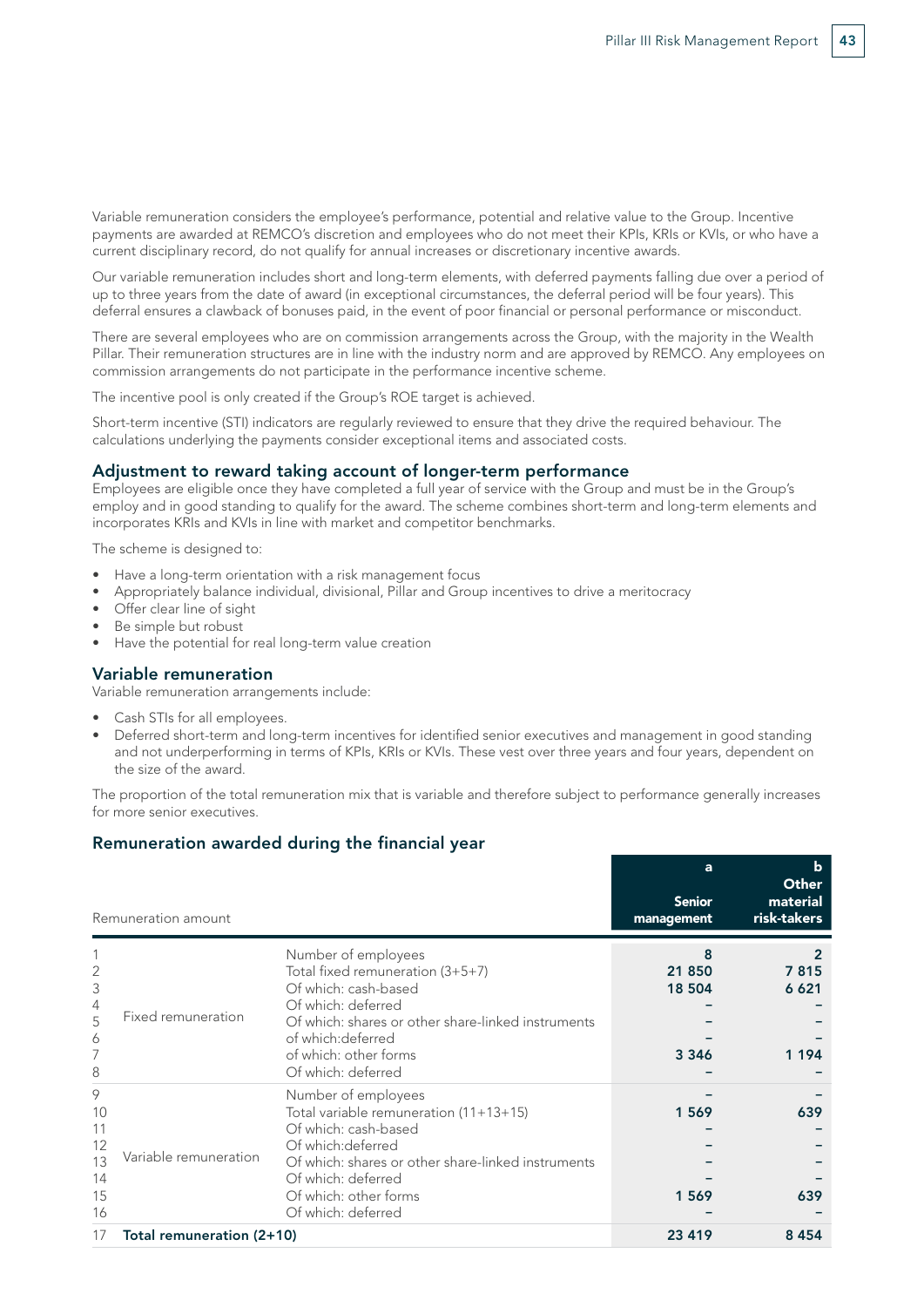# 11.Remuneration and compensation continued

### Special payments:

|                                                 | <b>Guaranteed bonuses</b> |                        | Sign-on awards         |                        | <b>Severance payments</b> |                        |
|-------------------------------------------------|---------------------------|------------------------|------------------------|------------------------|---------------------------|------------------------|
|                                                 | Number of<br>employees    | <b>Total</b><br>amount | Number of<br>employees | <b>Total</b><br>amount | Number of<br>employees    | <b>Total</b><br>amount |
| Senior management<br>Other material risk-takers |                           | 1 2 8 0<br>120         | -<br>-                 |                        |                           |                        |

### Deferred remuneration:

|                                       | a                                                    | $\mathbf b$                                                                                                               | $\mathbf{C}$                                                                             | d                                         | e                                                             |
|---------------------------------------|------------------------------------------------------|---------------------------------------------------------------------------------------------------------------------------|------------------------------------------------------------------------------------------|-------------------------------------------|---------------------------------------------------------------|
|                                       | <b>Total</b>                                         | Of which: Total<br>amount of<br>outstanding<br>deferred and<br>retained<br>remuneration<br>exposed to ex<br>post explicit | <b>Total</b><br>amount of<br>amendment                                                   | <b>Total</b><br>amount of<br>amendment    | <b>Total</b><br>amount of                                     |
| Deferred and retained<br>remuneration | amount of<br>outstanding<br>deferred<br>remuneration | explicit and/or<br>implicit<br>adjustment                                                                                 | and/or post during the year during the year<br>due to ex<br>post explicit<br>adjustments | due to ex<br>post implicit<br>adjustments | deferred<br>remuneration<br>paid out in the<br>financial year |
| Senior management                     |                                                      |                                                                                                                           |                                                                                          |                                           |                                                               |
| Cash                                  | 10 442                                               | 10 442                                                                                                                    |                                                                                          | 10 442                                    | 1 2 4 1                                                       |
| <b>Shares</b>                         |                                                      |                                                                                                                           |                                                                                          |                                           |                                                               |
| Cash-linked instruments               |                                                      |                                                                                                                           |                                                                                          |                                           |                                                               |
| Other                                 |                                                      |                                                                                                                           |                                                                                          |                                           |                                                               |
| Other material risk-takers            |                                                      |                                                                                                                           |                                                                                          |                                           |                                                               |
| Cash                                  | 3 9 9 0                                              | 3 9 9 0                                                                                                                   |                                                                                          | 3 9 9 0                                   | 120                                                           |
| <b>Shares</b>                         |                                                      |                                                                                                                           |                                                                                          |                                           |                                                               |
| Cash-linked instruments               |                                                      |                                                                                                                           |                                                                                          |                                           |                                                               |
| Other                                 |                                                      |                                                                                                                           |                                                                                          |                                           |                                                               |
| Total                                 | 14 4 32                                              | 14 4 32                                                                                                                   |                                                                                          | 14 4 32                                   | 1 3 6 1                                                       |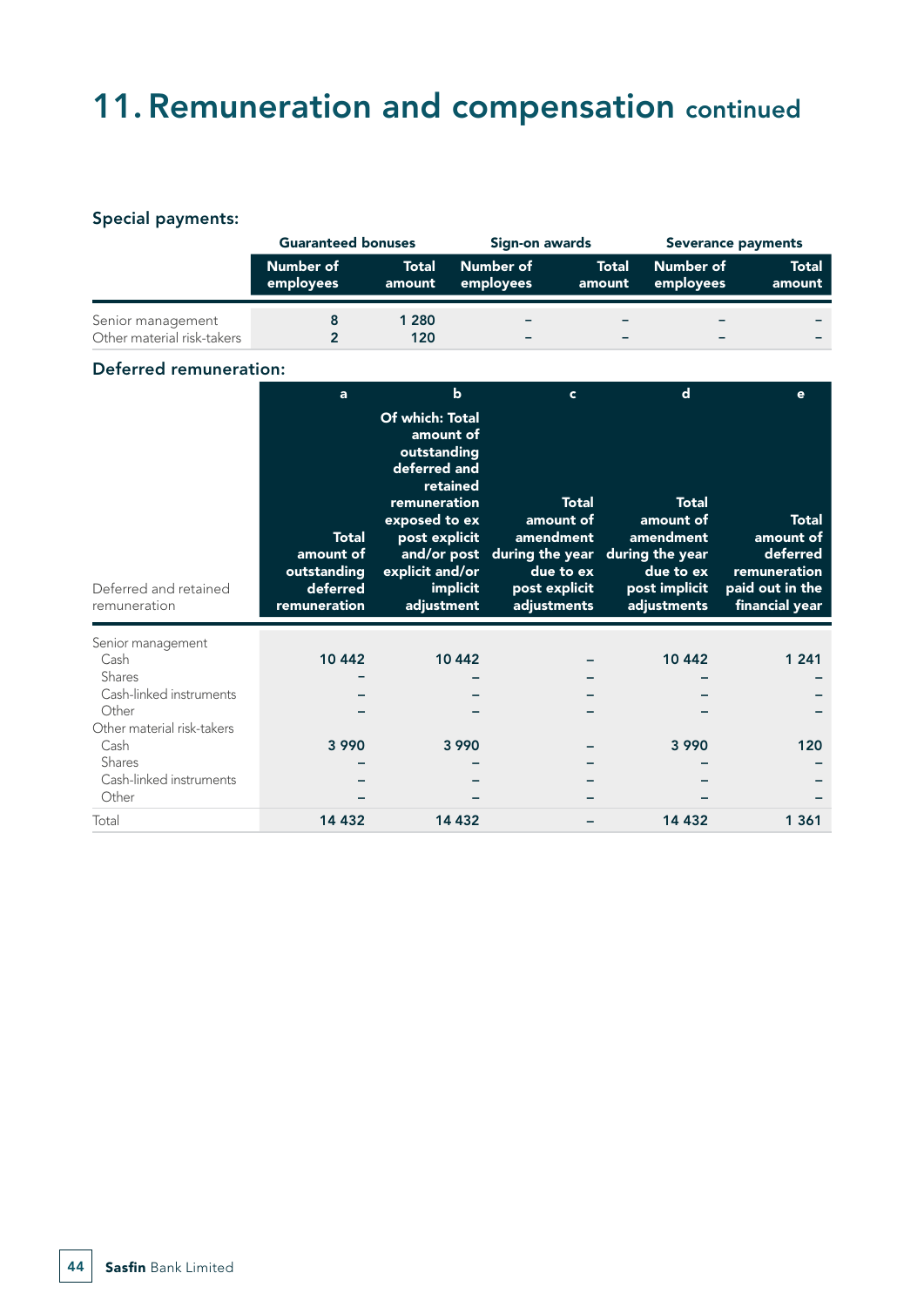# Appendices

### LR1: Summary comparison of accounting assets vs leverage ratio exposure

|        |                                                                                                                                                                                                                                                              | <b>Sasfin Holdings Limited</b> |                         |
|--------|--------------------------------------------------------------------------------------------------------------------------------------------------------------------------------------------------------------------------------------------------------------|--------------------------------|-------------------------|
| R'000  |                                                                                                                                                                                                                                                              | <b>Jun-21</b>                  | $Mar-21$                |
| 1<br>2 | Total consolidated assets as per published financial statements<br>Adjustments for investments in banking, financial, insurance or commercial entities<br>that are consolidated for accounting purposes but outside the scope of regulatory<br>consolidation | 12 155 244                     | 12 474 050              |
| 3      | Adjustment for fiduciary assets recognised on the balance sheet pursuant to the<br>operative accounting framework but excluded from the leverage ratio exposure<br>measure                                                                                   |                                |                         |
| 4<br>5 | Adjustments for derivative financial instruments<br>Adjustment for securities financing transactions (i.e., repos and similar secured<br>lending)                                                                                                            | 59 213                         | 64 941                  |
| 6      | Adjustments for off-balance sheet items (i.e., conversion to credit equivalent<br>amounts of off-balance sheet exposures)                                                                                                                                    | 140 072                        | 142 693                 |
| 7<br>8 | Other adjustments<br>Leverage ratio exposure measure                                                                                                                                                                                                         | (554 596)<br>11 799 933        | (1083556)<br>11 598 128 |

Other adjustments include exclusion of banking, financial, insurance and commercial entities outside of the regulatory scope of consolidation.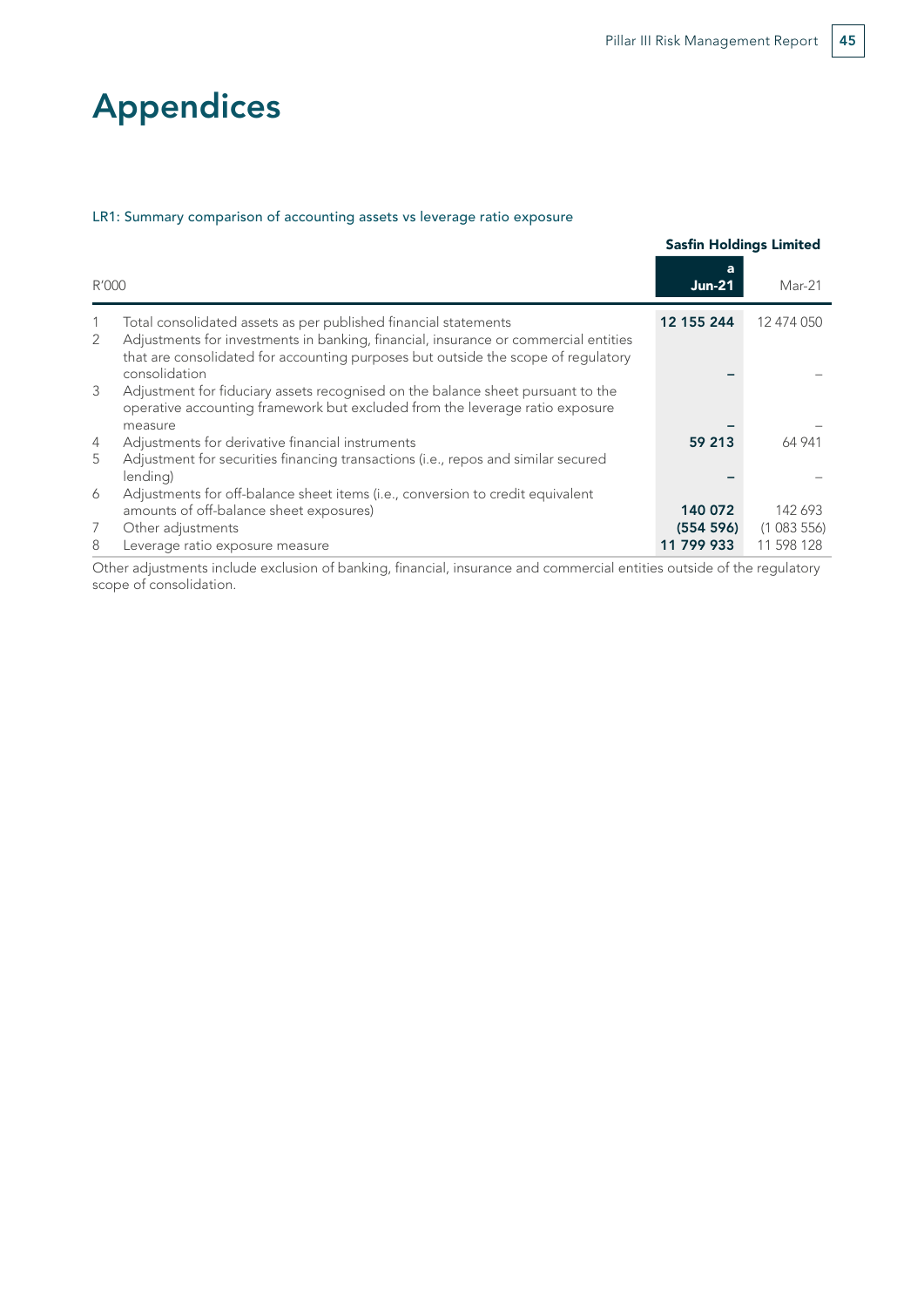# Appendices continued

### LR2: Leverage ratio common disclosure template

|                                  |                                                                                                                                                                                                                                                                                                                                                                                                                                                                                                                                                                                                                                                                                                                                                                         |                                          | <b>Sasfin Holdings Limited</b>            |  |  |
|----------------------------------|-------------------------------------------------------------------------------------------------------------------------------------------------------------------------------------------------------------------------------------------------------------------------------------------------------------------------------------------------------------------------------------------------------------------------------------------------------------------------------------------------------------------------------------------------------------------------------------------------------------------------------------------------------------------------------------------------------------------------------------------------------------------------|------------------------------------------|-------------------------------------------|--|--|
| R'000                            |                                                                                                                                                                                                                                                                                                                                                                                                                                                                                                                                                                                                                                                                                                                                                                         | a<br><b>Jun-21</b><br>т                  | b<br>Mar-21<br>$T-1$                      |  |  |
| 1<br>2<br>3                      | On-balance sheet exposures<br>On-balance sheet exposures (excluding derivatives and securities financing<br>transactions (SFTs), but including collateral)<br>(Asset amounts deducted in determining Basel III Tier 1 capital)<br>Total on-balance sheet exposures (excluding derivatives and SFTs)                                                                                                                                                                                                                                                                                                                                                                                                                                                                     | 11 799 933                               | 11 666 118                                |  |  |
| 4<br>5<br>6<br>7<br>8<br>9<br>10 | (sum of row 1 and 2)<br><b>Derivative exposures</b><br>Replacement cost associated with all derivatives transactions (where applicable<br>net of eligible cash variation margin and/or with bilateral netting)<br>Add-on amounts for PFE associated with all derivatives transactions<br>Gross-up for derivatives collateral provide where deducted from the balance<br>sheet assets pursuant to the operative accounting framework<br>(Deductions of receivable assets for cash variation margin provided in derivatives<br>transactions)<br>(Exempted CCP leg of client-cleared trade exposures)<br>Adjusted effective notional amount of written credit derivatives<br>(Adjusted effective notional offsets and add-on deductions for written<br>credit derivatives) | 11 799 933<br>32 175<br>27 037<br>59 213 | 11 666 118<br>5 2 6 5<br>59 677<br>64 941 |  |  |
| 11<br>12<br>13<br>14<br>15<br>16 | Total derivative exposures (sum of rows 4 to 10)<br><b>Securities financing transactions</b><br>Gross SFT assets (with no recognition of netting), after adjusting for sale<br>accounting transactions<br>(Netted amounts of cash payables and cash receivables of gross SFT assets)<br>CCR exposure for SFT assets<br>Agent transaction exposures<br>Total securities financing transaction exposures (sum of rows 12 to 15)                                                                                                                                                                                                                                                                                                                                           |                                          |                                           |  |  |
| 17<br>18                         | Other off-balance sheet exposures<br>Off-balance sheet exposure at gross notional amount<br>(Adjustments for conversion to credit equivalent amounts)                                                                                                                                                                                                                                                                                                                                                                                                                                                                                                                                                                                                                   | 856 292<br>(716 220)                     | 883720<br>(741027)                        |  |  |
| 19<br>20<br>21                   | Off-balance sheet items (sum of rows 17 and 18)<br>Capital and total exposures<br>Tier 1 capital<br>Total exposures (sum of rows 3, 11, 16 and 19)                                                                                                                                                                                                                                                                                                                                                                                                                                                                                                                                                                                                                      | 140 072<br>1 353 802<br>11 799 933       | 142 693<br>1 395 775<br>11 598 130        |  |  |
| 22                               | Leverage ratio<br><b>Basel III leverage ratio</b>                                                                                                                                                                                                                                                                                                                                                                                                                                                                                                                                                                                                                                                                                                                       | 11.47%                                   | 12.03%                                    |  |  |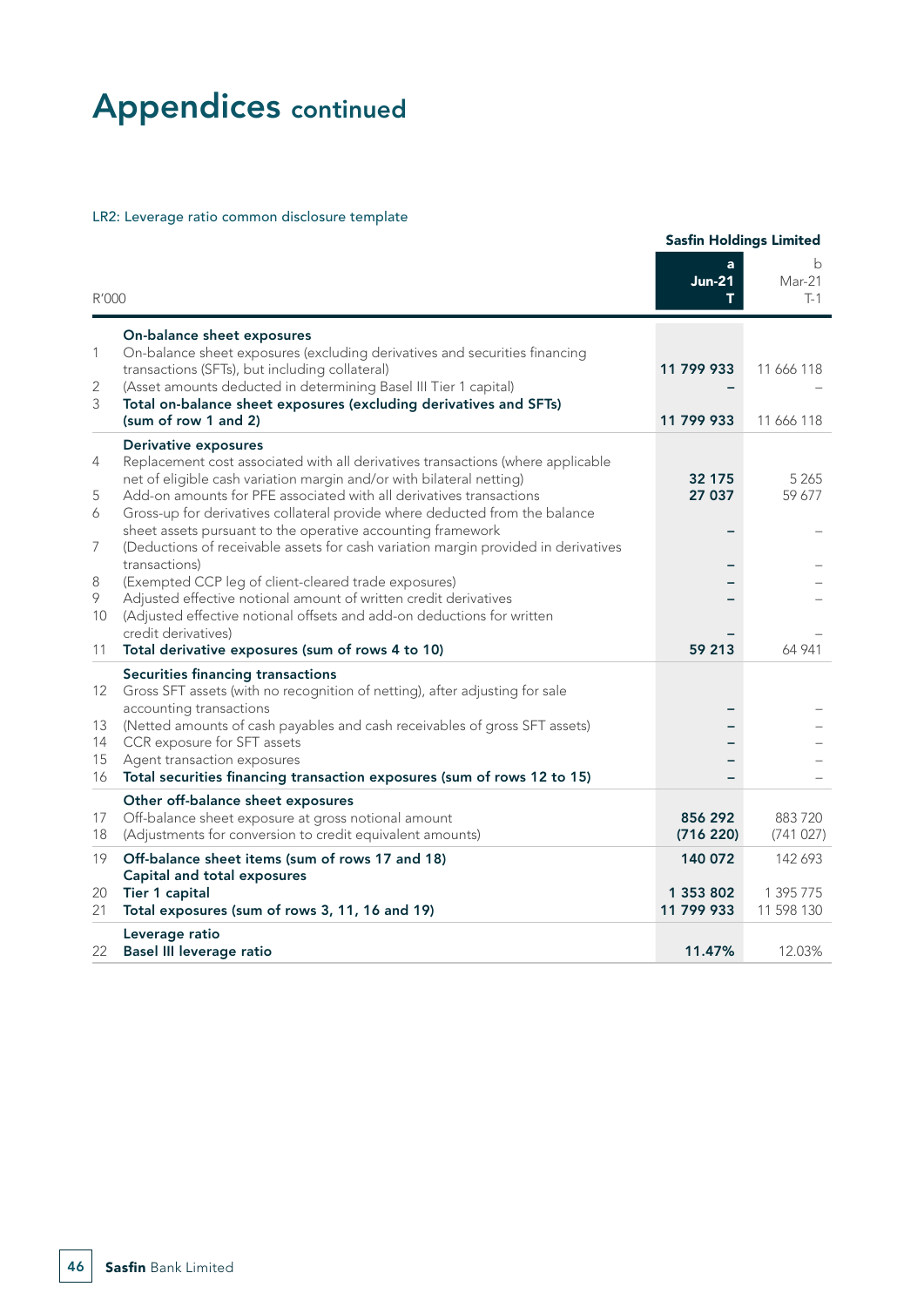### LIQ1: Liquidity Coverage Ratio (LCR)

| R'000                                                                          |                                                                                                                                                                                                                                                                                                                                                                                                                                                                                                                                                                                                                                                                                                         | a<br>Total un-<br>weighted<br>value<br>(average)                                            | $\mathbf b$<br><b>Total</b><br>weighted<br>value<br>(average)                                      |
|--------------------------------------------------------------------------------|---------------------------------------------------------------------------------------------------------------------------------------------------------------------------------------------------------------------------------------------------------------------------------------------------------------------------------------------------------------------------------------------------------------------------------------------------------------------------------------------------------------------------------------------------------------------------------------------------------------------------------------------------------------------------------------------------------|---------------------------------------------------------------------------------------------|----------------------------------------------------------------------------------------------------|
| 1                                                                              | <b>High-quality liquid assets</b><br><b>Total HOLA</b>                                                                                                                                                                                                                                                                                                                                                                                                                                                                                                                                                                                                                                                  |                                                                                             | 1 120 952                                                                                          |
| 2<br>3<br>4<br>5<br>6<br>7<br>8<br>9<br>10<br>11<br>12<br>13<br>14<br>15<br>16 | Cash outflows<br>Retail deposits and deposits from small business customers, of which:<br>Stable deposits<br>Less stable deposits<br>Unsecured wholesale funding, of which:<br>Operational deposits (all counterparties) and deposits in networks of<br>cooperative banks<br>Non-operational deposits (all counterparties)<br>Unsecured debt<br>Secured wholesale funding<br>Additional requirements, of which:<br>Outflows related to derivative exposures and other collateral requirements<br>Outflows related to loss of funding of debt products<br>Credit and liquidity facilities<br>Other contractual funding obligations<br>Other contingent funding obligations<br><b>TOTAL CASH OUTFLOWS</b> | 1 095 733<br>1 095 733<br>3 805 610<br>3 805 610<br>988 567<br>20 037<br>968 530<br>225 802 | 109 573<br>109 573<br>1 084 791<br>1 084 791<br>264 822<br>20 037<br>244 785<br>225 802<br>1684988 |
| 17<br>18<br>19<br>20                                                           | Cash inflows<br>Secured lending (eg reverse repo)<br>Inflows from fully performing exposures<br>Other cash inflows<br><b>TOTAL CASH INFLOWS</b>                                                                                                                                                                                                                                                                                                                                                                                                                                                                                                                                                         | 1 240 958<br>192 061<br>157 432<br>1 590 451                                                | 1 240 958<br>96 031<br>89 322<br>1 426 311<br>Total<br>adjusted<br>value                           |
| 21<br>22<br>23                                                                 | <b>Total HQLA</b><br>Total net cash outflows<br>Liquidity coverage ratio (%)                                                                                                                                                                                                                                                                                                                                                                                                                                                                                                                                                                                                                            |                                                                                             | 1 120 952<br>421 247<br>266.10%                                                                    |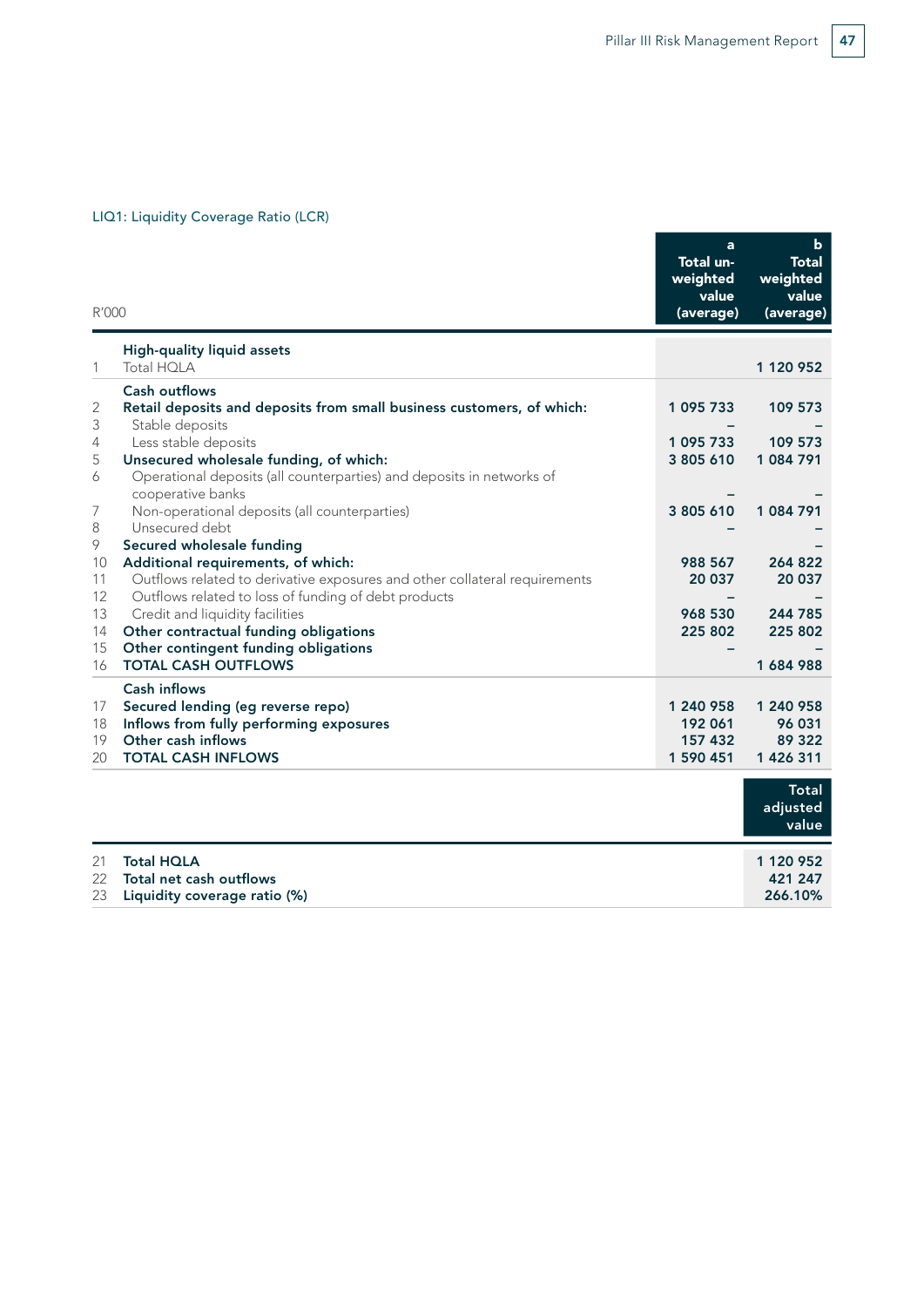# Appendices continued

### LIQ2: Net Stable Funding Ratio (NSFR)

|                     |                                                                                    | $\mathbf d$<br>b.<br>a<br>c<br>Unweighted value by residual maturity |                       |                    |                  | e                  |
|---------------------|------------------------------------------------------------------------------------|----------------------------------------------------------------------|-----------------------|--------------------|------------------|--------------------|
|                     |                                                                                    | <b>No</b>                                                            |                       | 6 months           |                  | Weighted           |
| R'000               |                                                                                    |                                                                      | maturity* $<6$ months | to $<$ 1 year      | $\geq$ 1 year    | value              |
|                     | Available stable funding (ASF) item                                                |                                                                      |                       |                    |                  |                    |
| 1                   | Capital:                                                                           |                                                                      |                       |                    | 1 135 817        | 1 135 817          |
| $\overline{2}$<br>3 | Regulatory capital<br>Other capital instruments                                    |                                                                      |                       |                    | 1 135 817        | 1 135 817          |
| 4                   | Retail deposits and deposits from small                                            |                                                                      |                       |                    |                  |                    |
|                     | business customers:                                                                |                                                                      | 1854789               | 293 038            | 50 234           | 1983279            |
| 5                   | Stable deposits                                                                    |                                                                      |                       |                    |                  |                    |
| 6<br>$\overline{7}$ | Less stable deposits<br>Wholesale funding:                                         |                                                                      | 1854789<br>837812     | 293 038<br>225 719 | 50 234<br>34 204 | 1983279<br>565 970 |
| 8                   | Operational deposits                                                               |                                                                      |                       |                    |                  |                    |
| 9                   | Other wholesale funding                                                            |                                                                      | 837 812               | 225 719            | 34 204           | 565 970            |
| 10                  | Liabilities with matching<br>interdependent assets                                 |                                                                      |                       |                    |                  |                    |
| 11                  | Other liabilities:                                                                 |                                                                      | 2 700 912             | 44 691             | 526 469          | 1 324 545          |
| 12                  | NSFR derivative liabilities                                                        |                                                                      |                       |                    | (3705)           |                    |
| 13                  | All other liabilities and equity not included<br>in the above categories           |                                                                      | 2 700 912             | 44 691             | 526 469          | 1 324 545          |
| 14                  | <b>Total ASF</b>                                                                   |                                                                      |                       |                    |                  | 5 009 610          |
|                     | Required stable funding (RSF) item                                                 |                                                                      |                       |                    |                  |                    |
| 15                  | Total NSFR high-quality liquid assets                                              |                                                                      |                       |                    |                  |                    |
|                     | (HQLA)                                                                             |                                                                      |                       |                    |                  | 80 933             |
| 16                  | Deposits held at other financial institutions<br>for operational purposes          |                                                                      |                       |                    |                  |                    |
| 17                  | Performing loans and securities:                                                   |                                                                      | 3 203 248             | 620 951            | 3 342 284        | 3 687 549          |
| 18                  | Performing loans to financial institutions                                         |                                                                      | 237 547               | 274 338            | 500 538          | 50 621             |
| 19                  | secured by Level 1 HQLA<br>Performing loans to financial institutions              |                                                                      |                       |                    |                  |                    |
|                     | secured by non-Level 1 HQLA and                                                    |                                                                      |                       |                    |                  |                    |
|                     | unsecured performing loans to financial<br>institutions                            |                                                                      | 1 168 653             | 5 3 4 5            | 270 012          | 447 982            |
| 20                  | Performing loans to non-financial                                                  |                                                                      |                       |                    |                  |                    |
|                     | corporate clients, loans to retail and                                             |                                                                      |                       |                    |                  |                    |
|                     | small business customers, and loans to<br>sovereigns, central banks and PSEs, of   |                                                                      |                       |                    |                  |                    |
|                     | which:                                                                             |                                                                      | 1 152 535             | 276817             | 2 2 3 1 2 3      | 2 612 831          |
| 21                  | With a risk weight of less than or equal<br>to 35% under the Basel II standardised |                                                                      |                       |                    |                  |                    |
|                     | approach for credit risk                                                           |                                                                      |                       |                    | 330 929          | 215 104            |
| 22                  | Performing residential mortgages, of                                               |                                                                      |                       |                    |                  |                    |
| 23                  | which:<br>With a risk weight of less than or equal                                 |                                                                      |                       |                    |                  |                    |
|                     | to 35% under the Basel II standardised                                             |                                                                      |                       |                    |                  |                    |
| 24                  | approach for credit risk<br>Securities that are not in default and                 |                                                                      |                       |                    |                  |                    |
|                     | do not qualify as HQLA, including                                                  |                                                                      |                       |                    |                  |                    |
|                     | exchange-traded equities                                                           |                                                                      | 644 513               | 64 450             | 7682             | 361 011            |
| 25                  | Assets with matching interdependent<br>liabilities                                 |                                                                      |                       |                    |                  |                    |
| 26                  | Other liabilities:                                                                 |                                                                      | 3705                  |                    | 987 352          | 991 057            |
| 27                  | Physical traded commodities,                                                       |                                                                      |                       |                    |                  |                    |
| 28                  | including gold<br>Assets posted as initial margin for                              |                                                                      |                       |                    |                  |                    |
|                     | derivative contracts and contributions                                             |                                                                      |                       |                    |                  |                    |
|                     | to default funds of CCPs                                                           |                                                                      |                       |                    |                  |                    |
| 29<br>30            | NSFR derivative assets<br>NSFR derivative liabilities before                       |                                                                      | 3705                  |                    |                  | 3705               |
|                     | deduction of variation margin posted                                               |                                                                      |                       |                    |                  |                    |
| 31                  | All other assets not included in the<br>above categories                           |                                                                      |                       |                    | 987 352          | 987 352            |
| 32                  | Off-balance sheet items                                                            |                                                                      |                       |                    |                  | 83 636             |
| 33                  | <b>Total RSF</b>                                                                   |                                                                      |                       |                    |                  | 4792553            |
| 34                  | Net Stable Funding Ratio (%)                                                       |                                                                      |                       |                    |                  | 104.53%            |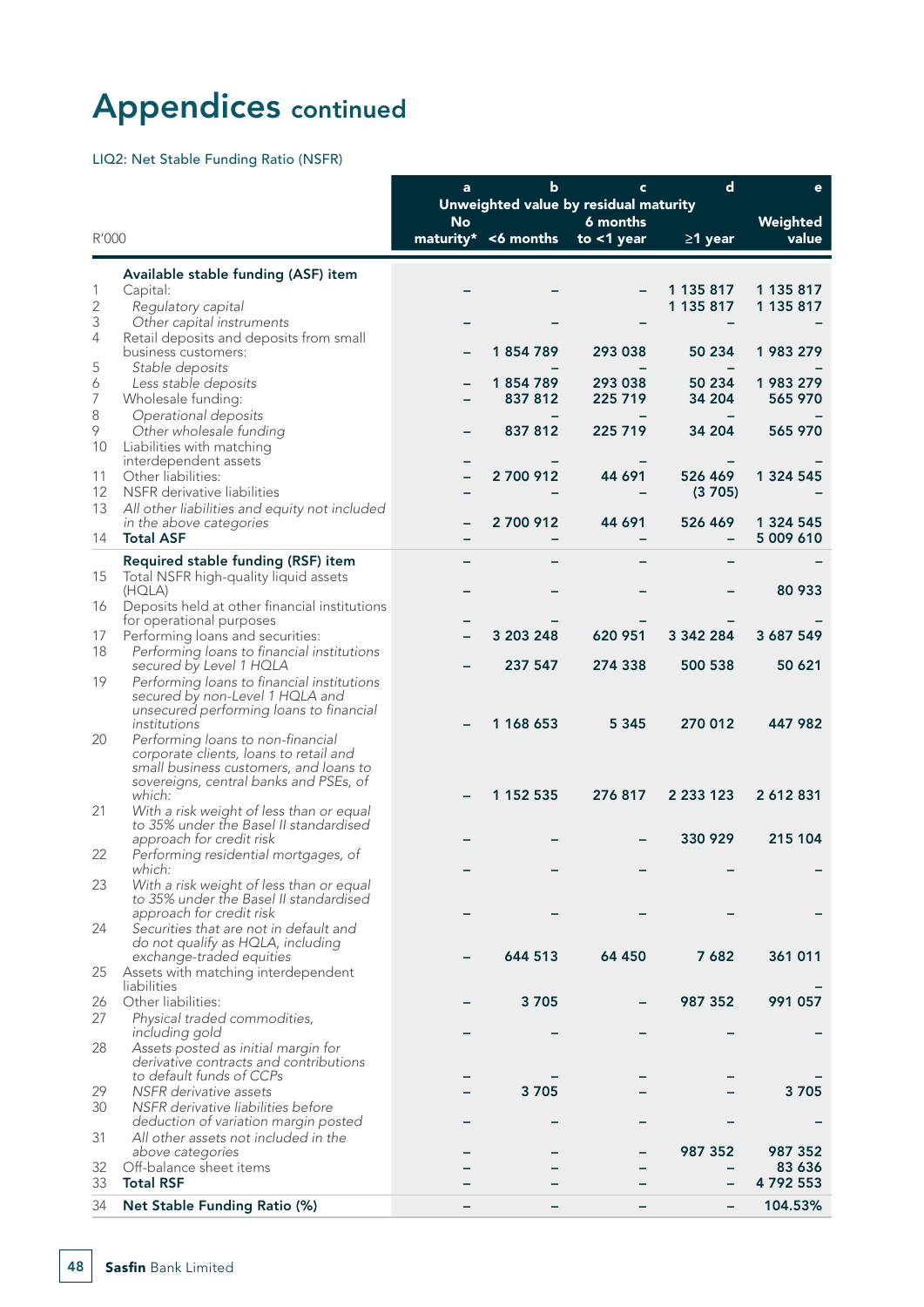### CC1: Composition of regulatory capital

| R'000                                   |                                                                                                                                                                                                                                                                                                                                                                                                                                                                                                                                       | a<br><b>Amounts</b>                           | b.<br><b>Source based</b><br>on reference<br>numbers/letters<br>of the balance<br>sheet under the<br>regulatory scope<br>of consolidation |
|-----------------------------------------|---------------------------------------------------------------------------------------------------------------------------------------------------------------------------------------------------------------------------------------------------------------------------------------------------------------------------------------------------------------------------------------------------------------------------------------------------------------------------------------------------------------------------------------|-----------------------------------------------|-------------------------------------------------------------------------------------------------------------------------------------------|
|                                         |                                                                                                                                                                                                                                                                                                                                                                                                                                                                                                                                       |                                               |                                                                                                                                           |
| 1<br>2<br>3<br>$\overline{4}$<br>5<br>6 | Common Equity Tier 1 capital: instruments and reserves<br>Directly issued qualifying common share (and equivalent for<br>non-joint stock companies) capital plus related stock surplus<br>Retained earnings<br>Accumulated other comprehensive income (and other reserves)<br>Directly issued capital subject to phase-out from CET1 (only applicable<br>to non-joint stock companies)<br>Common share capital issued by third parties (amount allowed<br>in group CET1)<br>Common Equity Tier 1 capital before regulatory deductions | 127 090<br>1 435 844<br>(28 254)<br>1 534 680 | (h)                                                                                                                                       |
|                                         | Common Equity Tier 1 capital regulatory adjustments                                                                                                                                                                                                                                                                                                                                                                                                                                                                                   |                                               |                                                                                                                                           |
| 7<br>8<br>9                             | Prudent valuation adjustments<br>Goodwill (net of related tax liability)<br>Other intangibles other than mortgage servicing rights (net of related                                                                                                                                                                                                                                                                                                                                                                                    | 2 1 9 4<br>32 252                             | (a)                                                                                                                                       |
|                                         | tax liability)                                                                                                                                                                                                                                                                                                                                                                                                                                                                                                                        | 124 007                                       | (b)                                                                                                                                       |
| 10<br>11<br>$12 \overline{ }$           | Deferred tax assets that rely on future profitability, excluding those<br>arising from temporary differences (net of related tax liability)<br>Cash flow hedge reserve<br>Shortfall of provisions to expected losses                                                                                                                                                                                                                                                                                                                  | 24 401<br>0                                   |                                                                                                                                           |
| 13                                      | Securitisation gain on sale (as set out in paragraph 36 of Basel III                                                                                                                                                                                                                                                                                                                                                                                                                                                                  |                                               |                                                                                                                                           |
| 14                                      | securitisation framework)<br>Gains and losses due to changes in own credit risk on fair valued<br>liabilities                                                                                                                                                                                                                                                                                                                                                                                                                         |                                               |                                                                                                                                           |
| 15                                      | Defined benefit pension fund net assets                                                                                                                                                                                                                                                                                                                                                                                                                                                                                               |                                               |                                                                                                                                           |
| 16                                      | Investments in own shares (if not already subtracted from paid-in<br>capital on reported balance sheet)                                                                                                                                                                                                                                                                                                                                                                                                                               |                                               |                                                                                                                                           |
| 17<br>18                                | Reciprocal cross-holdings in common equity<br>Investments in the capital of banking, financial and insurance<br>entities that are outside the scope of regulatory consolidation,<br>where the bank does not own more than 10% of the issued share<br>capital (amount above 10% threshold)                                                                                                                                                                                                                                             | 2 7 7 4                                       |                                                                                                                                           |
| 19                                      | Significant investments in the common stock of banking, financial<br>and insurance entities that are outside the scope of regulatory                                                                                                                                                                                                                                                                                                                                                                                                  |                                               |                                                                                                                                           |
| 20<br>21                                | consolidation (amount above 10% threshold)<br>Mortgage servicing rights (amount above 10% threshold)<br>Deferred tax assets arising from temporary differences (amount above<br>10% threshold, net of related tax liability)                                                                                                                                                                                                                                                                                                          |                                               |                                                                                                                                           |
| 22<br>23                                | Amount exceeding 15% threshold<br>Of which: significant investments in the common stock of financials                                                                                                                                                                                                                                                                                                                                                                                                                                 |                                               |                                                                                                                                           |
| 24                                      | Of which: mortgage servicing rights                                                                                                                                                                                                                                                                                                                                                                                                                                                                                                   |                                               |                                                                                                                                           |
| 25<br>26                                | Of which: deferred tax assets arising from temporary differences<br>National specific regulatory adjustments                                                                                                                                                                                                                                                                                                                                                                                                                          |                                               |                                                                                                                                           |
| 27                                      | Regulatory adjustments applied to Common Equity Tier 1 due to                                                                                                                                                                                                                                                                                                                                                                                                                                                                         |                                               |                                                                                                                                           |
| 28<br>29                                | insufficient Additional Tier 1 and Tier 2 to cover deductions<br>Total regulatory adjustments to Common Equity Tier 1<br><b>Common Equity Tier 1 capital (CET1)</b>                                                                                                                                                                                                                                                                                                                                                                   | 185 628<br>1 349 052                          |                                                                                                                                           |
| 30                                      | Additional Tier 1 capital: instruments<br>Directly issued qualifying Additional Tier 1 instruments plus                                                                                                                                                                                                                                                                                                                                                                                                                               |                                               |                                                                                                                                           |
| 31<br>32                                | related stock surplus<br>Of which: classified as equity under applicable accounting standards<br>Of which: classified as liabilities under applicable accounting                                                                                                                                                                                                                                                                                                                                                                      | 4750<br>43 331                                |                                                                                                                                           |
| 33                                      | standards<br>Directly issued capital instruments subject to phase-out from                                                                                                                                                                                                                                                                                                                                                                                                                                                            |                                               |                                                                                                                                           |
|                                         | additional Tier 1                                                                                                                                                                                                                                                                                                                                                                                                                                                                                                                     |                                               |                                                                                                                                           |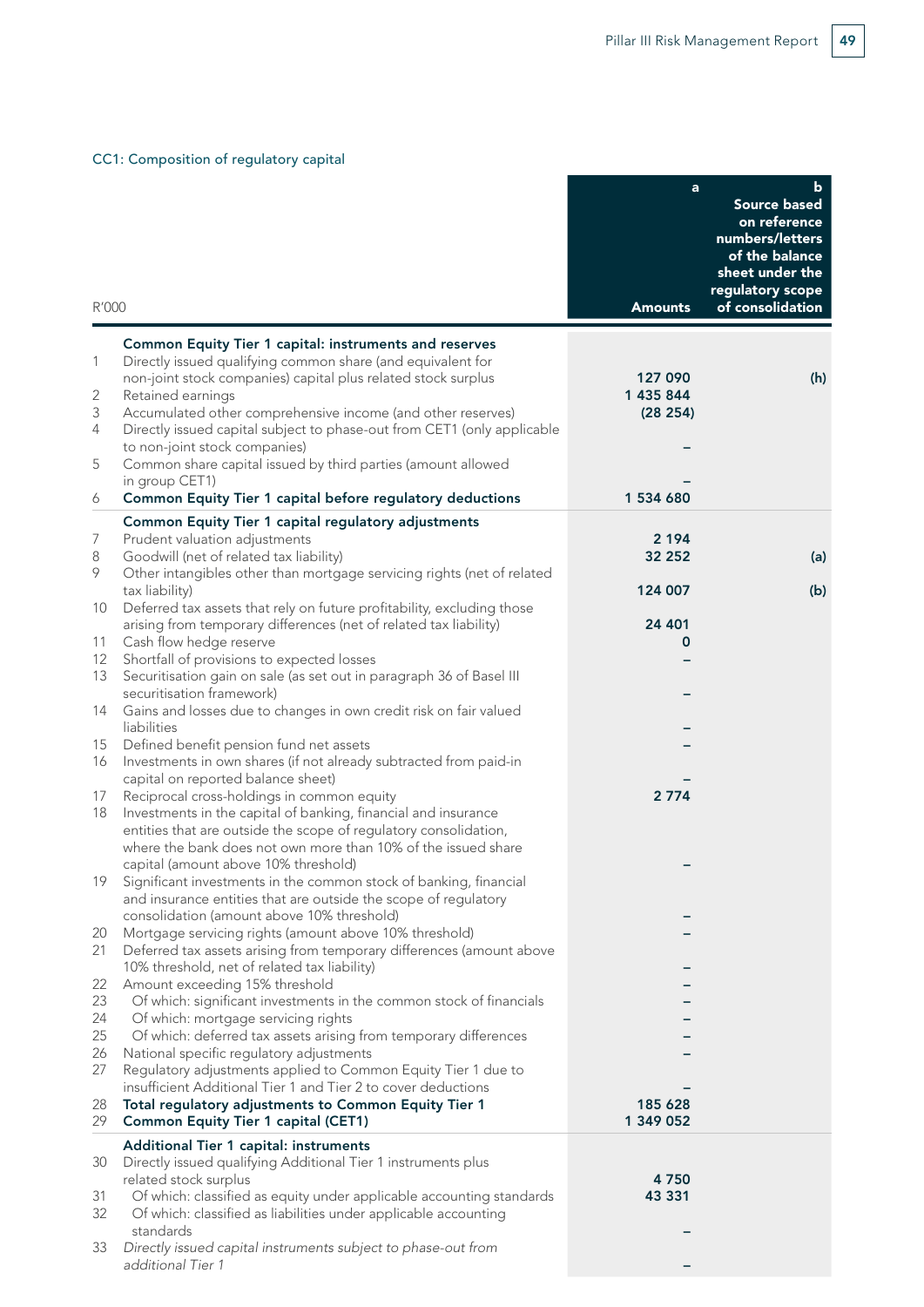# Appendices continued

| R'000                            |                                                                                                                                                                                                                                                                                                                                                                                                                                                                                                             | a<br><b>Amounts</b>    | b<br><b>Source based</b><br>on reference<br>numbers/letters<br>of the balance<br>sheet under the<br>regulatory scope<br>of consolidation |
|----------------------------------|-------------------------------------------------------------------------------------------------------------------------------------------------------------------------------------------------------------------------------------------------------------------------------------------------------------------------------------------------------------------------------------------------------------------------------------------------------------------------------------------------------------|------------------------|------------------------------------------------------------------------------------------------------------------------------------------|
| 34                               | Additional Tier 1 instruments (and CET1 instruments not included<br>in row 5) issued by subsidiaries and held by third parties (amount                                                                                                                                                                                                                                                                                                                                                                      |                        |                                                                                                                                          |
| 35<br>36                         | allowed in AT1)<br>Of which: instruments issued by subsidiaries subject to phase-out                                                                                                                                                                                                                                                                                                                                                                                                                        | 4750                   |                                                                                                                                          |
|                                  | Additional Tier 1 capital before regulatory adjustments                                                                                                                                                                                                                                                                                                                                                                                                                                                     |                        |                                                                                                                                          |
| 37<br>38<br>39<br>40             | Additional Tier 1 capital: regulatory adjustments<br>Investments in own additional Tier 1 instruments<br>Reciprocal cross-holdings in additional Tier 1 instruments<br>Investments in capital of banking, financial and insurance entities<br>that are outside the scope of regulatory consolidation<br>Significant investments in the common stock of banking, financial                                                                                                                                   |                        |                                                                                                                                          |
|                                  | and insurance entities that are outside the scope of regulatory<br>consolidation                                                                                                                                                                                                                                                                                                                                                                                                                            |                        |                                                                                                                                          |
| 41<br>42                         | National specific regulatory adjustments<br>Regulatory adjustments applied to additional Tier 1 due to<br>insufficient Tier 2 to cover deductions                                                                                                                                                                                                                                                                                                                                                           |                        |                                                                                                                                          |
| 43<br>44<br>45                   | Total regulatory adjustments to additional Tier 1 capital<br>Additional Tier 1 capital (AT1)<br>Tier 1 capital $(T1 = CET1 + AT1)$                                                                                                                                                                                                                                                                                                                                                                          | 4750<br>1 353 802      |                                                                                                                                          |
| 46<br>47<br>48<br>49<br>50<br>51 | Tier 2 capital: instruments and provisions<br>Directly issued qualifying Tier 2 instruments plus related stock surplus<br>Directly issued capital instruments subject to phase-out from Tier 2<br>Tier 2 instruments (and CET1 and AT1 instruments not included in<br>rows 5 or 34) issued by subsidiaries and held by third parties<br>(amount allowed in group Tier 2)<br>Of which: instruments issued by subsidiaries subject to phase-out<br>Provisions<br>Tier 2 capital before regulatory adjustments | 64 590<br>64 590       |                                                                                                                                          |
| 52                               | Tier 2 capital: regulatory adjustments<br>Investments in own Tier 2 instruments<br>53 Reciprocal cross-holdings in Tier 2 instruments and other TLAC                                                                                                                                                                                                                                                                                                                                                        |                        |                                                                                                                                          |
| 54                               | liabilities<br>Investments in capital and other TLAC liabilities of banking, financial<br>and insurance entities that are outside the scope of regulatory<br>consolidation, where the bank does not own more than 10% of the<br>issued common share capital of the entity (amount above                                                                                                                                                                                                                     |                        |                                                                                                                                          |
|                                  | 10% threshold)<br>54a Investments in the other TLAC liabilities of banking, financial and<br>insurance entities that are outside the scope of regulatory consolidation<br>and where the bank does not own more than 10% of the issued common<br>share capital of the entity: amount previously designated for the 5%                                                                                                                                                                                        |                        |                                                                                                                                          |
| 55                               | threshold but that no longer meets the conditions (for G-SIBs only)<br>Significant investments in the capital and other TLAC liabilities of<br>banking, financial and insurance entities that are outside the scope                                                                                                                                                                                                                                                                                         |                        |                                                                                                                                          |
| 56                               | of regulatory consolidation (net of eligible short positions)<br>National specific regulatory adjustments                                                                                                                                                                                                                                                                                                                                                                                                   |                        |                                                                                                                                          |
| 57                               | Total regulatory adjustments to Tier 2 capital                                                                                                                                                                                                                                                                                                                                                                                                                                                              |                        |                                                                                                                                          |
| 58                               | Tier 2 capital (T2)                                                                                                                                                                                                                                                                                                                                                                                                                                                                                         | 64 590                 |                                                                                                                                          |
| 59<br>60                         | Total regulatory capital ( $TC = T1 + T2$ )<br>Total risk-weighted assets                                                                                                                                                                                                                                                                                                                                                                                                                                   | 1 418 392<br>7 913 691 |                                                                                                                                          |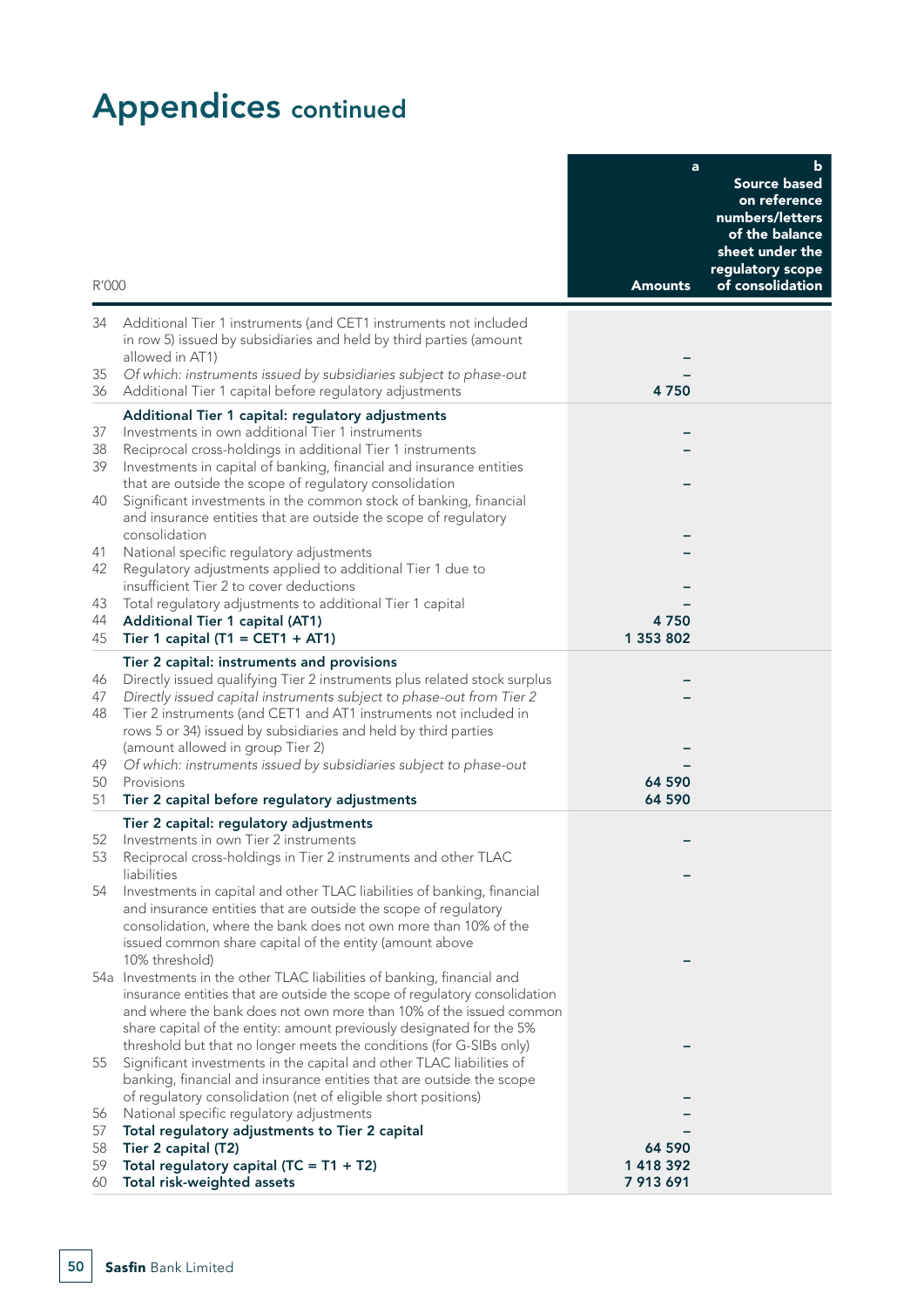| R'000                                        |                                                                                                                                                                                                                                                                                                                                                                                                                                                                                                                                                                                                                                                                                                                                           | a<br><b>Amounts</b>                                            | b.<br><b>Source based</b><br>on reference<br>numbers/letters<br>of the balance<br>sheet under the<br>regulatory scope<br>of consolidation |
|----------------------------------------------|-------------------------------------------------------------------------------------------------------------------------------------------------------------------------------------------------------------------------------------------------------------------------------------------------------------------------------------------------------------------------------------------------------------------------------------------------------------------------------------------------------------------------------------------------------------------------------------------------------------------------------------------------------------------------------------------------------------------------------------------|----------------------------------------------------------------|-------------------------------------------------------------------------------------------------------------------------------------------|
| 61<br>62<br>63<br>64<br>65<br>66<br>67<br>68 | Capital ratios and buffers<br>Common Equity Tier 1 (as a percentage of risk-weighted assets)<br>Tier 1 (as a percentage of risk-weighted assets)<br>Total capital (as a percentage of risk-weighted assets)<br>Institution specific buffer requirement (capital conservation<br>buffer plus countercyclical buffer requirements plus higher loss<br>absorbency requirement, expressed as a percentage of risk-<br>weighted assets)<br>Of which: capital conservation buffer requirement<br>Of which: bank-specific countercyclical buffer requirement<br>Of which: higher loss absorbency requirement<br>Common Equity Tier 1 (as a percentage of risk-weighted assets)<br>available after meeting the bank's minimum capital requirement | 17.05%<br>17.11%<br>17.92%<br>4.50%<br>2.50%<br>2.00%<br>8.67% |                                                                                                                                           |
| 69<br>70<br>71                               | National minima (if different from Basel III)<br>National Common Equity Tier 1 minimum ratio (if different from<br>Basel III minimum)<br>National Tier 1 minimum ratio (if different from Basel III minimum)<br>National total capital minimum (if different from Basel III minimum)                                                                                                                                                                                                                                                                                                                                                                                                                                                      | 8.00%<br>10.00%<br>12.50%                                      |                                                                                                                                           |
| 72<br>73<br>74<br>75                         | Amounts below the thresholds for deduction (before risk<br>weighting)<br>Non-significant investments in the capital and other TLAC liabilities<br>of other financial entities<br>Significant investments in common stock of financial entities<br>Mortgage servicing rights (net of related tax liability)<br>Deferred tax assets arising from temporary differences (net of<br>related tax liability)                                                                                                                                                                                                                                                                                                                                    |                                                                |                                                                                                                                           |
| 76<br>77<br>78<br>79                         | Applicable caps on the inclusion of provisions in Tier 2<br>Provisions eligible for inclusion in Tier 2 in respect of exposures<br>subject to standardised approach (prior to application of cap)<br>Cap on inclusion of provisions in Tier 2 under standardised approach<br>Provisions eligible for inclusion in Tier 2 in respect of exposures<br>subject to internal ratings-based approach (prior to application of<br>cap)<br>Cap for inclusion of provisions in Tier 2 under internal ratings-based<br>approach                                                                                                                                                                                                                     |                                                                |                                                                                                                                           |
| 80<br>81<br>82<br>83                         | Capital instruments subject to phase-out arrangements<br>(only applicable between 1 Jan 2018 and 1 Jan 2022)<br>Current cap on CET1 instruments subject to phase-out arrangements<br>Amount excluded from CET1 due to cap (excess over cap after<br>redemptions and maturities)<br>Current cap on AT1 instruments subject to phase-out arrangements<br>Amount excluded from AT1 due to cap (excess after redemptions<br>and maturities)                                                                                                                                                                                                                                                                                                   |                                                                |                                                                                                                                           |
| 84<br>85                                     | Current cap on T2 instruments subject to phase-out arrangements<br>Amount excluded from T2 due to cap (excess after redemptions<br>and maturities)                                                                                                                                                                                                                                                                                                                                                                                                                                                                                                                                                                                        |                                                                |                                                                                                                                           |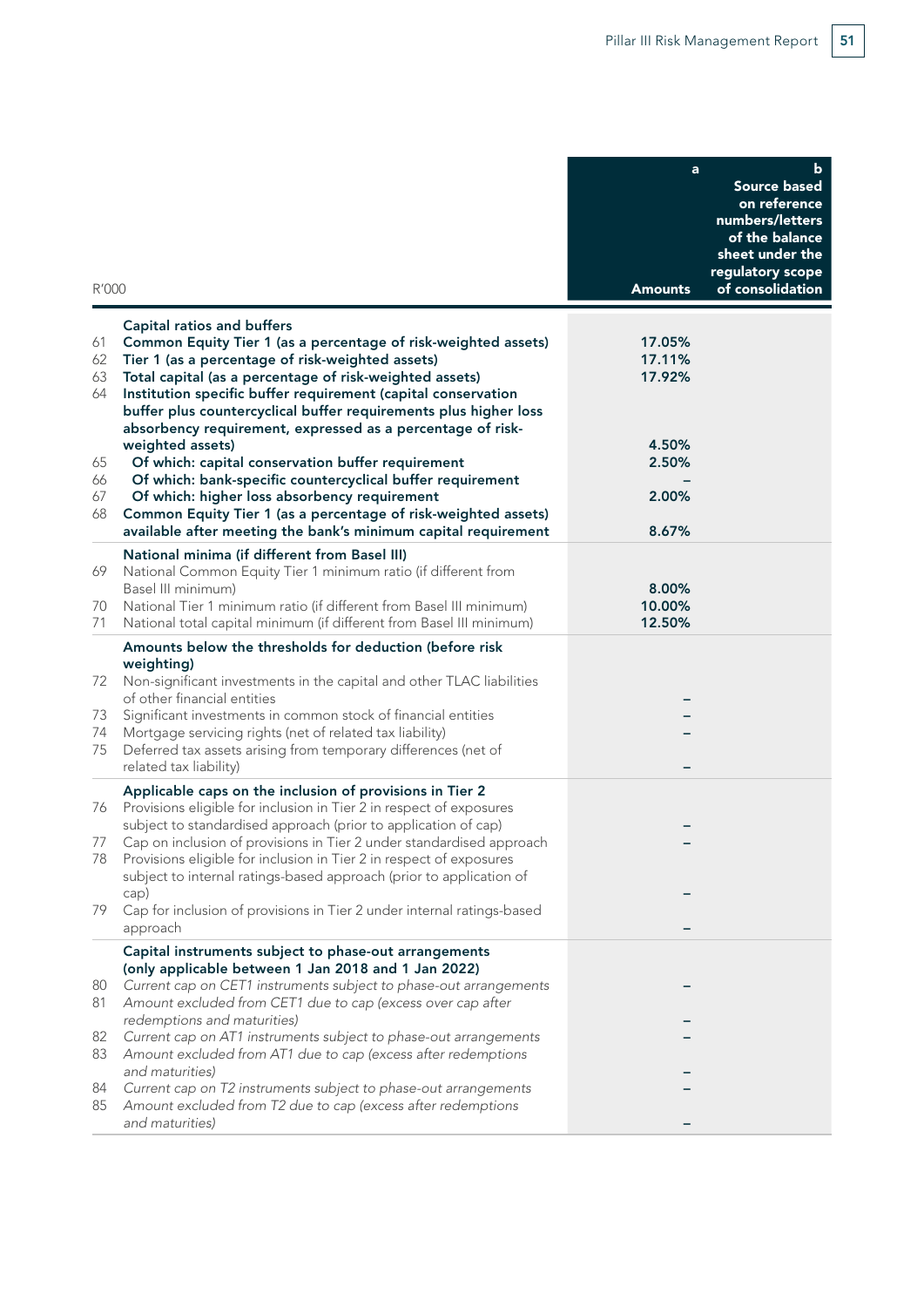# Appendices continued

### CC2: Reconciliation of regulatory capital to balance sheet

|                                                                                      | a<br><b>Balance sheet</b><br>as in published<br>financial<br>statements<br>As at period-end | $\mathbf b$<br>Under<br>regulatory<br>scope of<br>consolidation<br>As at period-end | $\mathbf{C}$<br>Reference |
|--------------------------------------------------------------------------------------|---------------------------------------------------------------------------------------------|-------------------------------------------------------------------------------------|---------------------------|
| <b>Assets</b>                                                                        |                                                                                             |                                                                                     |                           |
| Cash and balances at central banks                                                   | 162 098                                                                                     | 162 098                                                                             | (a)                       |
| Items during collection from other banks                                             |                                                                                             |                                                                                     |                           |
| Trading portfolio assets                                                             |                                                                                             |                                                                                     |                           |
| Financial assets designated at fair value                                            | 519 972                                                                                     | 519 972                                                                             |                           |
| Derivative financial instruments                                                     | 371 165                                                                                     | 371 165                                                                             |                           |
| Loans and advances to banks                                                          | 1 123 480                                                                                   | 1 123 480                                                                           | (a)                       |
| Loans and advances to customers                                                      | 6715951                                                                                     | 6715951                                                                             | (a)                       |
| Reverse repurchase agreements and other similar                                      |                                                                                             |                                                                                     |                           |
| secured lending                                                                      | 332 268                                                                                     | 332 268                                                                             |                           |
| Available for sale financial investments                                             | 2 085 077                                                                                   | 2 085 077                                                                           |                           |
| Current and deferred tax assets                                                      | 64 179                                                                                      | 64 179                                                                              |                           |
| Prepayments, accrued income and other assets                                         | 535 041<br>20 089                                                                           | 535 041<br>20 089                                                                   |                           |
| Investments in associates and joint ventures<br>Goodwill and other intangible assets | 160 856                                                                                     | 160 856                                                                             |                           |
| Of which: goodwill                                                                   | 32 252                                                                                      | 32 252                                                                              |                           |
| Of which: intangibles (excluding MSRs)                                               | 128 604                                                                                     | 128 604                                                                             |                           |
| Of which: MSRs                                                                       |                                                                                             |                                                                                     |                           |
| Property, plant and equipment                                                        | 65 068                                                                                      | 65 068                                                                              |                           |
| <b>Total assets</b>                                                                  | 12 155 244                                                                                  | 12 155 244                                                                          |                           |
| Liabilities                                                                          |                                                                                             |                                                                                     |                           |
| Deposits from banks                                                                  |                                                                                             |                                                                                     |                           |
| Items during collection due to other banks                                           |                                                                                             |                                                                                     |                           |
| Customer accounts                                                                    | 4 732 764                                                                                   | 4732764                                                                             |                           |
| Repurchase agreements and other similar secured                                      |                                                                                             |                                                                                     |                           |
| borrowing                                                                            | 700 067                                                                                     | 700 067                                                                             |                           |
| Trading portfolio liabilities                                                        | 280 243                                                                                     | 280 243                                                                             |                           |
| Financial liabilities designated at fair value<br>Derivative financial instruments   | 378 714                                                                                     | 378 714                                                                             |                           |
| Debt securities in issue                                                             | 2 741 583                                                                                   | 2 741 583                                                                           |                           |
| Accruals, deferred income and other liabilities                                      | 1 527 032                                                                                   | 1 527 032                                                                           |                           |
| Current and deferred tax liabilities                                                 | 115 863                                                                                     | 115 863                                                                             |                           |
| Of which: DTLs related to goodwill                                                   |                                                                                             |                                                                                     |                           |
| Of which: DTLs related to intangible assets                                          |                                                                                             |                                                                                     |                           |
| (excluding MSRs)                                                                     |                                                                                             |                                                                                     |                           |
| Of which: DTLs related to MSRs                                                       |                                                                                             |                                                                                     |                           |
| Subordinated liabilities                                                             |                                                                                             |                                                                                     |                           |
| Provisions                                                                           | 72714                                                                                       | 72714                                                                               |                           |
| Retirement benefit liabilities                                                       |                                                                                             |                                                                                     |                           |
| <b>Total liabilities</b>                                                             | 10 548 980                                                                                  | 10 548 980                                                                          |                           |
| Shareholders' equity                                                                 |                                                                                             |                                                                                     |                           |
| Paid-in share capital                                                                | 463 476                                                                                     | 463 476                                                                             |                           |
| Of which: amount eligible for CET1                                                   | 463 476                                                                                     | 463 476                                                                             |                           |
| Of which: amount eligible for AT1                                                    |                                                                                             |                                                                                     |                           |
| Retained earnings                                                                    | 1 435 844                                                                                   | 1 435 844                                                                           |                           |
| Accumulated other comprehensive income                                               |                                                                                             |                                                                                     |                           |
| Total shareholders' equity                                                           | 1899320                                                                                     | 1899320                                                                             |                           |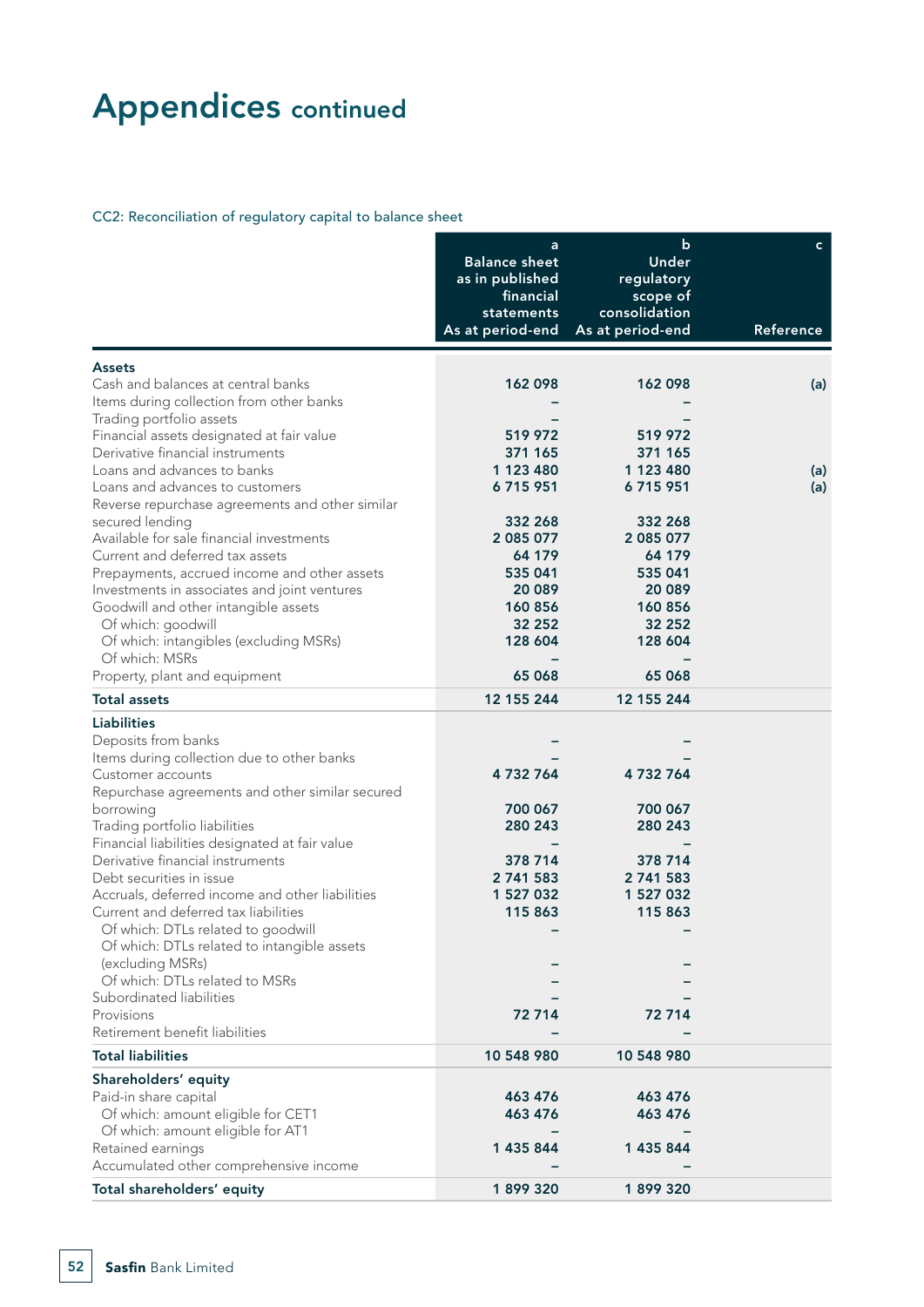# Abbreviations and acronyms

| <b>ALCO</b>  | Asset and Liability Committee                   |
|--------------|-------------------------------------------------|
| ASF          | Available stable funding                        |
| AT1          | Additional Tier 1                               |
| BASA         | Banking Association of South Africa             |
| <b>BCBS</b>  | Basel Committee on Banking Supervision          |
| <b>BCM</b>   | <b>Business Continuity Management</b>           |
| <b>BIA</b>   | Basic Indicator approach                        |
| <b>CCF</b>   | Credit conversion factor                        |
| <b>CCP</b>   | Central counterparty                            |
| <b>CCR</b>   | Counterparty credit risk                        |
| CET 1        | Common Equity Tier 1                            |
| <b>CLEC</b>  | Credit and Large Exposures Committee            |
| <b>CRM</b>   | Credit risk mitigation                          |
| <b>CVA</b>   | Credit valuation adjustment                     |
| D-SIB        | Domestic systemically important banks           |
| DTL          | Deferred tax liabilities                        |
| <b>EAD</b>   | Exposure at default                             |
| <b>ECC</b>   | <b>Executive Credit Committee</b>               |
| ECL.         | Expected credit losses                          |
| EEPE         | Effective expected positive exposure            |
| ERM          | Enterprise Risk Management                      |
| <b>F-IRB</b> | Foundation internal ratings-based approach      |
| <b>GACC</b>  | Group Audit and Compliance Committee            |
| GIA          | Group Internal audit                            |
| <b>GRCMC</b> | Group Risk and Capital<br>Management Committee  |
| G-SIB        | Global systemically important banks             |
| HQLA         | High-quality liquid assets                      |
| IAA          | Internal assessment approach                    |
| <b>ICAAP</b> | Internal Capital Adequacy<br>Assessment Process |
| <b>IFRS</b>  | International Financial Reporting Standards     |
| IMA          | Internal model approach                         |

| IMM           | Internal Model Method                                             |
|---------------|-------------------------------------------------------------------|
| <b>IRB</b>    | Internal ratings-based approach                                   |
| KPI           | Key performance indicators                                        |
| KRI           | Key risk indicators                                               |
| KVI           | Key value indicators                                              |
| <b>LCR</b>    | Liquidity Coverage Ratio                                          |
| LTV           | Loan-to-value                                                     |
| MCC           | Management Credit Committee                                       |
| <b>MSR</b>    | Mortgage Servicing Rights                                         |
| <b>NSFR</b>   | Net Stable Funding Ratio                                          |
| PА            | Prudential Authority (SARB)                                       |
| <b>PSE</b>    | Public sector entities                                            |
| <b>RBA</b>    | Ratings-based approach                                            |
| <b>RDARR</b>  | Risk data aggregation and risk reporting                          |
| <b>REMCO</b>  | <b>Remuneration Committee</b>                                     |
| <b>ROE</b>    | Return on Equity                                                  |
| <b>RSF</b>    | Required stable funding                                           |
| <b>RWA</b>    | Risk weighted assets                                              |
| <b>SA</b>     | Standardised approach                                             |
| SASP          | South African Securitisation<br>Programme (Pty) Ltd               |
|               | <b>SEC-ERBA</b> Securitisation external<br>ratings-based approach |
|               | <b>SEC-IRBA</b> Securitisation internal<br>ratings-based approach |
| <b>SEC-SA</b> | Securitisation standardised approach                              |
| SFT           | Securities financing transactions                                 |
| <b>SPV</b>    | Special Purpose Vehicle                                           |
| <b>STI</b>    | Short-term incentives                                             |
| T2            | Tier 2 capital                                                    |
| тс            | Total regulatory capital                                          |
| <b>TLAC</b>   | Total loss-absorbing capacity                                     |
| VaR           | Value at risk                                                     |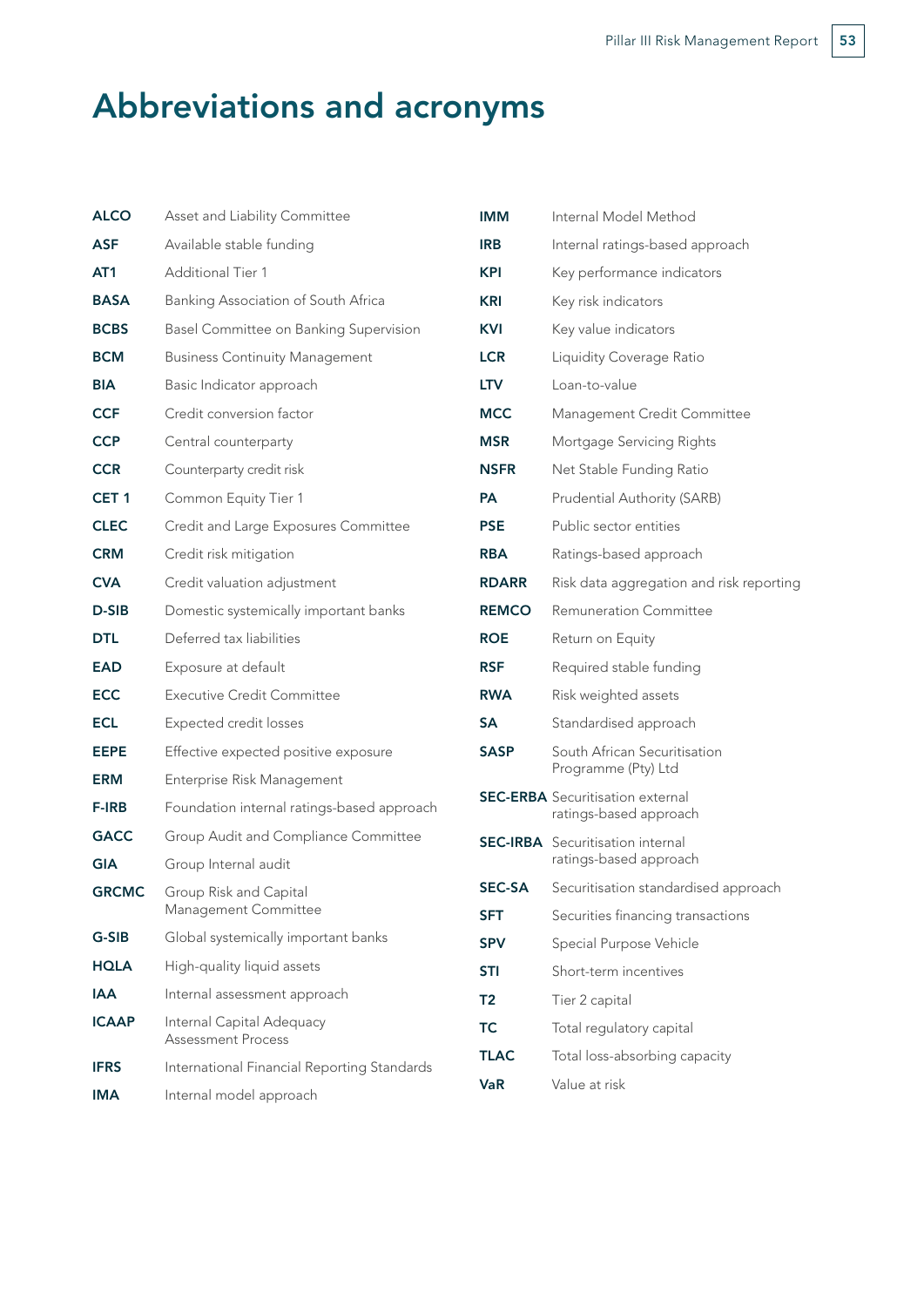# Corporate details

| Country of incorporation and domicile      | South Africa                                                                                                                                      |  |
|--------------------------------------------|---------------------------------------------------------------------------------------------------------------------------------------------------|--|
| Company registration number                | 1987/002097/06                                                                                                                                    |  |
| Tax reference number                       | 9300/204/71/7                                                                                                                                     |  |
| <b>Independent Non-Executive Chair</b>     | Roy Andersen*                                                                                                                                     |  |
| <b>Executive Directors</b>                 | Michael Sassoon (Group CEO)<br>Angela Pillay (Group FD)                                                                                           |  |
| <b>Independent Non-Executive Directors</b> | Richard Buchholz (Lead Independent Director)<br>Deon de Kock<br>Eileen Wilton<br>Grant Dunnington**<br>Mark Thompson<br>Tapiwa Njikizana          |  |
| Non-Independent, Non-Executive Directors   | Gugu Dingaan<br>Nontobeko Ndhlazi<br>Roland Sassoon<br>Shaun Rosenthal (Alternate)                                                                |  |
| <b>Group Company Secretary</b>             | Charissa De Jager                                                                                                                                 |  |
| <b>Transfer secretaries</b>                | Computershare Investor Services (Proprietary) Limited<br>Rosebank Towers<br>15 Biermann Avenue<br>Rosebank<br>Johannesburg<br>2196                |  |
| Sponsor                                    | Sasfin Capital (Pty) Ltd (a member of the Sasfin Group)                                                                                           |  |
| Independent sponsor                        | Deloitte & Touche Sponsor Services (Proprietary) Limited                                                                                          |  |
| <b>Auditors</b>                            | PwC Inc.                                                                                                                                          |  |
| <b>Registered office</b>                   | 29 Scott Street Waverley<br>Johannesburg 2090<br>Tel: +27 11 809 7500<br>Fax: +27 11 887 6167/2489<br>Company registration number: 1987/002097/06 |  |
| <b>Postal address</b>                      | PO Box 95104<br><b>Grant Park</b><br>Johannesburg<br>2051                                                                                         |  |
| Website                                    | www.sasfin.com                                                                                                                                    |  |
| E-mail                                     | investorrelations@sasfin.com                                                                                                                      |  |

*\* Exemption from Directive 4 of 2018 (issued by the Prudential Authority) granted by the PA until March 2023.*

*\*\* Exemption from Directive 4 of 2018 (issued by the Prudential Authority) granted by the PA until the Group's 2021 AGM.*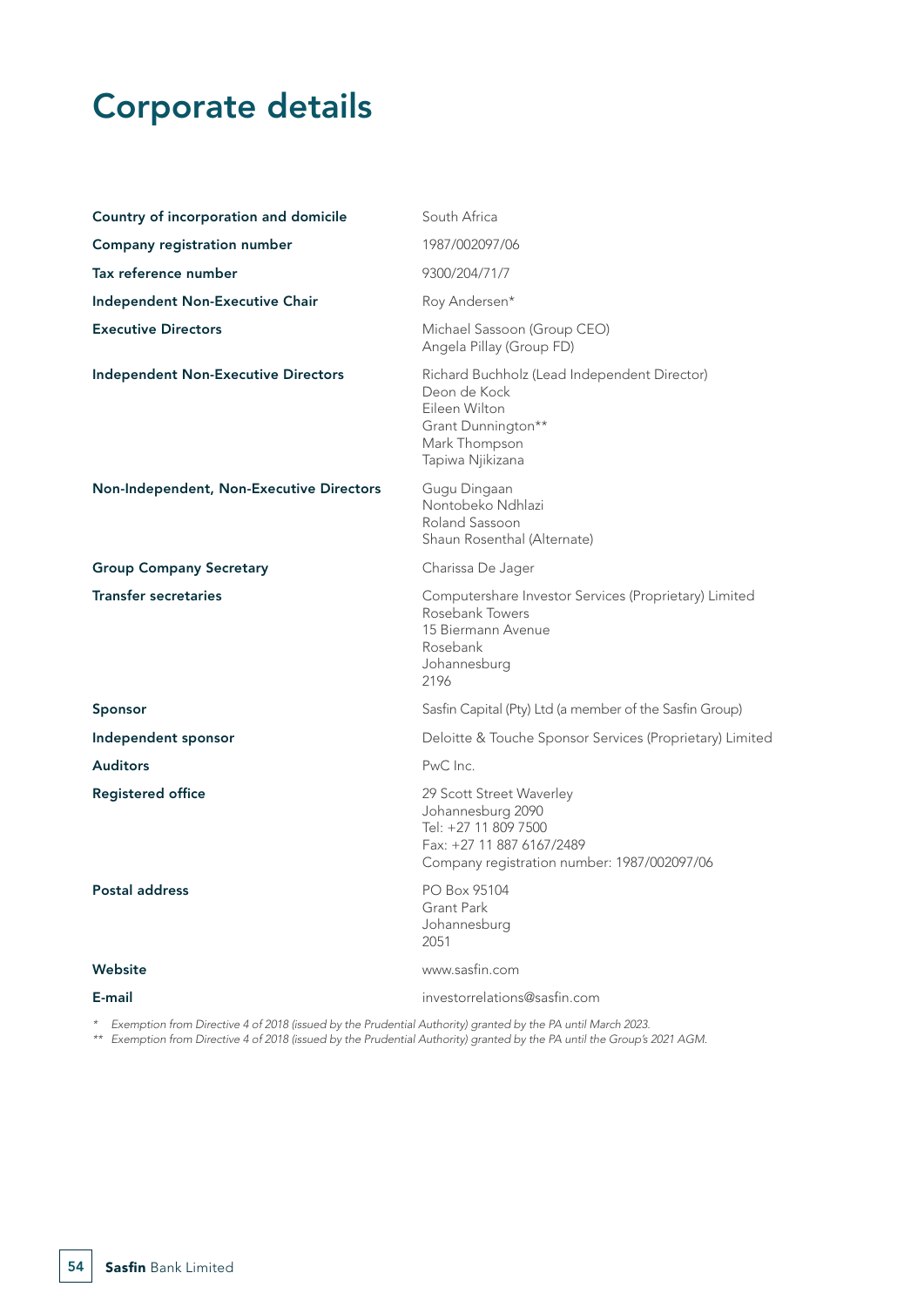Pillar III Risk Management Report | 55